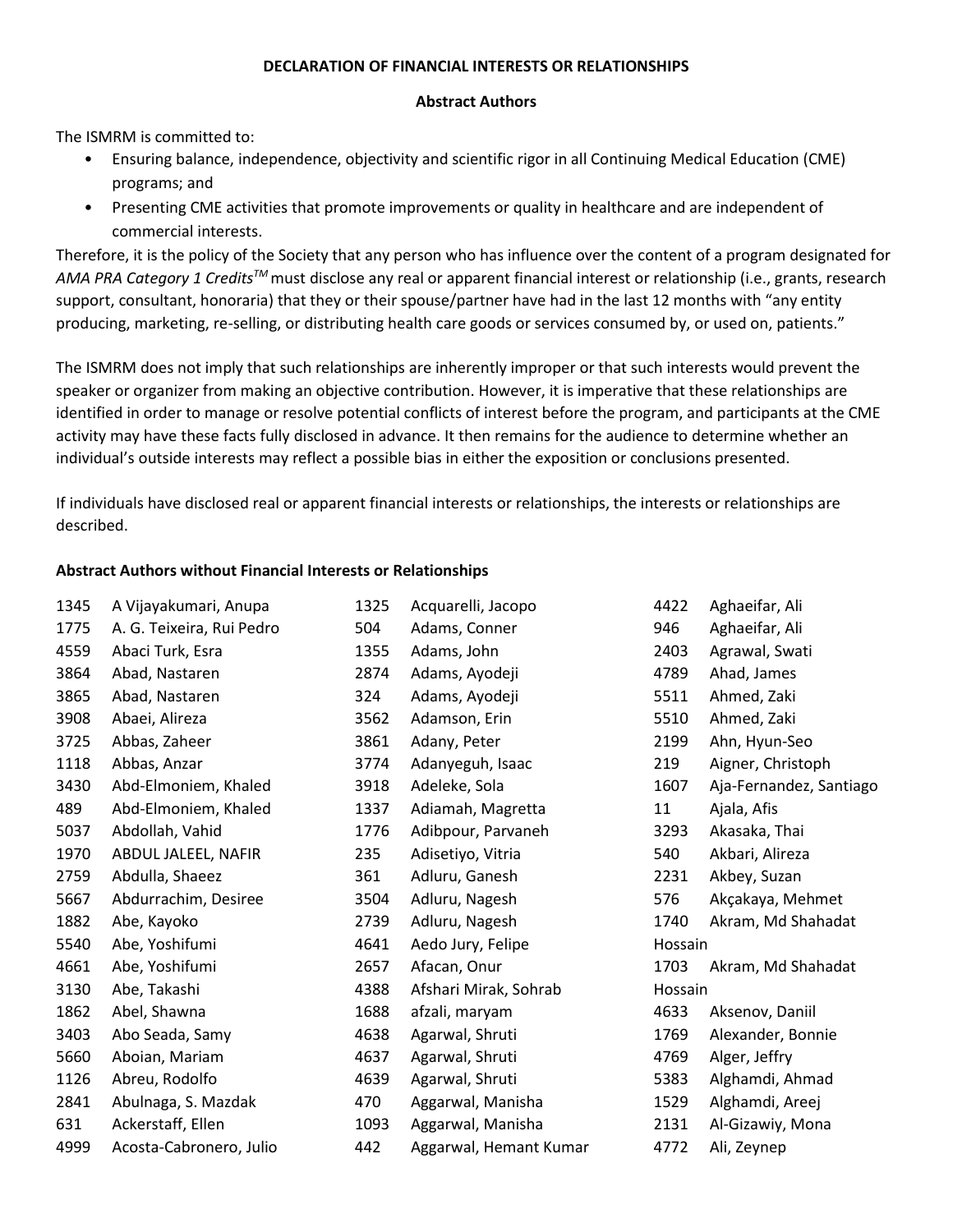| 3115 | Alimi, Abib                      |
|------|----------------------------------|
| 3221 | Alipoor, Mohammad                |
| 4626 | Aliyari Ghasabeh, Mounes         |
| 1953 | Alizadeh, Mahdi                  |
| 1696 | Alkandari, Dheyaa                |
| 4349 | Allen, Bradley                   |
| 691  | Allen, Bradley                   |
| 2952 | Allen, Bradley                   |
| 3335 | Allen, Bradley                   |
| 2680 | Allen, Steven                    |
| 799  | Alley, Stephanie                 |
| 3831 | Al-Mubarak, Haitham              |
| 1954 | Alper, Judy                      |
| 702  | Alper, Judy                      |
| 1274 | Alper, Judy                      |
| 4024 | Al-Saffar, Nada                  |
| 3250 | Altermatt, Anna                  |
| 4660 | Amann, Michael                   |
| 5276 | Amiri, Houshang                  |
| 3170 | Amiri, Houshang                  |
| 2885 | Amirrajab, Sina                  |
| 5088 | Amouzandeh, Ghoncheh             |
| 2437 | Amzajerdian, Faraz               |
| 3839 | An, He                           |
| 3959 | An, Li                           |
| 3960 | An, Li                           |
| 37   | Anaby, Debbie                    |
| 948  | Anand, Suma                      |
| 2504 | Anantharaj, Rengaraj             |
| 2017 | Anckaerts, Cynthia               |
| 5294 | Andelova, Michaela               |
| 2925 | Andelovic, Kristina              |
| 5284 | Andersen, Kasper                 |
| 1070 | Anderson, Aaron                  |
| 4247 | Anderson, Christian              |
| 2844 | Anderson, Robert                 |
| 3384 | Andersson, Jonathan              |
| 5656 | Andica, Christina                |
| 3628 | Andica, Christina                |
| 5271 | Andica, Christina                |
| 1223 | Ando, Takahiro                   |
| 2683 | Andoh, Fatiha                    |
| 3677 | Andreassen, Maren                |
| 3776 | Ankeeta, Ankeeta                 |
| 1357 | Anton, Adriana                   |
| 2479 | Antonacci, Michael               |
| 4574 | Antonelli, Amanda                |
| 2570 | Antonelli <sup>^</sup> , Michela |
| 3102 | Anwander, Alfred                 |

| 3339     | Aouad, Pascale           |  |  |  |
|----------|--------------------------|--|--|--|
| 2707     | Aouadi, Souha            |  |  |  |
| 86       | Aphiwatthanasumet,       |  |  |  |
| Kingkarn |                          |  |  |  |
| 1582     | Arai, Manabu             |  |  |  |
| 1157     | Arai, Tatsuya            |  |  |  |
| 1541     | Aramburu Nunez, David    |  |  |  |
| 1062     | Arango, Nicolas          |  |  |  |
| 285      | Arani, Arvin             |  |  |  |
| 578      | Aranovitch, Alexander    |  |  |  |
| 70       | Aranovitch, Alexander    |  |  |  |
| 5337     | Arbogast, Jannik         |  |  |  |
| 1346     | Archibald, Jessica       |  |  |  |
| 5101     | Arduino, Alessandro      |  |  |  |
| 1044     | Argentieri, Erin         |  |  |  |
| 5052     | Aringhieri, Giacomo      |  |  |  |
| 4579     | Aristizabal, Orlando     |  |  |  |
| 1230     | Aristova, Maria          |  |  |  |
| 3912     | Arita, Yuki              |  |  |  |
| 1076     | Ariyurek, Cemre          |  |  |  |
| 5588     | Ariza de Schellenberger, |  |  |  |
| Angela   |                          |  |  |  |
| 3346     | Arn, Lionel              |  |  |  |
| 1406     | Arrieta, Cristobal       |  |  |  |
| 2232     | Arteaga de Castro,       |  |  |  |
| Catalina |                          |  |  |  |
| 2468     | Arthofer, Christoph      |  |  |  |
| 4915     | Arts, Tine               |  |  |  |
| 121      | Artzi, Moran             |  |  |  |
| 1516     | Artzi, Moran             |  |  |  |
| 3629     | Artzi, Moran             |  |  |  |
| 3248     | Arvidsson, Jonathan      |  |  |  |
| 874      | Asghar, Michael          |  |  |  |
| 1691     | Ashfaq, Bismillah Nasir  |  |  |  |
| 5082     | Ashok Kumar, Neeta       |  |  |  |
| 3695     | Ashur, Idan              |  |  |  |
| 3309     | Asiri, Abdullah          |  |  |  |
| 3193     | Asiri, Abdullah          |  |  |  |
| 2865     | Askin, Nurten            |  |  |  |
| 5483     | Aslan, Serdar            |  |  |  |
| 4929     | Aso, Toshihiko           |  |  |  |
| 4258     | Assländer, Jakob         |  |  |  |
| 4433     | Attaran, Ali             |  |  |  |
| 1611     | Attariwala, Raj          |  |  |  |
| 5201     | Attyé, Arnaud            |  |  |  |
| 767      | Auger, Daniel            |  |  |  |
| 661      | Auno, Sami               |  |  |  |
| 422      | Autio, Joonas            |  |  |  |
| 4965     | Autio, Joonas            |  |  |  |

| 3565   | Autry, Adam                |
|--------|----------------------------|
| 2140   | Avadiappan, Sivakami       |
| 140    | Avdievich, Nikolai         |
| 4117   | Aviles-Rivero, Angelica I. |
| 5242   | Avram, Alexandru           |
| 1577   | Avram, Alexandru           |
| 1565   | Aydogan, Dogu Baran        |
| 1165   | Ayyappan, Vinay            |
| 5396   | Azzarito, Michela          |
| 1859   | Azzarito, Michela          |
| 3902   | <b>B S, Hemanth Kumar</b>  |
| 956    | Babourina-Brooks, Ben      |
| 4996   | Bachrata, Beata            |
| 1389   | Badar, Farid               |
| 3667   | Badea, Alexandra           |
| 1877   | Badihi Najafabadi, Parisa  |
| 2839   | Bae, Inyoung               |
| 2186   | Bae, Jonghyun              |
| 2430   | Bae, Min Sun               |
| 4396   | Bae, Jonghyun              |
| 2123   | Baeg, Eunha                |
| 3766   | Baek, Hyeon-Man            |
| 3036   | Baek, Ah Rum               |
| 1571   | Baete, Steven              |
| 5454   | Báez-Yáñez, Mario          |
| 3148   | Bagga, Puneet              |
| 5118   | Bagga, Puneet              |
| 1296   | Bagga, Puneet              |
| 4853   | Bahrami, Naeim             |
| 3679   | Bai, James                 |
| 55     | Bai, Ruiliang              |
| 5031   | Bai, Ruiliang              |
| 5350   | Baidya Kayal, Esha         |
| 5169   | Baidya Kayal, Esha         |
| 4507   | Bailey, Colleen            |
| 4824   | Bajd, Franci               |
| 1618   | Balasubramanian,           |
| Mukund |                            |
| 1263   | Baldelomar, Edwin          |
| 1142   | baledent, olivier          |
| 1686   | <b>Baligand, Celine</b>    |
| 3897   | <b>Baligand, Celine</b>    |
| 5391   | Balsiger, Fabian           |
| 2694   | Balteau, Evelyne           |
| 2095   | Balteau, Evelyne           |
| 3004   | Balu, Niranjan             |
| 2640   | Bandara, Muditha           |
| 4581   | Bane, Octavia              |
| 1184   | Bane, Octavia              |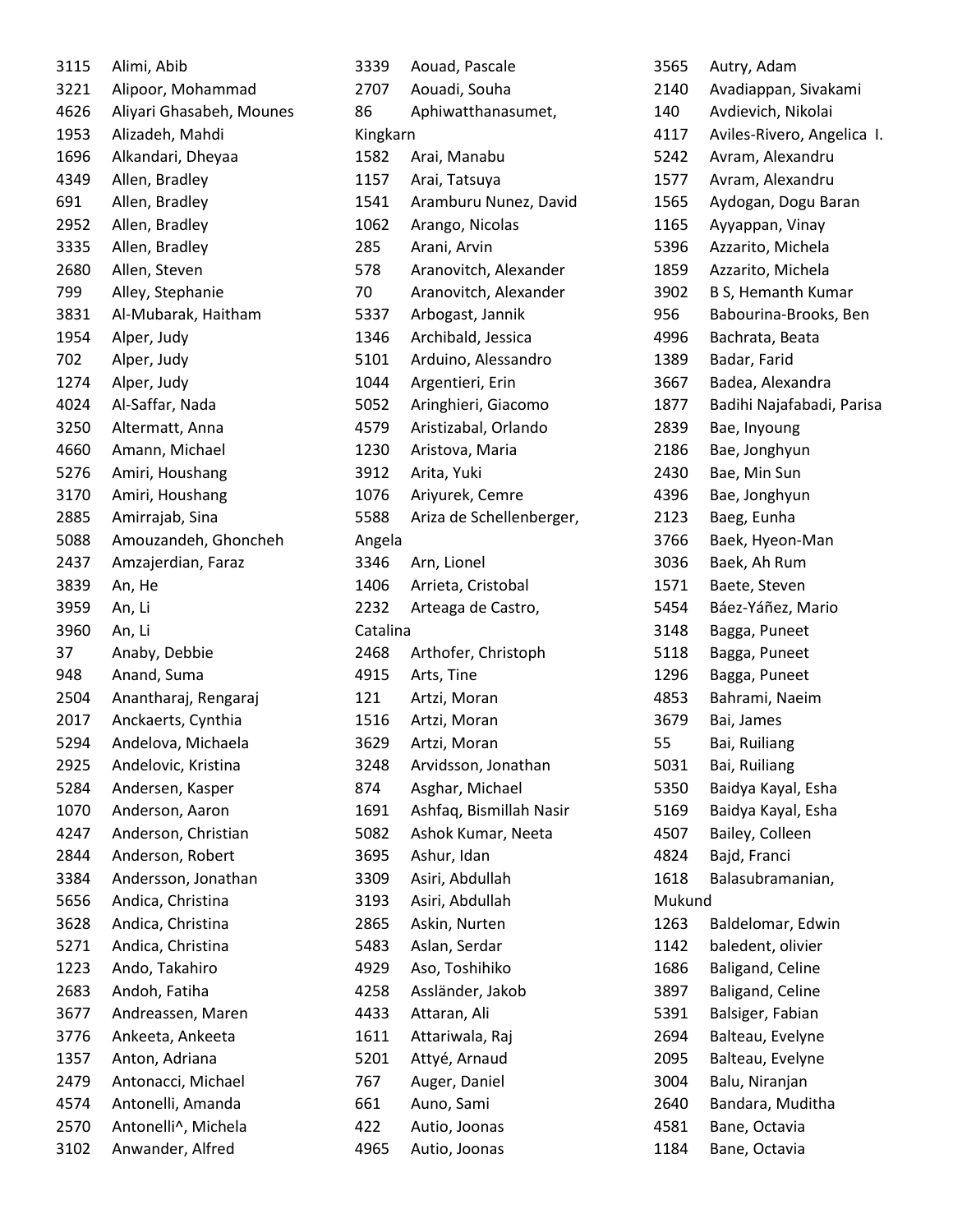| 2816 | Bang, Kihun           |
|------|-----------------------|
| 313  | Bannier, Elise        |
| 5649 | Bano, Wajiha          |
| 1021 | Bao, Qingjia          |
| 1035 | Bao, Qingjia          |
| 4504 | bao, jie              |
| 380  | Bao, Qingjia          |
| 2822 | Bao, Lijun            |
| 5245 | Barakovic, Muhamed    |
| 2726 | Baran, Jakub          |
| 719  | Barchetti, Giovanni   |
| 3007 | Barghoorn, Antonia    |
| 5472 | Bari, Sumra           |
| 3296 | Barisano, Giuseppe    |
| 1796 | Barkovich, Matthew    |
| 3307 | Barletta, Valeria     |
| 1957 | Barlow, Laura         |
| 2283 | Barnhill, Eric        |
| 5187 | Baron, Paul           |
| 3240 | Barrett, Rachel       |
| 2746 | Barrett, Jason        |
| 1381 | Barros, Ines          |
| 3584 | Bartelle, Benjamin    |
| 3585 | Bartelle, Benjamin    |
| 1801 | Bartnik Olson, Brenda |
| 2826 | Bartoš, Michal        |
| 3744 | Basaia, Silvia        |
| 1931 | Basaia, Silvia        |
| 622  | Bashir, Adil          |
| 30   | Bashyam, Ashvin       |
| 1955 | Bassanelli, Elena     |
| 915  | Bastiaansen, Jessica  |
| 5354 | Bastiani, Matteo      |
| 3443 | Bastkowski, Rene      |
| 1410 | Batra, Abhinandan     |
| 636  | Batsios, Georgios     |
| 5488 | Battiston, Marco      |
| 927  | Battiston, Marco      |
| 5650 | Baudrexel, Simon      |
| 1816 | Bauer, Jochen         |
| 4346 | Bauman, Grzegorz      |
| 1078 | Bauman, Grzegorz      |
| 3126 | Baumann, Philipp      |
| 1041 | Baur, Onno            |
| 639  | Bawden, Stephen       |
| 3518 | Baxter, John          |
| 2120 | Bearer, Elaine        |
| 736  | Beaujoin, Justine     |
| 5375 | Beaulieu, Christian   |

| 2896  | Becker, Kirsten         |
|-------|-------------------------|
| 2032  | Beckett, Tina           |
| 2337  | Becq, Guillaume         |
| 1669  | Bednarik, Petr          |
| 3941  | Beenakker, Jan-Willem   |
| 627   | Behl, Nicolas           |
| 4437  | Behzadnezhad, Bahareh   |
| 3808  | Beigi, Manijeh          |
| 4173  | Beld, Ellis             |
| 3925  | Belderbos, Sarah        |
| 1940  | Bellot, Emmanuelle      |
| 3759  | Belloy, Michaël         |
| 1123  | Belloy, Michaël         |
| 3133  | Belloy, Michaël         |
| 4793  | Bendiksen, Bård         |
| 3799  | Bendinger, Alina        |
| 3189  | Benjamin, Arnold Julian |
| Vinoj |                         |
| 4265  | Benjamin, Arnold Julian |
| Vinoj |                         |
| 1587  | Benjamini, Dan          |
| 2535  | Bennani-Baiti, Barbara  |
| 3499  | Bento, Mariana          |
| 3460  | Bento, Mariana          |
| 5434  | Benveniste, Helene      |
| 3688  | Benveniste, Helene      |
| 2831  | Berg, Andreas           |
| 1081  | Berhane, Haben          |
| 3937  | Berks, Michael          |
| 2295  | Berman, Avery           |
| 3055  | Berner, Stephan         |
| 653   | Bernier, Michaël        |
| 5246  | Bernstein, Adam         |
| 3407  | Bernstein, Adam         |
| 637   | Berrington, Adam        |
| 1276  | Berrington, Adam        |
| 4968  | Bertalan, Gergely       |
| 2508  | Bertolino, Nicola       |
| 2953  | Beyers, Ronald          |
| 367   | Beyers, Ronald          |
| 1152  | Bezalel, Vered          |
| 1057  | Bhaduri, Sourav         |
| 3268  | Bharath, Rose           |
| 1339  | Bharti, Santosh         |
| 1365  | Bharti, Santosh         |
| 635   | Bharti, Santosh         |
| 1436  | Bharti, Santosh         |
| 1338  | Bharti, Santosh         |
| 2637  | Bhat, Seema             |

| 1799 | Bhatia, Aashim         |
|------|------------------------|
| 3420 | Bhattacharjee, Rupsa   |
| 158  | Bhattacharya, Ipshita  |
| 1457 | Bhattacharyya, Pallab  |
| 1285 | Bhattacharyya, Pallab  |
| 1456 | Bhattacharyya, Pallab  |
| 4678 | Bhowra, Amarpreet      |
| 1471 | Bhusal, Bhumi          |
| 488  | Bi, Xiao               |
| 4553 | Biagi, Laura           |
| 2442 | Biancardi, Alberto     |
| 509  | Bianciardi, Marta      |
| 1699 | Bidinosti, Christopher |
| 2701 | Bidinosti, Christopher |
| 1633 | Bielak, Lars           |
| 2720 | Bielak, Lars           |
| 4476 | Bier, Elianna          |
| 3485 | Biffi, Carlo           |
| 820  | Biglands, John         |
| 2129 | Bihan-Poudec, Yann     |
| 3374 | Bilgic, Berkin         |
| 940  | Bilgic, Berkin         |
| 4508 | Billdal, Daniel Chen   |
| 2191 | Biondetti, Emma        |
| 4809 | Biondetti, Emma        |
| 1416 | Bird, Lachlan          |
| 2016 | Bird, Christopher      |
| 1682 | Birkbeck, Matthew      |
| 1865 | Birkl, Christoph       |
| 3030 | Birn, Rasmus           |
| 3569 | Bisgaard, Sissel       |
| 5036 | Black, Marianne        |
| 1159 | Blackledge, Matthew    |
| 1934 | Blair, Jamie           |
| 452  | Blanc, Jordy           |
| 15   | Blanken, Carmen        |
| 390  | Blazejewska, Anna      |
| 555  | Bliesener, Yannick     |
| 2183 | Bliesener, Yannick     |
| 1818 | Blockx, Ines           |
| 4029 | Bluml, Stefan          |
| 3872 | Blunck, Yasmin         |
| 1512 | Bochner, Filip         |
| 2289 | Bödenler, Markus       |
| 4985 | Boehm-Sturm, Philipp   |
| 2648 | Boer, Vincent          |
| 1307 | Boer, Vincent          |
| 1932 | Boessenkool, Sirius    |
| 581  | Bogner, Wolfgang       |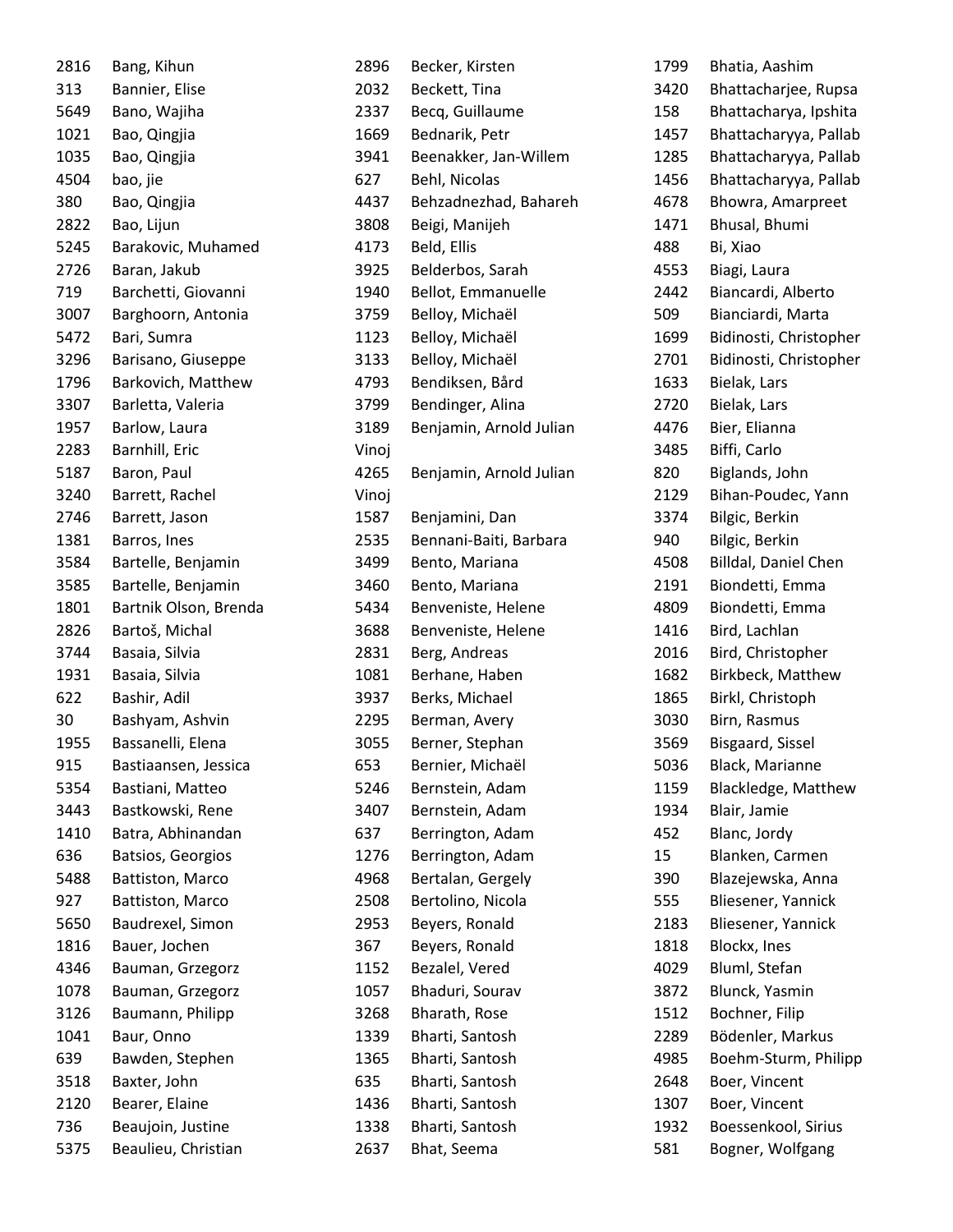| 154  | Boido, Davide           |
|------|-------------------------|
| 3889 | Boillat, Yohan          |
| 710  | Bolar, Divya            |
| 863  | Bolar, Divya            |
| 2552 | Boldrini, Michele       |
| 3433 | Bollache, Emilie        |
| 2842 | Bollmann, Saskia        |
| 1129 | Bollmann, Steffen       |
| 708  | Bollmann, Saskia        |
| 1831 | Bolo, Nicolas           |
| 3479 | Bonanno, Gabriele       |
| 2882 | Bondesson, David        |
| 2169 | Bones, Isabell          |
| 133  | Bonet-Carne, Elisenda   |
| 4062 | Bonmassar, Giorgio      |
| 4669 | Bontempi, Pietro        |
| 1542 | Boonzaier, Natalie      |
| 2764 | Borisch, Eric           |
| 1884 | Borjigin, Sainuchral    |
| 4166 | Borman, Pim             |
| 1966 | Bos, Paula              |
| 662  | Bosco, Paolo            |
| 2408 | Boscolo Galazzo, Ilaria |
| 4251 | Boss, Michael           |
| 3747 | Bossoni, Lucia          |
| 5300 | Bouckaert, Filip        |
| 481  | Boucneau, Tanguy        |
| 1192 | Boudabbous, Sana        |
| 2070 | Boudiaf, Naila          |
| 3186 | Bouhrara, Mustapha      |
| 271  | Bouhrara, Mustapha      |
| 931  | Bouhrara, Mustapha      |
| 295  | <b>Boulant, Nicolas</b> |
| 1130 | <b>Boulant, Nicolas</b> |
| 1509 | Boult, Jessica          |
| 1005 | Bour, Pierre            |
| 1492 | Bour, Pierre            |
| 4870 | Bour, Pierre            |
| 493  | Bourassa-Moreau, Benoît |
| 2019 | Bournonville, Clément   |
| 2015 | Bouts, Mark             |
| 399  | Bouvain, Pascal         |
| 4259 | Boux, Fabien            |
| 4317 | Bowtell, Richard        |
| 4255 | Boyacioglu, Rasim       |
| 4254 | Boyacioglu, Rasim       |
| 1106 | Brabec, Jan             |
| 5349 | Bracher, Anna-Katinka   |
| 614  | Bradley, Chris          |

| 4736    | Bradley, Chris          |
|---------|-------------------------|
| 4600    | Bradley, Chris          |
| 1732    | Bradshaw, Kenneth       |
| 5260    | Braeckman, Kim          |
| 3434    | Braig, Moritz           |
| 968     | Branca, Rosa Tamara     |
| 455     | Branch, Craig           |
| 2274    | Brand, Robert           |
| 4038    | Braskute, Ieva          |
| 3498    | Bratt, Alex             |
| 1440    | Bray, Timothy           |
| 1104    | Breen-Norris, James     |
| 2240    | Breitling, Johannes     |
| 905     | Brender, Jeffrey        |
| 909     | Brennan, Nicholas       |
| 1359    | Brennan, Nicholas       |
| 2704    | Breutigam, Nora-Josefin |
| 4174    | Brinker, Spencer        |
| 5034    | Brinkhof, Sander        |
| 5191    | Brinkhof, Sander        |
| 721     | Brizmohun Appayya,      |
| Mrishta |                         |
| 756     | Brizmohun Appayya,      |
| Mrishta |                         |
| 2863    | Broche, Lionel          |
| 4506    | Broeke, Nolan           |
| 5322    | Bruce, lain             |
| 2043    | Bruchhage, Muriel       |
| 4295    | Brui, Ekaterina         |
| 1764    | Bruijnen, Tom           |
| 1511    | Bruijnen, Tom           |
| 1149    | Bruls, Yvonne           |
| 3393    | Brunheim, Sascha        |
| 76      | Brunsing, Ryan          |
| 3450    | Bruschewski, Martin     |
| 1678    | Brusini, Lorenza        |
| 5309    | Bu, Xuan                |
| 2378    | Buch, Sagar             |
| 2170    | Buch, Sagar             |
| 4583    | Buchanan, Charlotte     |
| 4582    | Buchanan, Charlotte     |
| 4940    | Budde, Matthew          |
| 5405    | Budde, Matthew          |
| 2039    | <b>Budde, Matthew</b>   |
| 3828    | <b>Buechert, Martin</b> |
| 2344    | Buehlmann, David        |
| 5361    | Buko, Erick             |
| 4987    | Bulk, Marjolein         |
| 1829    | Bulk, Marjolein         |

| 4781     | Burkhardt, Barbara       |
|----------|--------------------------|
| 3568     | Busch, Julia             |
| 4081     | Buschbeck, Richard       |
| 5328     | Buschbeck, Richard       |
| 5014     | Buschle, Lukas           |
| 2897     | Bush, Michael            |
| 4773     | Bustamante, Mariana      |
| 918      | Bustin, Aurelien         |
| 242      | Bustin, Aurelien         |
| 2899     | Bustin, Aurelien         |
| 4512     | Butler, Russell          |
| 4424     | Byron, Kelly             |
| 5463     | Caballero-Gaudes, Cesar  |
| 5413     | Cabeen, Ryan             |
| 2854     | Cabeen, Ryan             |
| 5219     | Caeyenberghs, Karen      |
| 490      | Cai, Ying                |
| 4820     | Cai, Yu                  |
| 3381     | Cai, Congbo              |
| 2534     | Cai, Xianyun             |
| 5285     | Cairns, James            |
| 3431     | Caldwell, Brandon        |
| 1951     | Caligiuri, Maria Eugenia |
| 3182     | Callaghan, Ross          |
| 4064     | Callaghan, Martina       |
| 3727     | Cameron, Eric            |
| 462      | Cameron, Donnie          |
| 3497     | Campbell, Brandon        |
| 5541     | Campbell, Brandon        |
| 600      | Campbell-Washburn,       |
| Adrienne |                          |
| 3191     | Campeau, Norbert         |
| 3112     | Canales-Rodríguez, Erick |
| 5234     | Canales-Rodríguez, Erick |
| 1820     | Canal-Rivero, Manuel     |
| 3650     | Canese, Rossella         |
| 4659     | Canjels, Lisanne         |
| 3488     | Cao, Ruiming             |
| 2049     | Cao, Mengqiu             |
| 2784     | Cao, Tianle              |
| 1017     | Cao, Xiaozhi             |
| 1176     | Cao, Xiaohuan            |
| 1012     | Cao, Jiayue              |
| 3830     | Cao, Yupeng              |
| 805      | Cao, Jianbo              |
| 2783     | Cao, Tianle              |
| 658      | Cao, Peng                |
| 156      | Cao, Jiayue              |
| 3523     | Cao, Peng                |
|          |                          |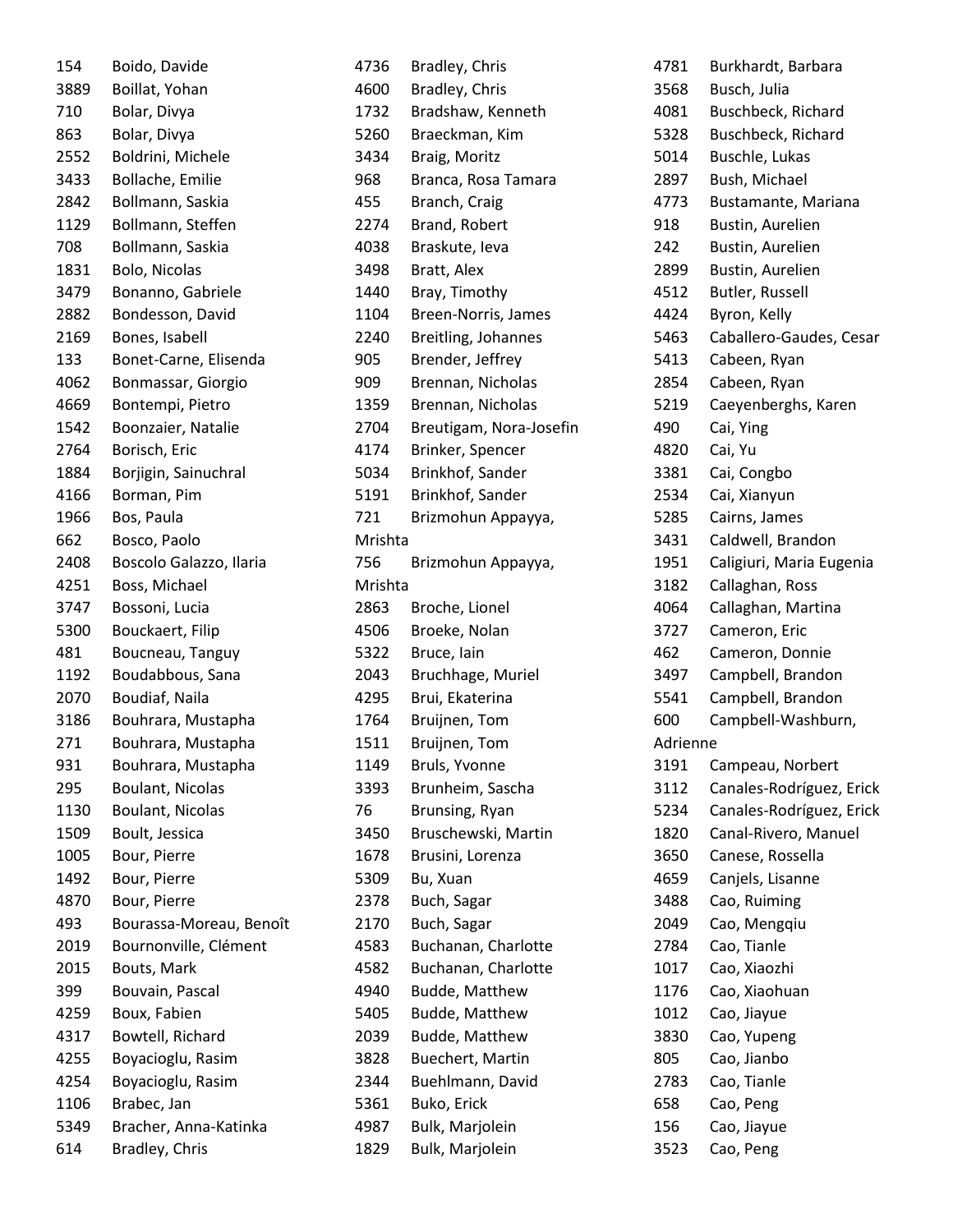| 386  | Cao, Zhipeng             | 4943 | CHAMPAGNE, ALLEN     | 211  | Chen, Feiyu    |
|------|--------------------------|------|----------------------|------|----------------|
| 3222 | Caporale, Alessandra     | 1002 | Chan, Rachel         | 1852 | Chen, Henry    |
| 3131 | Cardenas-Blanco, Arturo  | 1463 | Chan, Jillian        | 3721 | Chen, Hua-Jun  |
| 2545 | Carey, Katherine         | 4353 | Chan, Ho-Fung        | 3601 | Chen, Hua-Jun  |
| 2562 | Carlin, Dominic          | 5206 | Chan, Kwok-Shing     | 3722 | Chen, Hua-Jun  |
| 2563 | Carlin, Dominic          | 1163 | Chan, Hui Shan       | 1468 | Chen, Xi Lin   |
| 1528 | Carlin, Dominic          | 1095 | Chan, Ho-Fung        | 4488 | Chen, Xiaoxi   |
| 2480 | Carlson, Mackenzie       | 1066 | Chan, Kimberly       | 4164 | Chen, Lingyun  |
| 4177 | Carluccio, Giuseppe      | 1286 | Chan, Kimberly       | 4325 | Chen, Jeon-Hor |
| 4405 | Carluccio, Giuseppe      | 1109 | Chan, Russell        | 4324 | Chen, Jeon-Hor |
| 1731 | Carluccio, Giuseppe      | 4652 | Chan, Russell        | 4297 | Chen, Haiwei   |
| 3223 | Carnicka, Slavka         | 4933 | Chandler, Hannah     | 3418 | Chen, Li       |
| 2820 | Carone, Davide           | 2262 | Chanet, Nicolas      | 4460 | Chen, Jeon-Hor |
| 2551 | Carradus, Andrew         | 3282 | Chang, Ching-Wen     | 4560 | CHEN, TING YI  |
| 5018 | Carradus, Andrew         | 2713 | Chang, Ken           | 5130 | Chen, Yushu    |
| 5496 | Carvalho, Victor         | 833  | Chang, Paul          | 5605 | Chen, Weitian  |
| 2924 | Casas, Belen             | 4208 | Chang, Paul          | 432  | Chen, Yicheng  |
| 3246 | Cash, Diana              | 1328 | Chang, Paul          | 2248 | Chen, Lin      |
| 2316 | Casiraghi, Letizia       | 571  | Chang, Peter         | 2959 | Chen, Binghua  |
| 5273 | Castellaro, Marco        | 381  | Chang, Wei-Tang      | 4984 | Chen, Lin      |
| 3532 | Castillo-Passi, Carlos   | 150  | Chang, Wei-Tang      | 3516 | Chen, Weiyi    |
| 1685 | Castillo-Passi, Carlos   | 46   | Chang, Catie         | 4831 | Chen, Xiaoyi   |
| 2564 | Cattell, Renee           | 1007 | Chao, Tzu-Hao        | 4953 | Chen, Nai-Chi  |
| 100  | Cattell, Renee           | 4970 | Chao, Kun-I          | 3771 | Chen, Xin      |
| 3958 | Caulkins, Heather        | 806  | Chapelin, Fanny      | 697  | Chen, Jian     |
| 2867 | Cember, Abigail          | 308  | Chappell, Michael    | 4894 | Chen, Chong    |
| 983  | Cengiz, Sevim            | 1432 | Chappell, Karyn      | 617  | Chen, Feiyu    |
| 88   | Cercignani, Mara         | 1043 | Chappell, Karyn      | 229  | Chen, Chang-Le |
| 47   | Cerri, Domenic           | 5431 | Charroud, Céline     | 3423 | Chen, Lihua    |
| 1572 | Cetin Karayumak, Suheyla | 1364 | Chassain, Carine     | 5359 | Chen, Lihua    |
| 1808 | Cha, Hyunsil             | 4371 | Chatterjee, Aritrick | 2612 | Chen, Weitian  |
| 3767 | Cha, Jiook               | 5027 | Chatterjee, Aritrick | 5360 | Chen, Cuifang  |
| 4365 | Cha, Min Jae             | 4372 | Chatterjee, Aritrick | 4200 | Chen, Yu Fen   |
| 3098 | Chabert, Steren          | 4373 | Chatterjee, Aritrick | 807  | Chen, Hsin-Yu  |
| 4788 | Chabiniok, Radomir       | 2871 | Chatterjee, Aritrick | 1469 | Chen, Xi Lin   |
| 4470 | Chacon-Caldera, Jorge    | 2681 | Chatterjee, Subhajit | 4551 | Chen, Xu       |
| 747  | Chad, Jordan             | 87   | Chatterjee, Sudhanya | 5121 | Chen, Yanrong  |
| 3096 | Chad, Jordan             | 2736 | Chatterjee, Subhajit | 3977 | Chen, Xi       |
| 2112 | Chae, Sun Young          | 1551 | Chatterjee, Shampa   | 2446 | Chen, Qiaoyan  |
| 4937 | Chaganti, Joga           | 4535 | Chaudhary, Shefali   | 730  | Chen, Pin-Yu   |
| 3777 | Chai, Chao               | 1905 | Chaudhary, Kapil     | 1753 | Chen, Qiaoyan  |
| 875  | Chai, Yuhui              | 5574 | Chaudhary, Kapil     | 1508 | Chen, Qiaoyan  |
| 152  | Chai, Yuhui              | 5083 | Chauhan, Munish      | 1997 | Chen, Pin-Yu   |
| 1479 | Chai, Wen-Yen            | 545  | Chauhan, Munish      | 2542 | Chen, Jingbiao |
| 4807 | Chakhoyan, Ararat        | 5462 | Chavarrias, Cristina | 5142 | Chen, Chia-Hui |
| 3094 | Chamberland, Maxime      | 2269 | Chavez, Sofia        | 2548 | Chen, Xin      |
| 5215 | Chamberland, Maxime      | 537  | Chavez, Sofia        | 246  | Chen, Hsin-Yu  |
| 5216 | Chamberland, Maxime      | 1067 | Chaze, Charlotte     | 4483 | Chen, Hsin-Yu  |
| 872  | CHAMPAGNE, ALLEN         | 5596 | Chaze, Charlotte     | 526  | Chen, Yong     |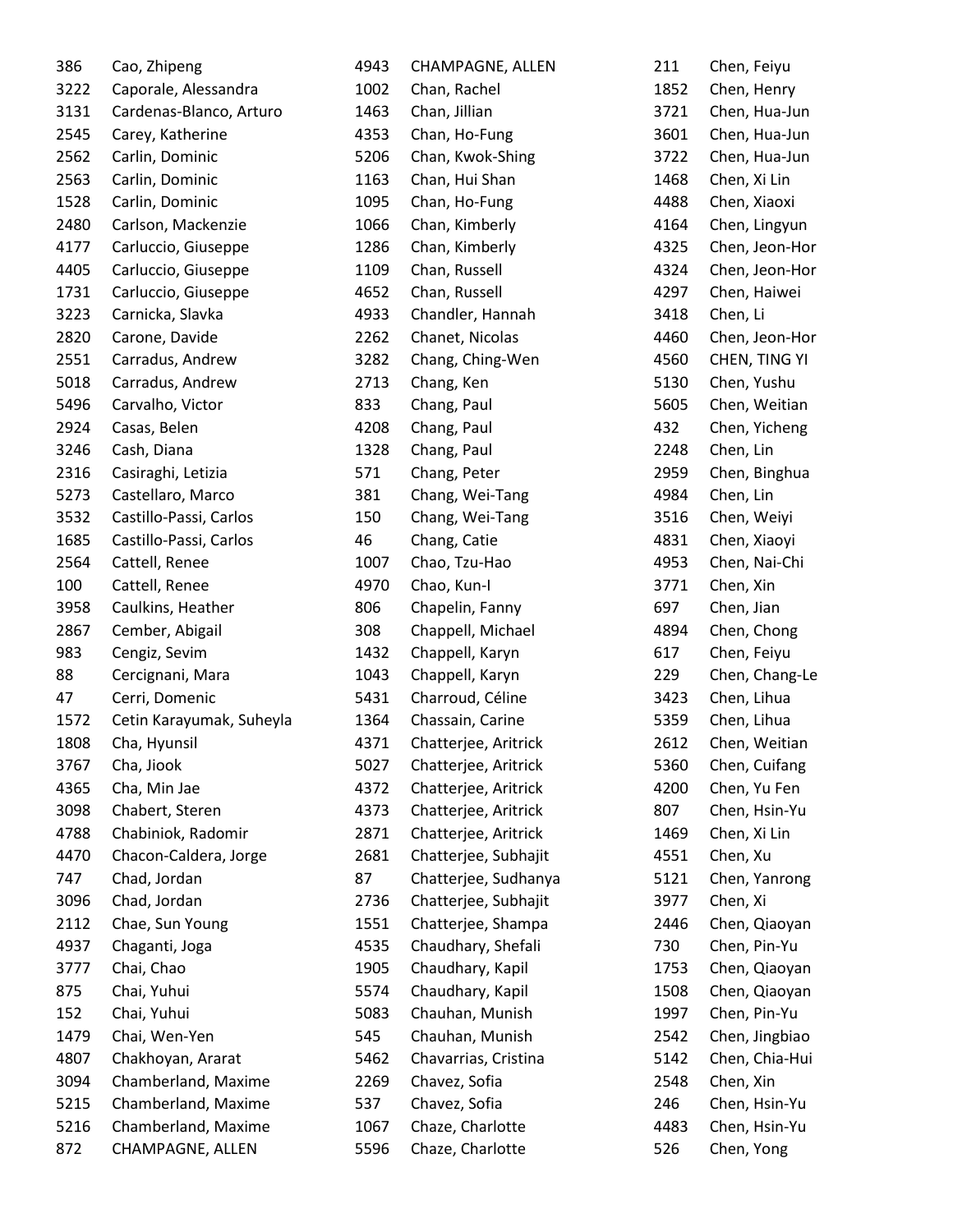| 4745 | Chen, Zhifeng         |
|------|-----------------------|
| 1755 | Chen, Ming-Jye        |
| 5576 | Chen, Hao             |
| 5342 | Chen, Nan-kuei        |
| 1967 | Chen, Qing-Hua        |
| 652  | Chen, Yi              |
| 2530 | Chen, Caizhong        |
| 3854 | Chen, Xi              |
| 1226 | Chen, Xuming          |
| 1107 | Chen, Yi              |
| 1968 | Chen, Qinghua         |
| 2082 | Chen, Guangyu         |
| 5481 | Chen, Gang            |
| 3138 | Chen, Li              |
| 3469 | Chen, Shuo            |
| 3640 | Chen, Meng-Hsiang     |
| 657  | Chen, Yuhua           |
| 4116 | Chen, Yasheng         |
| 181  | Chen, Xuming          |
| 3167 | Chen, Yiran           |
| 1183 | Chen, Haihu           |
| 3620 | Chen, Yuheng          |
| 2314 | Chen, Jingyuan        |
| 3494 | Chen, Li              |
| 2313 | Chen, Jingyuan        |
| 3365 | Chen, Yuhua           |
| 2725 | Chen, Yu              |
| 2252 | Cheng, Chuanli        |
| 4934 | Cheng, Chou-Ming      |
| 3552 | Cheng, Jing           |
| 1556 | Cheng, Jian           |
| 5545 | Cheng, Bochao         |
| 2406 | Cheng, Yu-Chia        |
| 563  | Cheng, Sainan         |
| 1793 | CHENG, Hua            |
| 1407 | Cheng, Leo            |
| 4362 | Cheng, Leo            |
| 472  | Cheng, Hu             |
| 4549 | Cheng, Xiaojun        |
| 803  | Cheng, Menglin        |
| 236  | Cherix, Antoine       |
| 5460 | Cherukara, Matthew    |
| 3697 | Cheshkov, Sergey      |
| 4332 | Cheung, Sai Man       |
| 1297 | Cheung, Sai Man       |
| 125  | Cheung, Helen         |
| 4615 | Cheung, Helen         |
| 51   | Chiacchiaretta, Piero |
| 3225 | Chiang, Husan-Han     |

| 5250 | Chiappiniello, Andrea  |
|------|------------------------|
| 3247 | Chiappiniello, Andrea  |
| 3213 | Chien, Kai-Min         |
| 3214 | Chien, Kai-Min         |
| 3351 | Chiew, Mark            |
| 176  | Chiew, Mark            |
| 3017 | Chikop, Shivaprasad    |
| 2934 | Chinchali, Avinash     |
| 5137 | Chintalapati, Sarath   |
| 247  | Chitiboi, Teodora      |
| 3142 | Chitta, Krishna Kanth  |
| 4645 | Chiu, Shao-Chieh       |
| 179  | Cho, Junghun           |
| 3062 | Cho, Andrew            |
| 5610 | Cho, JaeJin            |
| 3032 | Choi, Chang-Hoon       |
| 4242 | Choi, Uksu             |
| 1739 | Choi, Chang-Hoon       |
| 3699 | Choi, Young-suk        |
| 3113 | Choi, Heajung          |
| 5559 | Choi, Woojin           |
| 5100 | Choi, Bup Kyung        |
| 2758 | Choi, Jinhyeok         |
| 928  | Choi, Joon Yul         |
| 5410 | Choi, Young Jun        |
| 2059 | Choi, Seongjin         |
| 960  | Choi, Eun-Jung         |
| 4452 | Choi, Hyung Won        |
| 1372 | Chong, Le Roy          |
| 5205 | Chong, Shin Tai        |
| 4711 | Chou, Chen-Te          |
| 1847 | Chou, Peter Cheng-te   |
| 2218 | Choudhary, Poonam      |
| 2293 | Christen, Thomas       |
| 678  | Christen, Thomas       |
| 3493 | Christen, Thomas       |
| 1950 | Christiaen, Emma       |
| 464  | Christiaens, Daan      |
| 3009 | Christiansen, Spencer  |
| 2967 | Christodoulou, Anthony |
| 31   | Christodoulou, Anthony |
| 4209 | Chu, Ying-Hua          |
| 389  | Chu, Ying-Hua          |
| 1922 | Chu, Karen             |
| 5643 | Chu, Mei-Lan           |
| 4159 | Chu, Chengyan          |
| 5177 | Chung, Christine       |
| 2331 | Chung, Luke            |
| 4946 | Chung, Sohae           |

| 5119 | Chung, Julius            |
|------|--------------------------|
| 5081 | Chung, Han-Jae           |
| 2916 | Chun-Yang, Yu            |
| 4948 | Churchill, Nathan        |
| 2926 | Cibis, Merih             |
| 1561 | Civier, Oren             |
| 2041 | Claeser, Robert          |
| 4199 | Clarke, William          |
| 3661 | Clarke, Charlotte        |
| 317  | Clarke, William          |
| 3769 | Clarke, Charlotte        |
| 4451 | Clauser, Paola           |
| 3594 | Clavijo Jordan, Veronica |
| 4702 | Clavijo Jordan, Veronica |
| 3592 | Clavijo Jordan, Veronica |
| 44   | Clayden, Jonathan        |
| 2190 | Cleary, Jon              |
| 2035 | Cleary, Jon              |
| 4274 | Clément, Jérémie         |
| 146  | Clément, Jérémie         |
| 3257 | Clemente, Adam           |
| 911  | Clifford, Bryan          |
| 2150 | Cluceru, Julia           |
| 4671 | Cocozza, Sirio           |
| 5554 | Cocozza, Sirio           |
| 4670 | Cocozza, Sirio           |
| 2077 | Cogswell, Petrice        |
| 5537 | Cohen, Alexander         |
| 5466 | Cohen, Alexander         |
| 4270 | Cohen, Ouri              |
| 3377 | Cohen, Ouri              |
| 4903 | Cokic, Ivan              |
| 2907 | Cokic, Ivan              |
| 3018 | Cokic, Ivan              |
| 1458 | Coles, Brandon           |
| 2583 | Colgan, Timothy          |
| 3359 | Colgan, Timothy          |
| 196  | Colgan, Timothy          |
| 4482 | Collier, Guilhem         |
| 1656 | Coloigner, Julie         |
| 3092 | Coloigner, Julie         |
| 202  | Colotti, Roberto         |
| 5291 | Combès, Benoit           |
| 348  | Conant, Emily            |
| 2211 | Cong, Fei                |
| 5136 | Conlin, Christopher      |
| 5073 | Conlin, Christopher      |
| 4739 | Connell, John            |
| 2141 | Constans, J.-M.          |
|      |                          |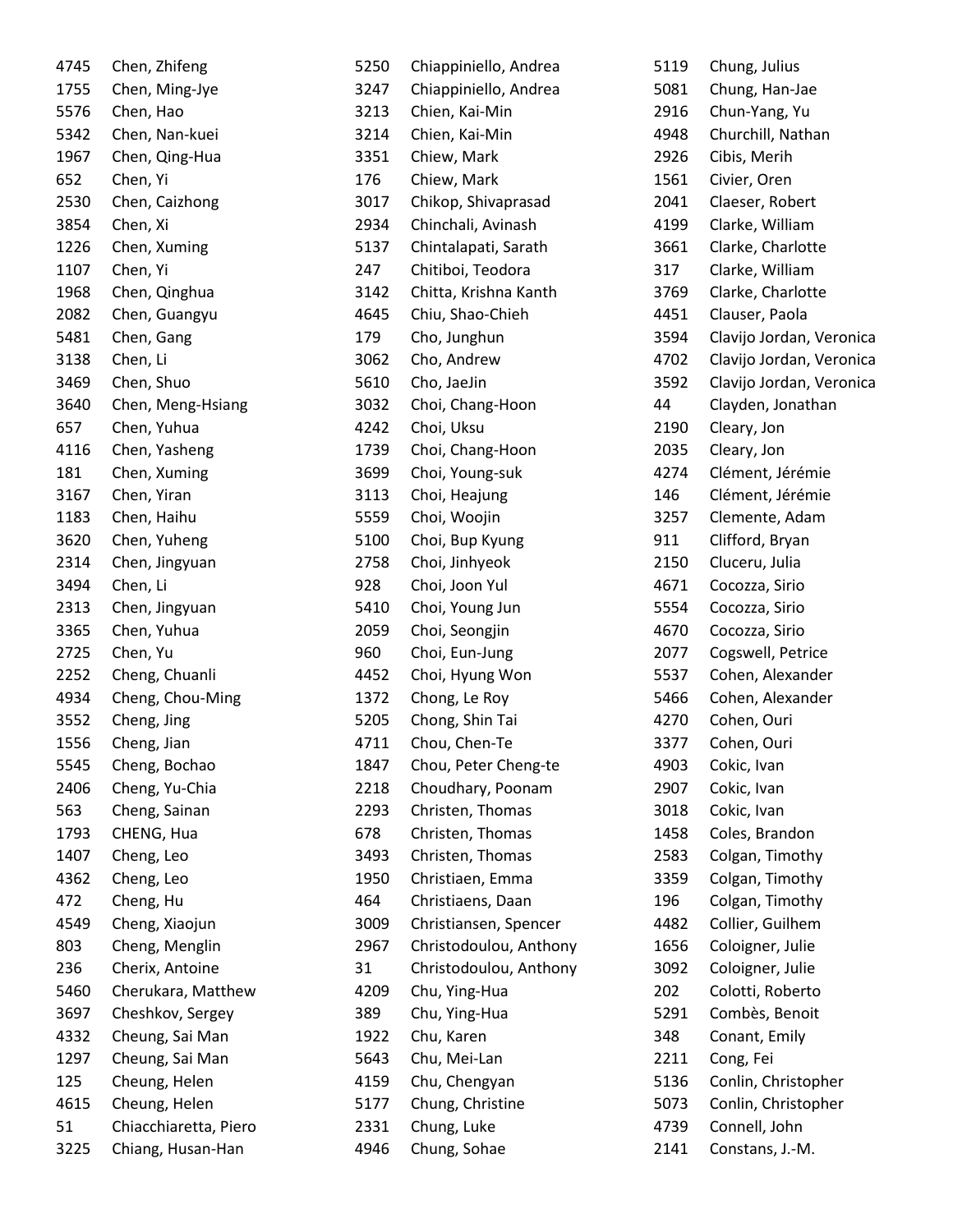| 4764     | Constantinides, Chris   |
|----------|-------------------------|
| 3595     | Constantinides, Chris   |
| 5024     | Constantinides, Chris   |
| 4045     | Conti, Allegra          |
| 758      | Coolen, Bram            |
| 5473     | Corbin, Nadège          |
| 5634     | Corbin, Nadège          |
| 208      | Cordero-Grande, Lucilio |
| 2323     | Cordes, Dietmar         |
| 5482     | Cordes, Dietmar         |
| 421      | Cordes, Dietmar         |
| 675      | Coristine, Andrew       |
| 1681     | Coronado-Leija, Ricardo |
| 690      | Corrado, Philip         |
| 772      | Correia, Teresa         |
| 473      | Correia, Teresa         |
| 3833     | Corrias, Giuseppe       |
| 2196     | Costagli, Mauro         |
| 1889     | Costagli, Mauro         |
| 3883     | Coste, Arthur           |
| 832      | Costigan, Carolyn       |
| 2306     | Cote, Samantha          |
| 5223     | Cottaar, Michiel        |
| 964      | Couch, Marcus           |
| 385      | Cousin, Samuel          |
| 3917     | Coutinho de Souza,      |
| Patricia |                         |
| 952      | Cox, Benjamin           |
| 4936     | Cramer, Stig            |
| 1272     | Crane, Jason            |
| 3358     | Crawford, Kaitlin       |
| 2325     | Crawford, Anna          |
| 2239     | Croal, Paula            |
| 5125     | Croal, Paula            |
| 2851     | Croal, Paula            |
| 3614     | Croall, lain            |
| 3458     | Crombag, Geneviève      |
| 3459     | Crombag, Geneviève      |
| 4598     | Cron, Greg              |
| 2229     | Cronin, Matthew         |
| 5408     | Cross, Donna            |
| 3333     | Crowe, Lindsey          |
| 3451     | Crowe, Lindsey          |
| 3548     | Cruz, Gastao            |
| 1173     | Cruz, Gastao            |
| 4083     | Cruz, Gastao            |
| 4666     | Cui, Long-Biao          |
| 2898     | Cui, Sophia             |
| 4722     | Cui, Yanfen             |

| 4263      | Cui, Di                  |
|-----------|--------------------------|
| 4795      | Cui, Yadong              |
| 2342      | Cuili, Kuang             |
| 3408      | Cummings, Evan           |
| 2942      | Czerner, Christoph       |
| 4834      | da Silva, Pedro Henrique |
| Rodrigues |                          |
| 5551      | da Silva, Pedro Henrique |
| Rodrigues |                          |
| 1671      | da Silva, Pedro Henrique |
| Rodrigues |                          |
| 709       | Dadakova, Tetiana        |
| 3219      | Dadarwal, Rakshit        |
| 5180      | Dadour, Joseph           |
| 38        | Daducci, Alessandro      |
| 3672      | Dafni, Hagit             |
| 1202      | Dai, Erpeng              |
| 5338      | Dai, Erpeng              |
| 2121      | Dai, Jian-kun            |
| 2994      | Dai, Jingwen             |
| 234       | Dai, Weiying             |
| 2011      | Dai, Weiying             |
| 4707      | Damen, Mariska           |
| 174       | Damen, Frederick         |
| 4922      | Damen, Frederick         |
| 2742      | Damon, Cécilia           |
| 1408      | Damon, Bruce             |
| 3943      | Dang, Haodan             |
| 2451      | Dang, Shan               |
| 1262      | Daniel, Alexander        |
| 3040      | Daoust, Alexia           |
| 569       | Dar, Salman Ul Hassan    |
| 3674      | Darçot, Emeline          |
| 162       | Das, Dhritiman           |
| 3851      | Das, Dhritiman           |
| 3304      | Das, Devashish           |
| 3852      | Das, Dhritiman           |
| 3913      | Datta, Keshav            |
| 1439      | Dattani, Vruti           |
| 3184      | David, Gergely           |
| 4175      | Davids, Mathias          |
| 4176      | Davids, Mathias          |
| 292       | Davids, Mathias          |
| 3329      | Daviller, Clément        |
| 4792      | Daviller, Clément        |
| 1143      | Davoodi-bojd, Esmaeil    |
| 3470      | Dazzi, Marta             |
| 4817      | De, Ashmita              |
| 2192      | De, Ashmita              |

| 84         | De Angelis, Floriana               |
|------------|------------------------------------|
| 147        | de Arcos, Jose                     |
| 4040       | de Bever, Joshua                   |
| 2390       | De Blasi, Bianca                   |
| 1794       | de Celis Alonso, Benito            |
| 991        | De Feyter, Henk                    |
|            |                                    |
| 634<br>906 | De Feyter, Henk                    |
|            | De Feyter, Henk<br>de Graaf, Robin |
| 1061       |                                    |
| 3162       | de Laat, Bart                      |
| 2662       | de Leeuw den Bouter,               |
| Merel      |                                    |
| 5384       | De Luca, Alberto                   |
| 1613       | De Luca, Alberto                   |
| 1564       | De Luca, Alberto                   |
| 4682       | De Paepe, Katja                    |
| 4592       | De Paepe, Katja                    |
| 4705       | De Robertis, Riccardo              |
| 66         | De Vis, Jill                       |
| 53         | De Vis, Jill                       |
| 5432       | Dean, Douglas                      |
| 530        | Dean, Douglas                      |
| 929        | Dean, Douglas                      |
| 3492       | Debs, Noëlie                       |
| 3812       | Debus, Charlotte                   |
| 620        | Deelchand, Dinesh                  |
| 3892       | Deelchand, Dinesh                  |
| 1358       | Deelchand, Dinesh                  |
| 4687       | Deen, Surrin                       |
| 1214       | Degiorgis, Laetitia                |
| 5009       | Deh, Kofi                          |
| 932        | Deh, Kofi                          |
| 3857       | Dehghani, Masoumeh                 |
| 3645       | Deistung, Andreas                  |
| 2777       | Dekkers, Ilona                     |
| 1697       | Del Bosque, Romina                 |
| 5335       | Dela Haije, Tom                    |
| 4456       | DELBANY, Maya                      |
| 1472       | DELCEY, Marylène                   |
| 1103       | Demberg, Kerstin                   |
| 3587       | Demetriou, Eleni                   |
| 5025       | Demetriou, Eleni                   |
| 1589       | Dempuré, Domitille                 |
| 4752       |                                    |
|            | Deng, Zixin                        |
| 5026       | Deng, Shengwen                     |
| 1208       | Deprez, Maria                      |
| 1999       | Derieppe, Marc                     |
| 2249       | Deshmane, Anagha                   |
| 1394       | Deshpande, Rajiv                   |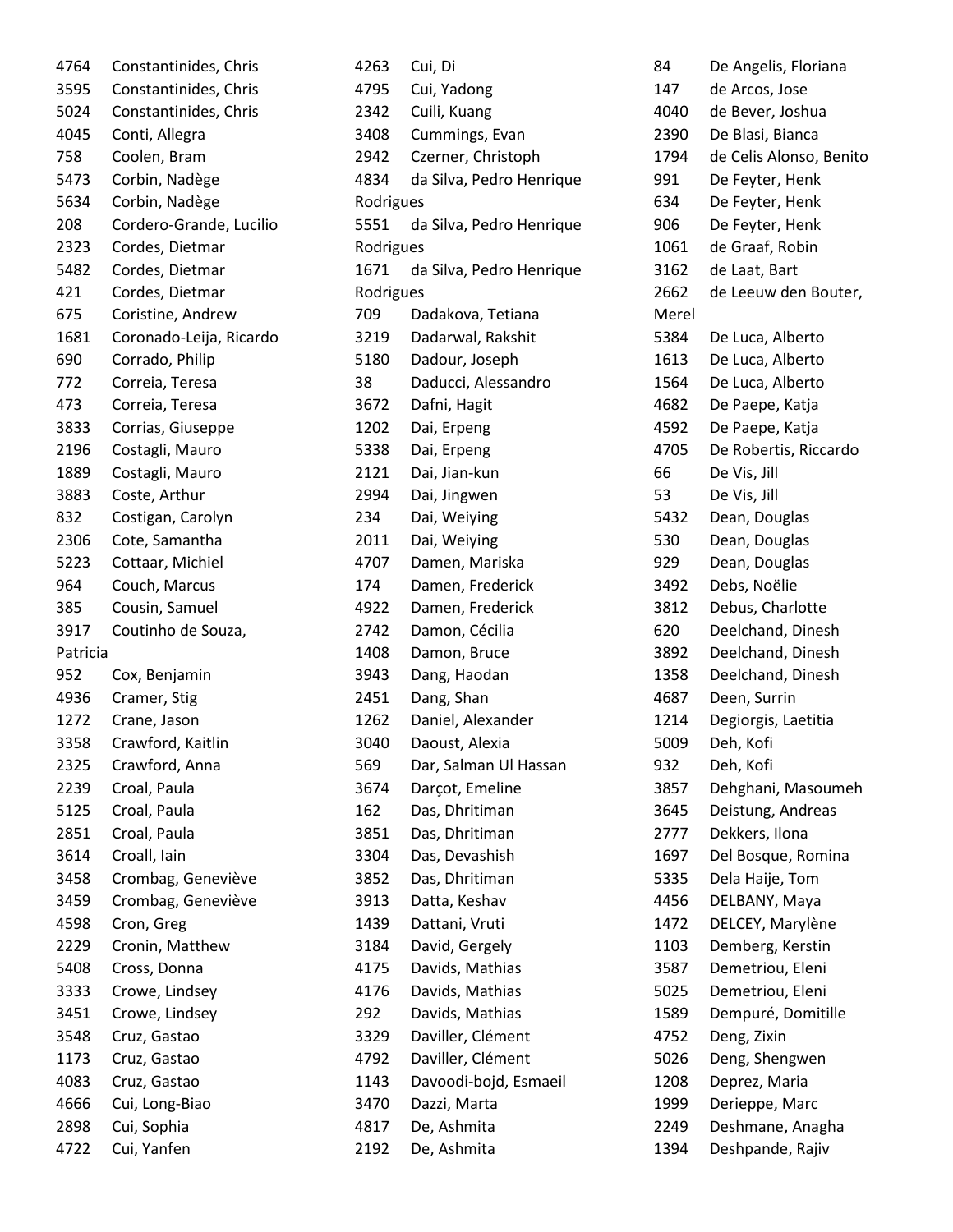| 2417 | Deshpande, Rangaprakash  |
|------|--------------------------|
| 2321 | Deshpande, Rangaprakash  |
| 4058 | Destruel, Aurelien       |
| 301  | Destruel, Aurelien       |
| 4334 | Detheridge, Craig        |
| 5632 | Deverdun, Jeremy         |
| 4495 | Devine, William          |
| 4496 | Devine, William          |
| 1896 | Dewey, Blake             |
| 5449 | Dewey, Rebecca           |
| 608  | Dezortova, Monika        |
| 3723 | Dezortova, Monika        |
| 5239 | Dhital, Bibek            |
| 1099 | Dhital, Bibek            |
| 1569 | Dhollander, Thijs        |
| 1570 | Dhollander, Thijs        |
| 3077 | Dhollander, Thijs        |
| 4774 | Di Sopra, Lorenzo        |
| 3205 | Di Trani, Maria Giovanna |
| 2861 | Diakite, Mahamadou       |
| 3911 | Diamandis, Elie          |
| 2963 | DiBella, Edward          |
| 725  | Dickie, Ben              |
| 3659 | Dietrich, Yvan           |
| 5653 | Dietrich, Olaf           |
| 1522 | Digernes, Ingrid         |
| 2185 | Digernes, Ingrid         |
| 2651 | DiGiacomo, Phillip       |
| 1943 | DiMarzio, Marisa         |
| 3540 | Dimoudi, Sofia           |
| 2212 | Dimov, Alexey            |
| 2418 | Ding, Jie                |
| 1834 | Ding, Xiao-Qi            |
| 2852 | Ding, Lian               |
| 3428 | Ding, Jie                |
| 94   | Ding, Jie                |
| 3802 | Ding, Abby               |
| 4023 | Dinges, Sarah            |
| 3792 | Dinkla, Anna             |
| 4523 | Dionisio, Beatriz        |
| 4511 | Dipasquale, Ottavia      |
| 65   | Dispenza, Nadine         |
| 4132 | Dispenza, Nadine         |
| 648  | Dixit, Neerav            |
| 2738 | Do, Won-Joon             |
| 4697 | Do, Quyen                |
| 830  | Doblas, Sabrina          |
| 5275 | Dodd, Stephen            |
| 2757 | Does, Mark               |

| 4471    | Doganay, Ozkan        |
|---------|-----------------------|
| 2500    | Dokpuang, Dech        |
| 5585    | Dokumaci, Ayse Sila   |
| 729     | Dolui, Sudipto        |
| 183     | Dolui, Sudipto        |
| 4643    | Dominguez Hernandez,  |
| Abraham |                       |
| 3938    | Dominguez-Viqueira,   |
| William |                       |
| 1713    | Dona Lemus, Olga      |
| 583     | Donatelli, Graziella  |
| 3880    | Donati, Guillaume     |
| 212     | Dong, Zijing          |
| 1074    | Dong, Huiming         |
| 485     | Dong, Huiming         |
| 3089    | Dong, Junyi           |
| 3088    | Dong, Junyi           |
| 1204    | Dong, Zijing          |
| 2748    | Dong, Ling            |
| 4542    | Dong, Celia           |
| 1089    | Dong, Celia           |
| 5006    | Dong, Celia           |
| 1332    | Dong, Zhengchao       |
| 5599    | Dong, Huiming         |
| 4179    | Doran, Emma           |
| 4602    | Doran, Emma           |
| 1315    | Döring, André         |
| 4568    | Dos Santos Gomes, Ana |
| 5124    | Dou, Weigiang         |
| 3649    | Douaud, Gwenaelle     |
| 495     | Doucette, Jonathan    |
| 4445    | Dougherty, Lawrence   |
| 2519    | Dougherty, Lawrence   |
| 5523    | Dounavi, Maria-Eleni  |
| 3084    | Dowell, Nicholas      |
| 1269    | Dowell, Nicholas      |
| 1098    | Drakesmith, Mark      |
| 5235    | Drakesmith, Mark      |
| 1803    | Drakesmith, Mark      |
| 3591    | Dreher, Constantin    |
| 1065    | Dreher, Wolfgang      |
| 1857    | Drenthen, Gerhard     |
| 1858    | Drenthen, Gerhard     |
| 5464    | Driver, Ian           |
| 1772    | Duan, Dingna          |
| 2356    | Duan, Wenna           |
| 582     | Dudeffant, Clémence   |
| 3041    | Dudeffant, Clémence   |
| 5536    | Duggento, Andrea      |

| 5535 | Duggento, Andrea       |
|------|------------------------|
| 562  | Duhamel, Guillaume     |
| 3743 | Dupont, Sara           |
| 3742 | Dupont, Sara           |
| 5524 | Dury, Richard          |
| 2288 | DUVAL, Tanguy          |
| 3921 | Dwivedi, Durgesh       |
| 3144 | Dwivedi, Durgesh       |
| 4230 | Dwork, Nicholas        |
| 2445 | Dyke, Jonathan         |
| 5590 | Dzyubak, Bogdan        |
| 4991 | Eckstein, Korbinian    |
| 4992 | Eckstein, Korbinian    |
| 5145 | Edalati, Masoud        |
| 1427 | Edalati, Masoud        |
| 2071 | Edde, Manon            |
| 2467 | Eddy, Rachel           |
| 82   | Eden, Dominique        |
| 1224 | <b>EDJLALI, Myriam</b> |
| 457  | Edmondson, David       |
| 3117 | Egnell, Liv            |
| 2782 | Eickel, Klaus          |
| 5048 | Eijgenraam, Susanne    |
| 3343 | Eisenmenger, Laura     |
| 3547 | EL GUEDDARI, Loubna    |
| 2868 | EL HAJJ, Christian     |
| 400  | El Hallaoui, Karim     |
| 4294 | Elabyad, Ibrahim       |
| 482  | Eldeniz, Cihat         |
| 4115 | Eldeniz, Cihat         |
| 1349 | Eliav, Uzi             |
| 5504 | Eliav, Uzi             |
| 5272 | Elkady, Ahmed          |
| 1387 | Ellermann, Jutta       |
| 961  | Ellingson, Benjamin    |
| 621  | Ellis, Jane            |
| 3862 | Ellis, Sean            |
| 741  | Elsaid, Nahla          |
| 5049 | Elsayed, Hassaan       |
| 3676 | Elschot, Mattijs       |
| 49   | Emir, Uzay             |
| 3966 | Emir, Uzay             |
| 2768 | Emmerich, Julian       |
| 2629 | Emsell, Louise         |
| 4149 | Engel, Maria           |
| 3181 | Englund, Erin          |
| 1336 | Enomoto, Ayano         |
| 5502 | Ercan, Ece             |
| 4519 | Erdogan, Sinem         |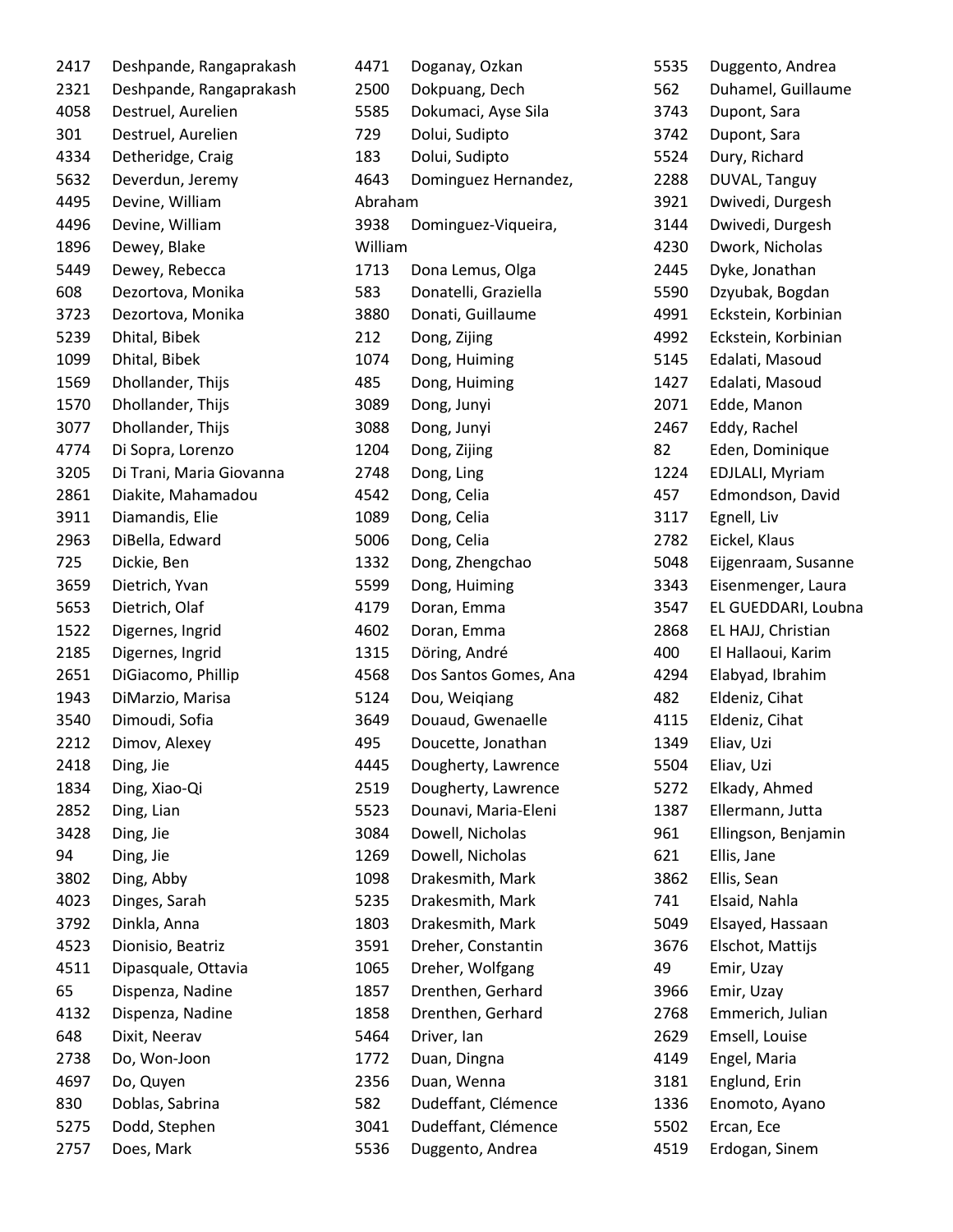| 1402 | Eresen, Aydin            | 3295     | Feldman, Rebecca     | 48   | Fracasso, Alessio        |
|------|--------------------------|----------|----------------------|------|--------------------------|
| 4057 | Erhardt, Johannes        | 5411     | Felisaz, Paolo       | 692  | Franco, Pamela           |
| 3070 | Erickson-Bhatt, Sarah    | 4380     | Felker, Ely          | 3454 | François, Christopher    |
| 2287 | Eroglu, Hasan H.         | 4486     | Felker, Ely          | 4375 | Franiel, Tobias          |
| 1641 | Ertan, Koray             | 5626     | Fellner, Claudia     | 3066 | Frank, Steffen           |
| 1756 | Ertan, Koray             | 3481     | Feng, Li             | 4366 | Frankel, Samuel          |
| 4454 | Eskreis-Winkler, Sarah   | 1734     | Feng, Yuan           | 550  | Franklin, Suzanne        |
| 3416 | Esteban, Oscar           | 3550     | Feng, Xue            | 1266 | Franz, Daniela           |
| 3785 | Evangelisti, Stefania    | 4775     | Feng, Xue            | 2498 | Franz, Daniela           |
| 2100 | Evangelisti, Stefania    | 4096     | Feng, Xue            | 118  | Freedman, Joshua         |
| 1016 | Evans, Jennifer          | 4054     | Feng#, Xianfeng      | 4170 | Freeman, Nick            |
| 5107 | Evans, Vincent           | 3934     | Fennessy, Fiona      | 971  | Freeman, Matthew         |
| 3147 | Evia, Arnold             | 1441     | Ferizi, Uran         | 972  | Friedlander, Yonni       |
| 4055 | Fahlström, Markus        | 776      | Ferrari, Elisa       | 4005 | Friedlander, Yonni       |
| 3326 | Fair, Merlin             | 4898     | Ferrazzi, Giulio     | 1181 | Friedli, Iris            |
| 5598 | Fakhouri, Faisal         | 1534     | Fessas, Petros       | 990  | Friesen-Waldner, Lanette |
| 1220 | Falfan-Melgoza, Claudia  | 254      | Fieremans, Els       | 45   | Fritz, Francisco         |
| 4546 | Fall, Sidy               | 4157     | Figini, Matteo       | 534  | Froidevaux, Romain       |
| 1531 | Faller, Thibaut          | 2617     | Figini, Matteo       | 2665 | Froidevaux, Romain       |
| 5244 | Fan, Qiuyun              | 1616     | Filipiak, Patryk     | 1167 | Frost, Robert            |
| 753  | Fan, Qiuyun              | 3909     | Fillmer, Ariane      | 2719 | Fu, Jie                  |
| 5032 | Fan, Xiaobing            | 698      | Fillmer, Ariane      | 2044 | Fu, Fanrui               |
| 4450 | Fan, Qiuju               | 791      | Filo, Shir           | 1600 | Fu, Hung-Yu              |
| 3463 | Fan, Zhaoyang            | 5448     | Finsterbusch, Jürgen | 568  | Fu, Zhiyang              |
| 5470 | Fan, Yang                | 383      | Fischer, Johannes    | 1674 | Fu, Gui                  |
| 3464 | Fan, Zhaoyang            | 2840     | Fischer, Marc        | 5577 | Fu, Xuemei               |
| 2425 | Fan, Qiuju               | 401      | Flament, Julien      | 5091 | Fuchs, Patrick           |
| 590  | Fan, Jia                 | 4248     | Flassbeck, Sebastian | 1342 | Fujii, Hirotada          |
| 3072 | Fan, Shu-Juan            | 3891     | Flatt, Emmanuelle    | 4403 | Fujimoto, Kyoko          |
| 5568 | Fang, Shengyu            | 4513     | Fleury, Mathis       | 1135 | Fujimoto, Koji           |
| 2204 | Fang, Jinsheng           | 2319     | Flint, Jeremy        | 3292 | Fujimoto, Koji           |
| 3380 | Fang, Zhenghan           | 103      | Flögel, Ulrich       | 3291 | Fujimoto, Koji           |
| 3627 | Fang*, Eric              | 1625     | Florin, Caspar       | 1892 | Fujiwara, Yasuhiro       |
| 265  | Faria, Andreia           | 1038     | Florkow, Mateusz     | 1921 | Fujiwara, Takuya         |
| 4213 | Farkash, Gil             | 2353     | Flynn, Trevor        | 5288 | Fujiwara, Yasuhiro       |
| 165  | Farkash, Gil             | 1068     | Forouhandehpour,     | 5230 | Fukutomi, Hikaru         |
| 2223 | Farrar, Christian        | Reihaneh |                      | 3666 | Fullard, Karen           |
| 3048 | Farrar, Christian        | 1978     | Forslin, Yngve       | 447  | Funk, Alexander          |
| 1629 | Farrher, Ezequiel        | 2829     | Fortier, Véronique   | 405  | Funk, Alexander          |
| 1628 | Farrher, Ezequiel        | 854      | Foulon, Chris        | 5133 | Furihata, Kento          |
| 5074 | Farrow, Matthew          | 3539     | Fouquet, Jérémie     | 4146 | Furukawa, Yuki           |
| 4854 | Fathi Kazerooni, Anahita | 327      | Fouré, Alexandre     | 2531 | Fusco, Roberta           |
| 4855 | Fathi Kazerooni, Anahita | 5362     | Fournet, Gabrielle   | 1913 | Fushimi, Yasutaka        |
| 2335 | Fazal, Zahra             | 2956     | Fourny, Natacha      | 1914 | Fushimi, Yasutaka        |
| 3773 | Fazlollahi, Amir         | 3174     | Fouto, Ana           | 5092 | Fushimi, Motofumi        |
| 2722 | Featherstone, Adam       | 3832     | Fovargue, Daniel     | 3127 | Fushimi, Yasutaka        |
| 864  | Federau, Christian       | 1363     | Fowler, Caitlin      | 2803 | Fuze, Ye                 |
| 949  | Fehling, Paul            | 5248     | Foxley, Sean         | 4136 | Fyrdahl, Alexander       |
| 3965 | Fei, Tzu-Jung            | 1856     | Fracasso, Alessio    | 2021 | Gabel, Matt              |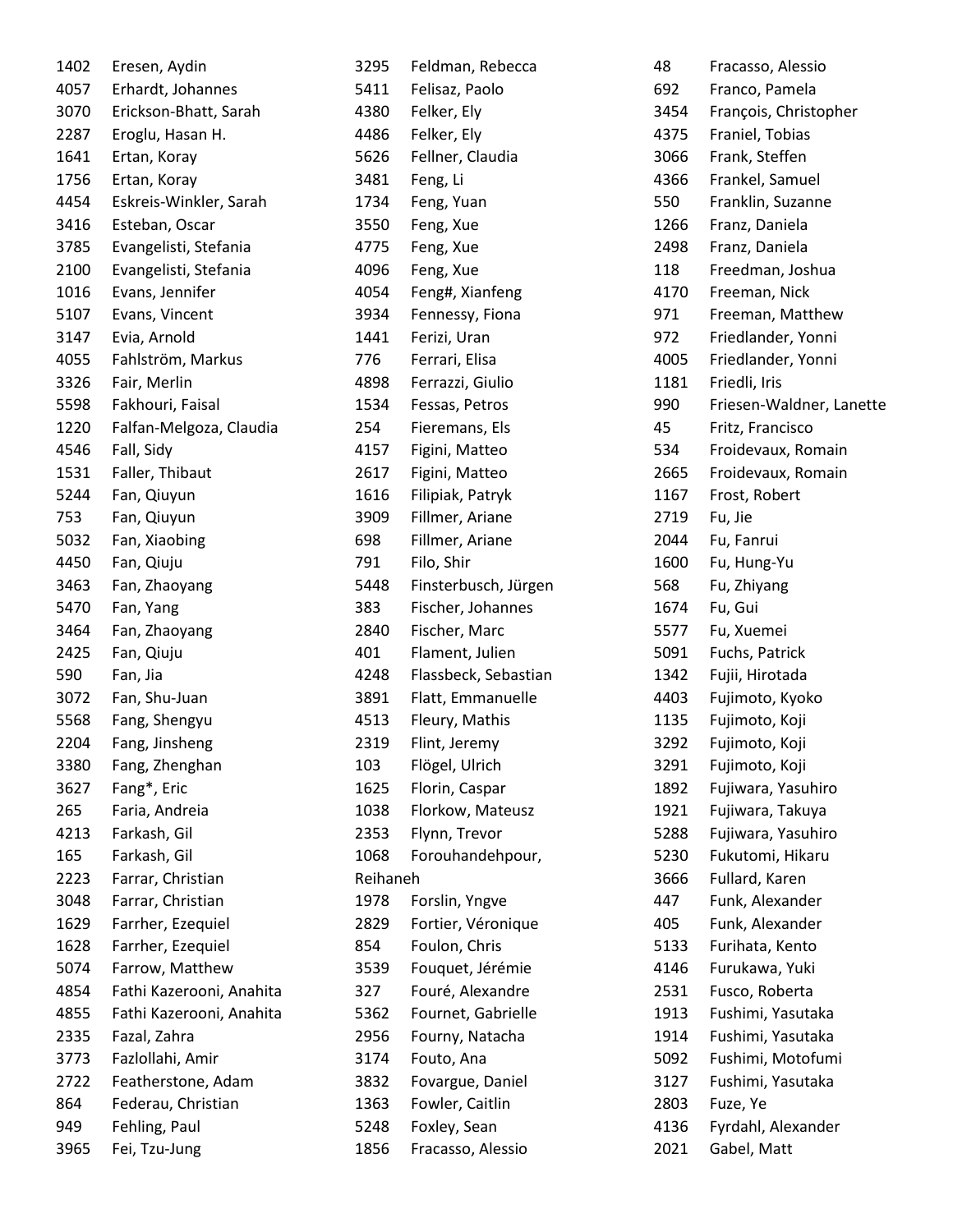| 973  | Gabel, Matt               |
|------|---------------------------|
| 3424 | Gabr, Refaat              |
| 1087 | Gabr, Refaat              |
| 5423 | Gagoski, Borjan           |
| 2137 | Gahrmann, Renske          |
| 5533 | Gai, Neville              |
| 3858 | Gajdošík, Martin          |
| 3876 | Gajdošík, Martin          |
| 1719 | Galante, Angelo           |
| 1983 | Galassi, Francesca        |
| 4094 | Gallichan, Daniel         |
| 2835 | Gan, Ke                   |
| 4012 | GANDHI, SONIA             |
| 2233 | Gandhi, Chirayu           |
| 2263 | Gandhi, Deep              |
| 5663 | Ganter, Carl              |
| 5301 | Gao, Jie                  |
| 3422 | Gao, Fei                  |
| 1205 | Gao, Yu                   |
| 3012 | Gao, Yue                  |
| 5282 | gao, fei                  |
| 5308 | Gao, Yingxue              |
| 4910 | Gao, Yue                  |
| 5617 | Gao, Yu                   |
| 3803 | Gao, Yu                   |
| 1748 | Gao, Yang                 |
| 744  | Gao, Yurui                |
| 628  | Garbow, Joel              |
| 2286 | Garcia, Adan              |
| 567  | Garcia, Julio             |
| 3139 | Garcia, Francisco         |
| 3446 | García-Rodríguez, Sylvana |
| 3630 | Gargouri, Fatma           |
| 3313 | Garin, Clément            |
| 4462 | Garrison, William         |
| 823  | Garteiser, Philippe       |
| 2919 | Gaspar, Andreia           |
| 3870 | Gast, Lena                |
| 4759 | Gastl, Mareike            |
| 1807 | Gaston, Frank             |
| 3486 | Gatidis, Sergios          |
| 4947 | Gattu, Ramtilak           |
| 1189 | Gaur, Pooja               |
| 3945 | Gaustad, Jon-Vidar        |
| 4629 | Gauthier, Claudine        |
| 544  | Gavazzi, Soraya           |
| 5084 | Gavazzi, Soraya           |
| 2098 | Ge, Yulin                 |
| 2700 | Geiger, Yasmin            |

| 3395 | Geldschläger, Ole          |
|------|----------------------------|
| 3544 | Gemert, Jeroen             |
| 1788 | Genc, Sila                 |
| 2357 | Geng, Haiyang              |
| 538  | Geninatti Crich, Simonetta |
| 1064 | Genovese, Guglielmo        |
| 1484 | Geoghegan, Rory            |
| 139  | Georgakis, Ioannis         |
| 1092 | Georgiadis, Marios         |
| 553  | Georgiou, Leonidas         |
| 3071 | Geraghty, Benjamin         |
| 5067 | Gerhalter, Teresa          |
| 4780 | Geri, Oren                 |
| 5525 | Germuska, Michael          |
| 4632 | Germuska, Michael          |
| 3312 | Gerstenmayer, Matthieu     |
| 1146 | Geurts, Lennart            |
| 2014 | Gharagouzloo, Codi         |
| 4095 | Ghodrati, Vahid            |
| 2565 | Gholizadeh, Neda           |
| 4198 | Gianolio, Eliana           |
| 4889 | Gibbons, Eric              |
| 4374 | Giganti, Francesco         |
| 5364 | Gilani, Nima               |
| 1745 | Gilbert, Kyle              |
| 1560 | Gilchrist, Brittany        |
| 4048 | Giles, Sharon              |
| 4047 | Giles, Sharon              |
| 85   | Gillen, Kelly              |
| 2214 | Gillen, Kelly              |
| 4152 | Ginami, Giulia             |
| 3352 | Ginami, Giulia             |
| 3099 | GINSBURGER, Kevin          |
| 883  | GINSBURGER, Kevin          |
| 337  | Girard, Michael            |
| 4033 | Giraudeau, Céline          |
| 5071 | Giraudo, Chiara            |
| 4561 | Giza, Stephanie            |
| 2579 | Giza, Stephanie            |
| 3252 | Glass, John                |
| 2396 | Glasser, Matthew           |
| 763  | Glockner, James            |
| 3571 | Glöggler, Stefan           |
| 4935 | Gobbo, Oliviero            |
| 4158 | Godinez, Felipe            |
| 2228 | Goerke, Steffen            |
| 4798 | Goettler, Jens             |
| 5607 | Göksu, Cihan               |
| 542  | Göksu, Cihan               |

| 2890 | Golbabaee, Mohammad       |
|------|---------------------------|
| 4787 | Goldfarb, James           |
| 5608 | Goldfarb, James           |
| 4066 | Golestani Rad, Laleh      |
| 5378 | Golkov, Vladimir          |
| 1580 | Golkov, Vladimir          |
| 2483 | Gollifer, Ruaridh         |
| 605  | Golubczyk, Dominika       |
| 3834 | Gomes, Ana                |
| 2311 | Gomez, Daniel             |
| 1279 | Goncalves, Sonia          |
| 1653 | Gong, Ting                |
| 2643 | Gong, Wei                 |
| 435  | Gong, Ting                |
| 801  | Gong, Ting                |
| 5299 | Gong, Liang               |
| 1124 | Gonzalez-Castillo, Javier |
| 1401 | Goodall, Alex             |
| 124  | Goodwin, Joseph           |
| 4565 | Goolaub, Datta Singh      |
| 4284 | Gopalan, Karthik          |
| 2499 | Gopalan, Venkatesh        |
| 3604 | Gopinath, Kaundinya       |
| 5465 | Gopinath, Kaundinya       |
| 979  | Gopinath, Kaundinya       |
| 3053 | Gordon, Jeremy            |
| 2278 | Gordon-Wylie, Scott       |
| 287  | Gorodezky, Margarita      |
| 4887 | Gorodezky, Margarita      |
| 994  | Goto, Mariko              |
| 2901 | Gotschy, Alexander        |
| 1876 | Gottschalk, Michael       |
| 3448 | Gottwald, Lukas           |
| 4919 | Gottwald, Lukas           |
| 3624 | Govind, Varan             |
| 4939 | Govindarajan, Sindhuja    |
| 1988 | Govindarajan, Sindhuja    |
| 2133 | Goya-Outi, Jessica        |
| 5439 | Graedel, Nadine           |
| 3855 | Graf, Carina              |
| 1652 | Graham, Mark              |
| 1108 | Grandjean, Joanes         |
| 3656 | Grandjean, Joanes         |
| 5207 | Grant, Samuel             |
| 5440 | Gras, Vincent             |
| 1128 | Gras, Vincent             |
| 4250 | Gratz, Marcel             |
| 2636 | Gray, Erin                |
| 889  | Grebenkov, Denis          |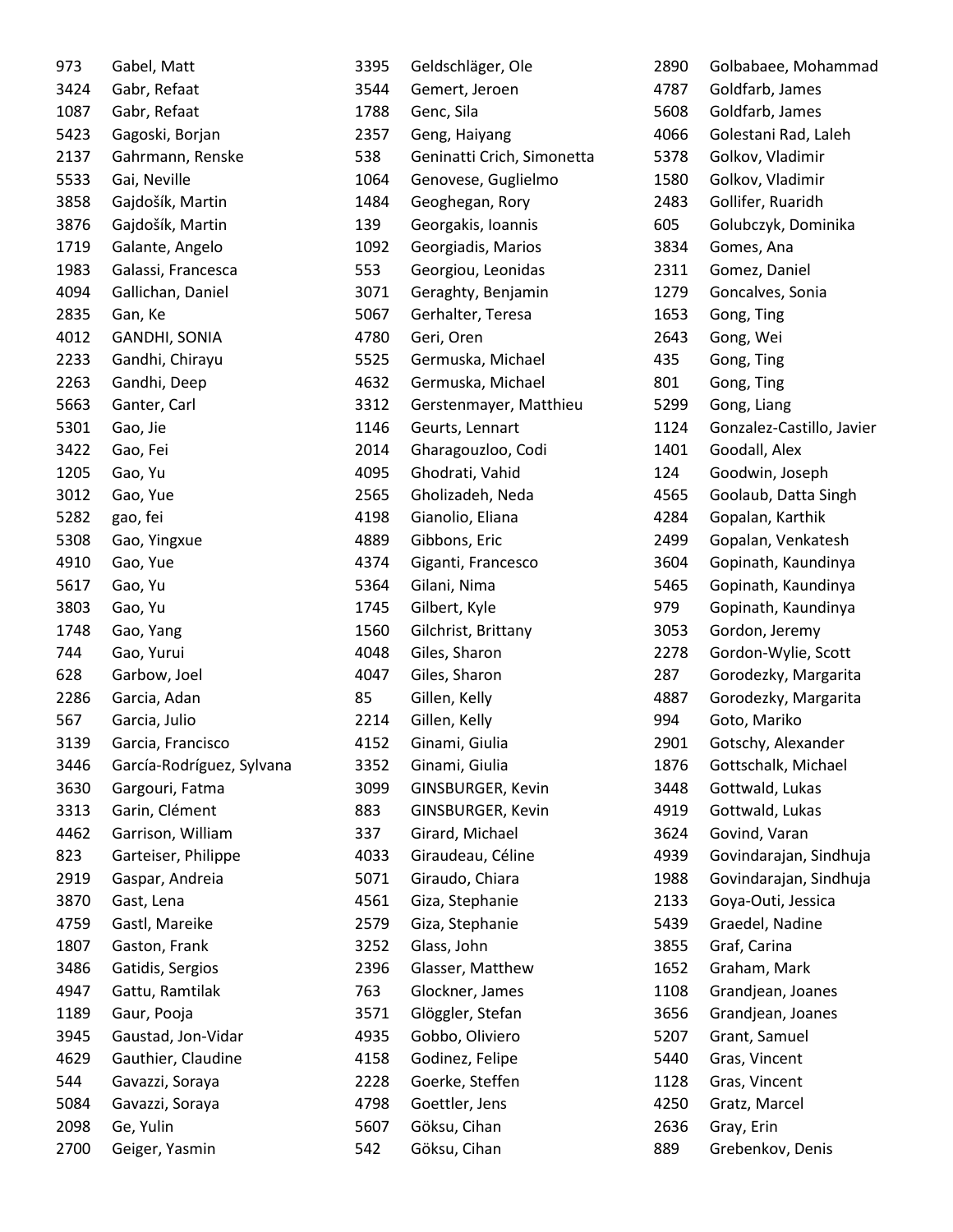| 2692 | Green, Edward          |
|------|------------------------|
| 4    | Greer, Joshua          |
| 2178 | Greer, Joshua          |
| 4084 | Gretsch, Frédéric      |
| 3056 | Grieb, Benjamin        |
| 1462 | Griffin, Lindsay       |
| 3337 | Griffin, Lindsay       |
| 1938 | Grilo, Joana           |
| 4487 | Grimm, Roger           |
| 5374 | Grinberg, Farida       |
| 3646 | Grinberg, Farida       |
| 1232 | Grinberg, Farida       |
| 1105 | Grinberg, Farida       |
| 3896 | Grinde, Maria          |
| 734  | Grisot, Giorgia        |
| 277  | Grist, James           |
| 696  | Gros, Charley          |
| 1880 | Grøvik, Endre          |
| 3983 | Gruber, Stephan        |
| 4289 | Gruber, Bernhard       |
| 466  | Grussu, Francesco      |
| 2752 | Grussu, Francesco      |
| 4538 | Gsell, Willy           |
| 4909 | Gsell, Willy           |
| 3890 | Gu, Tao                |
| 4888 | Gu, Shengjia           |
| 3979 | Gu, Meng               |
| 3045 | Gu, Lei                |
| 5072 | Gu, Yuning             |
| 2307 | Gu, Yameng             |
| 4543 | Guadilla, Irene        |
| 4544 | Guadilla, Irene        |
| 4545 | Guadilla, Irene        |
| 2354 | Gudmundsson, Louis     |
| 3632 | Gudwani, Sunita        |
| 1073 | Guenthner, Christian   |
| 5584 | Guenthner, Christian   |
| 221  | Guenthner, Christian   |
| 4067 | Guerin, Bastien        |
| 300  | Guerin, Bastien        |
| 5241 | Guerreri, Michele      |
| 3105 | Guerreri, Michele      |
| 1576 | Guerrero, Jose         |
| 1687 | Guerrero, Jose         |
| 4977 | Guglielmetti, Caroline |
| 110  | Guifeng, Fu            |
| 305  | Günther, Matthias      |
| 1213 | Guo, Jia               |
| 2073 | Guo. Hui               |

| 1554      | Guo, Fenghua               |
|-----------|----------------------------|
| 1591      | Guo, Fenghua               |
| 2630      | Guo, Li                    |
| 5441      | Guo, Shouchang             |
| 3531      | Guo, Shouchang             |
| 3636      | Guo, Tao                   |
| 1782      | Guo, Junyu                 |
| 5424      | Guo, Junyu                 |
| 519       | Guo, Jing                  |
| 1537      | Guo, Jing                  |
| 3886      | Guo, Di                    |
| 1503      | Guo, Sijia                 |
| 5623      | Guo, Lei                   |
| 1245      | Guo, Yihao                 |
| 2573      | Guo, Dan                   |
| 3967      | Guo, Jia                   |
| 310       | Guo, Jia                   |
| 3132      | Guo, Jia                   |
| 13        | Gupta, Aakash              |
| 4858      | Gupta, Rakesh Kumar        |
| 3931      | Gupta, Pradeep Kumar       |
| 1155      | Gurbani, Saumya            |
| 1654      | Gurney-Champion, Oliver    |
| 4701      | Gurney-Champion, Oliver    |
| 1277      | Gussew, Alexander          |
| 1084      | Gutberlet, Marcel          |
| 1122      | Gutierrez-Barragan, Daniel |
| 5603      | Gutman, Boris              |
| 4288      | Ha, YongHyun               |
| 4960      | Hackett, Edward            |
| 2982      | Hadizadeh, Dariusch        |
| 2921      | Hadjicharalambous,         |
| Myrianthi |                            |
| 1721      | Hadley, J. Rock            |
| 3310      | Hagberg, Gisela            |
| 3780      | Hagberg, Gisela            |
| 1426      | Hager, Benedikt            |
| 1704      | Haghnejad, Aidin           |
| 2456      | Hahn, Andrew               |
| 4477      | Hahn, Andrew               |
| 1548      | Hahn, Artur                |
| 3347      | Haji-valizadeh, Hassan     |
| 3447      | Haji-valizadeh, Hassan     |
| 120       | Hales, Patrick             |
| 2067      | Hall, Andrew               |
| 810       | Ham, Su Jung               |
| 1505      | Ham, Je-Seok               |
| 4964      | Hamaide, Julie             |
| 4354      | Hamedani, Hooman           |

| 1082 | Hamedani, Hooman       |
|------|------------------------|
| 2443 | Hamedani, Hooman       |
| 2582 | Hamilton, Gavin        |
| 1292 | Hamilton, Gavin        |
| 515  | Hamilton, Gavin        |
| 238  | Hamimi, Ahmed          |
| 1091 | Hammernik, Kerstin     |
| 71   | Hammernik, Kerstin     |
| 3406 | Han, SoHyun            |
| 5662 | HAN, XU                |
| 781  | Han, Zheng             |
| 335  | Han, Misung            |
| 1964 | HAN, Miran             |
| 5147 | Han, Seung hee         |
| 2893 | Han, Tianyu            |
| 1620 | Han, Meizhen           |
| 4440 | Han, Silu              |
| 2449 | HAN, XU                |
| 4866 | Han, Liang             |
| 1048 | Han, Fei               |
| 4218 | Han, Dongyeob          |
| 2733 | Hancock, Matthew       |
| 1275 | Hangel, Gilbert        |
| 451  | Hangel, Gilbert        |
| 1340 | Häni, Annakatrin       |
| 5051 | Hänninen, Nina         |
| 1783 | Hannoun, Salem         |
| 3698 | Hansen, Rie            |
| 3249 | Hansen, Jacob          |
| 3560 | Hansen, Rie            |
| 3856 | Hanstock, Chris        |
| 2111 | Hao, Xiaozhu           |
| 2330 | Hao, Xuetao            |
| 3593 | Hapuarachchige, Sudath |
| 4806 | Hara, Shoko            |
| 760  | Haris, Kostas          |
| 1724 | Harish, Priyanka       |
| 5233 | Harms, Robbert         |
| 3107 | Harms, Robbert         |
| 3228 | Haroon, Hamied         |
| 5379 | Haroon, Hamied         |
| 3057 | Harris, Talia          |
| 1147 | Harris, Lisa           |
| 3058 | Harris, Talia          |
| 5303 | Has, Arzu              |
| 5427 | Has, Arzu              |
| 1672 | Hasan, Khader          |
| 3752 | Hashem, Sheema         |
|      |                        |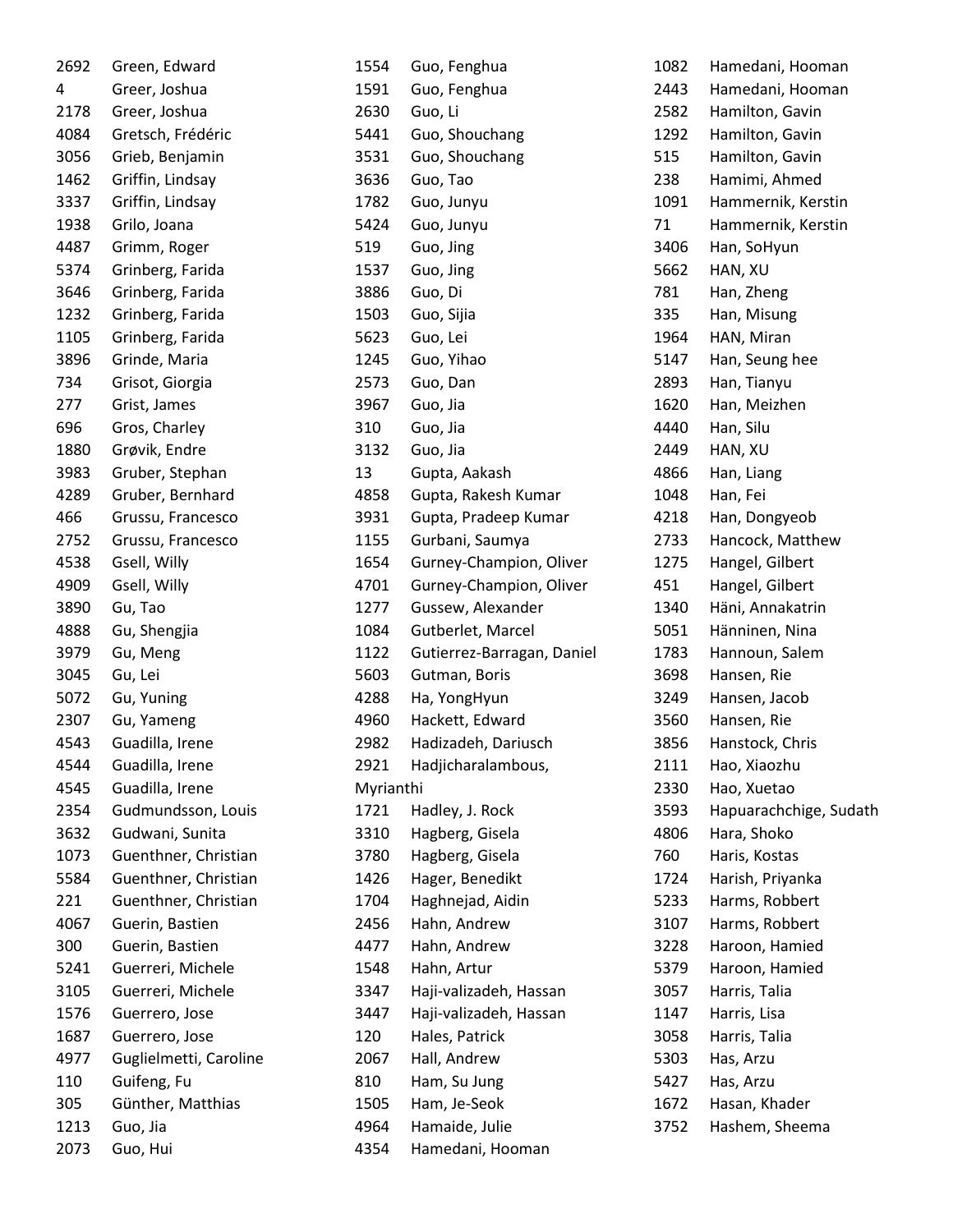| 1637        | HashemizadehKolowri,   | 1974   | Herranz, Elena         | 2923  | Hong, KyungPyo          |
|-------------|------------------------|--------|------------------------|-------|-------------------------|
| SeyyedKazem |                        | 4028   | Hertig, Damian         | 1716  | Hong, Suk-Min           |
| 2491        | Hashim, Eyesha         | 1768   | Hertz, Alexandra       | 2619  | Hong, Eun Kyoung        |
| 2650        | Haskell, Melissa       | 848    | Hertz-Pannier, Lucie   | 3976  | Hong, Donghyun          |
| 3795        | Hassan, Mohamed        | 3673   | Herynek, Vít           | 1321  | Hong, Donghyun          |
| 4491        | Hatakenaka, Masamitsu  | 5127   | Herz, Kai              | 1523  | Honnedevasthana Arun,   |
| 1302        | Hatay, Gokce Hale      | 4197   | Heshmatzadeh Behzadi,  | Arush |                         |
| 1238        | Hawkins, Samuel        | Ashkan |                        | 2589  | Hoodeshenas, Safa       |
| 3625        | He, Naying             | 821    | Heskamp, Linda         | 816   | Hooijmans, M.T.         |
| 5028        | He, Dianning           | 5061   | Heskamp, Linda         | 3019  | Hooshyar, Sina          |
| 180         | He, Xiang              | 1158   | Hesketh, Richard       | 2791  | Hoppe, Elisabeth        |
| 5281        | He, Xiang              | 3770   | Hetzer, Stefan         | 885   | Hori, Masaaki           |
| 3982        | He, Xiang              | 705    | Hetzer, Stefan         | 3404  | Hori, Yuki              |
| 900         | He, Lili               | 262    | Heule, Rahel           | 1376  | Horiuchi, Saya          |
| 5416        | He, Lili               | 5011   | Heule, Rahel           | 1160  | Hormuth II, David       |
| 5068        | He, Bo                 | 989    | Higano, Nara           | 2607  | Horn, Mitchell          |
| 2993        | He, Xiaoxuan           | 1977   | Hii, Megan             | 986   | Horovitz, Silvina       |
| 4473        | He, Mu                 | 774    | Hill, Ioana            | 828   | Horvat, Natally         |
| 5532        | He, Xiang              | 3936   | Hindel, Stefan         | 2432  | Horvat, Joao            |
| 2884        | He, Renjie             | 618    | Hingerl, Lukas         | 2864  | Horvath, Antal          |
| 1188        | He#, Tingting          | 375    | Hinz, Rukun            | 5280  | Horvath, Andrea         |
| 1327        | Heckova, Eva           | 757    | Hipwell, Ben           | 3622  | Hossain, Catherine      |
| 1154        | Heckova, Eva           | 2160   | Hirschler, Lydiane     | 4867  | Hosseini, Zahra         |
| 240         | Hectors, Stefanie      | 1071   | Hiscox, Lucy           | 3299  | Hosseini, Zahra         |
| 343         | Hectors, Stefanie      | 5278   | Hnilicová, Petra       | 4298  | Hosseini, Navid         |
| 4591        | Hectors, Stefanie      | 1482   | Ho, Cheng-Tao          | 1706  | Hosseinnezhadian, Sajad |
| 2624        | Hectors, Stefanie      | 1500   | Ho, Cheng-Tao          | 1990  | Hosseinpour, Zahra      |
| 2944        | Hedström, Erik         | 1752   | Hock, Michael          | 4662  | Hou, Jiancheng          |
| 2546        | Heer, Paul             | 4529   | Hocke, Lia             | 5386  | Hou, Jiancheng          |
| 2340        | Heidari, Faranak       | 3242   | Hodgson, Kyler         | 4958  | Hou, Jiancheng          |
| 1179        | Heidkamp, Jan          | 4252   | Hodono, Shota          | 740   | Howard, Amy             |
| 116         | Heiland, Dieter        | 2891   | Hodono, Shota          | 2837  | Hsu, Ai-Ling            |
| 4856        | Hempel, Johann-Martin  | 1313   | Hoefemann, Maike       | 167   | Hsu, Yi-Cheng           |
| 2596        | Henderson, Walter      | 1278   | Hoefemann, Maike       | 232   | Hsu, Li-Ming            |
| 3997        | Hendriks, Arjan        | 3874   | Hoesl, Michaela        | 5544  | Hsu, Ai-Ling            |
| 1210        | Hennel, Franciszek     | 3875   | Hoesl, Michaela        | 5334  | Hsu, Yi-Cheng           |
| 4756        | Henningsson, Markus    | 804    | Hoff, Benjamin         | 3866  | Hu, Ruomin              |
| 764         | Henningsson, Markus    | 4086   | Hoff, Michael          | 2951  | Hu, Bi-yue              |
| 3730        | Henry, Pierre-Gilles   | 765    | Hoffman, Carson        | 2639  | Hu, Houchun             |
| 336         | Henschel, Henning      | 4744   | Hoffman, Carson        | 1942  | Hu, Zhangxuan           |
| 559         | Heo, Hye-Young         | 4578   | Hoffmann, Malte        | 3175  | Hu, Houchun             |
| 2171        | Heo, Hyo-Im            | 4044   | Hofstetter, Lorne      | 3336  | Hu, Li-wei              |
| 2578        | Herlihy, Amy           | 3517   | Hoh, Tobias            | 3272  | Hu, Di                  |
| 1680        | Hernandez-Fernandez,   | 1170   | Hoinkiss, Daniel       | 1379  | Hu, Yiwen               |
| Moises      |                        | 2913   | Hollingsworth, Kieren  | 2941  | Hu, Li-wei              |
| 5458        | Hernandez-Garcia, Luis | 2870   | Holme, H. Christian M. | 5158  | hu, lei                 |
| 2163        | Hernandez-Garcia, Luis | 759    | Holtackers, Robert     | 2493  | Hu, Genwen              |
| 514         | Hernando, Diego        | 4444   | Honda, Maya            | 613   | Hu, Genwen              |
| 1975        | Herranz, Elena         | 4400   | Hong, Suk-Min          | 5543  | Hu, Jianping            |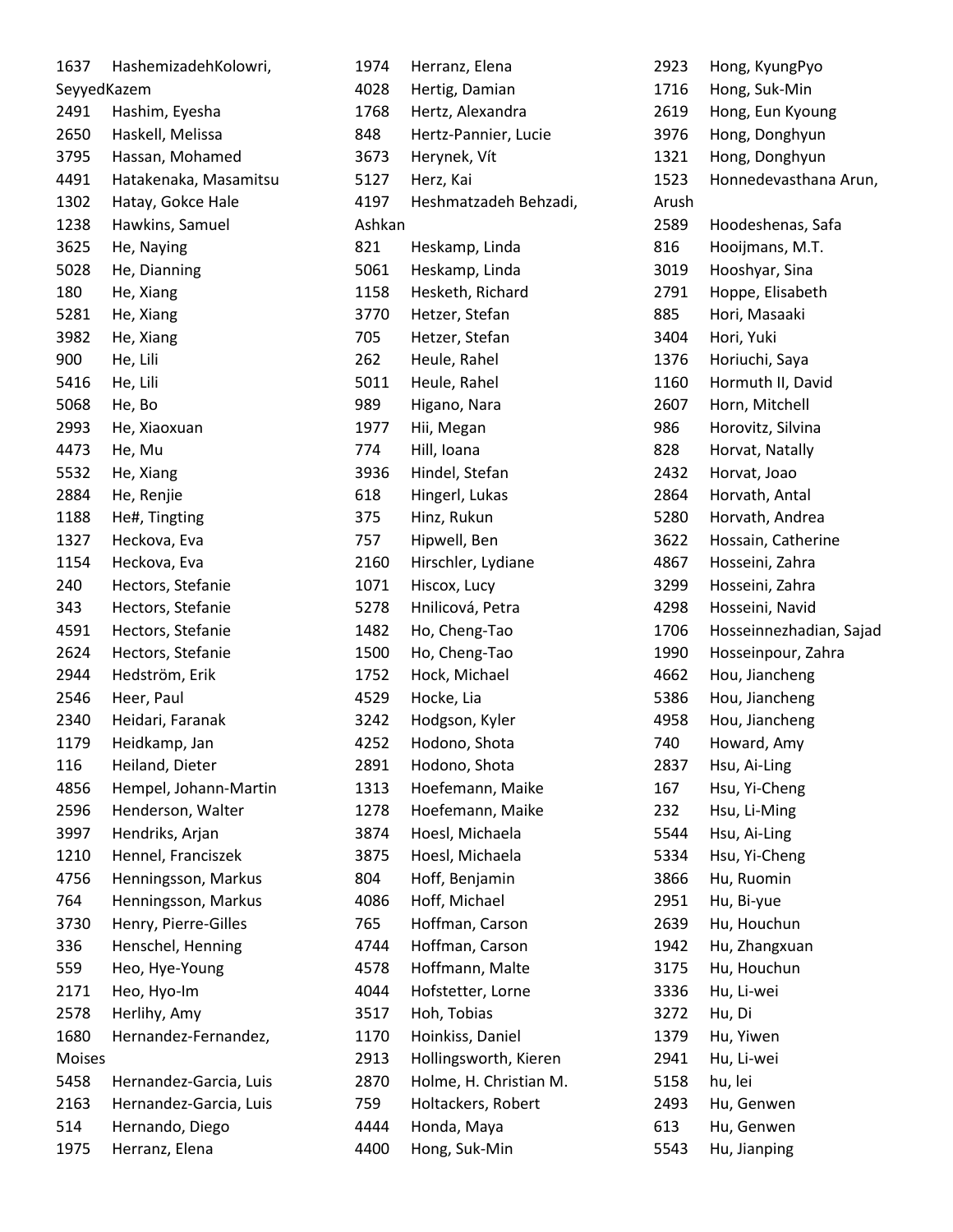| 750  | Hu, Yuxin              |
|------|------------------------|
| 1053 | Hu, Chenxi             |
| 992  | Hu, Yuxin              |
| 68   | Hu, Chenxi             |
| 1461 | HUA, Ning              |
| 2294 | HUA, Ning              |
| 3853 | Huang, Yuqing          |
| 2329 | Huang, Jie             |
| 1658 | Huang, Jing-Ying       |
| 1187 | Huang, Yuexi           |
| 2360 | Huang, Pei             |
|      | 4770 Huang, Li         |
| 1928 | Huang, Ming            |
| 4364 | Huang, Yu-Sen          |
| 4690 | Huang, Mengna          |
| 4917 | Huang, Yen-Chih        |
| 3638 | Huang, Fan             |
| 2068 | Huang, Chu-Chung       |
| 4351 | HUANG, Can             |
| 3356 | Huang, Peizhou         |
| 2118 | Huang, Lei             |
| 4620 | Huang, Jiqing          |
| 870  | Huber, Laurentius      |
| 388  | Huber, Laurentius      |
| 3172 | Huck, Julia            |
| 4090 | Hucker, Patrick        |
| 901  | Huddleston, Daniel     |
| 871  | Hudetz, Anthony        |
| 3123 | Huen, Isaac            |
| 1763 | Hüfken, Thomas         |
| 2476 | Hughes, Paul           |
| 2978 | Huh, Hyungkyu          |
| 2838 | Hui, Steve             |
| 1917 | Hui, Du                |
| 1255 | Hundshammer, Christian |
| 3778 | Hung, Tao-Han          |
| 4930 | Hunt, Leanne           |
| 4849 | Hurrell, Sarah         |
| 1952 | Hurrell, Sarah         |
| 1717 | Hurshkainen, Anna      |
| 3427 | Huszar, Istvan         |
| 3859 | Hutchins-Delgado, Troy |
| 2061 | Hutchinson, Elizabeth  |
| 132  | Hutchinson, Elizabeth  |
| 880  | Hütel, Michael         |
| 58   | Hutter, Jana           |
| 4570 | Hutter, Jana           |
| 5326 | Hutter, Jana           |
| 1640 | Huynh, Khoi            |

| 2200 | Hwang, Taehyun         |
|------|------------------------|
| 4693 | Hwuang, Eileen         |
| 4694 | Hwuang, Eileen         |
| 3708 | Hyacinthe, Jean-Noël   |
| 3068 | Hyodo, Fuminori        |
| 95   | Ianniello, Carlotta    |
| 1100 | lanus, Andrada         |
| 5373 | Ianus, Andrada         |
| 1643 | lanus, Andrada         |
| 5668 | Ibrahim, Nevein        |
| 5412 | Ibrahim, Ibrahim       |
| 4195 | Ichikawa, Shintaro     |
| 5098 | Ider, Yusuf            |
| 4627 | Igarashi, Saya         |
| 4443 | lima, Mami             |
| 4330 | lima, Mami             |
| 4329 | lima, Mami             |
| 3670 | lima, Mami             |
| 450  | Ijare, Omkar           |
| 3277 | Imms, Phoebe           |
| 1203 | In, Myung-Ho           |
| 214  | In, Myung-Ho           |
| 2051 | In, Myung-Ho           |
| 4182 | In, Myung-Ho           |
| 797  | Inglese, Marianna      |
| 2145 | Inglese, Marianna      |
| 1915 | Inoue, Takashi         |
| 2065 | Intzandt, Brittany     |
| 5485 | Ioanas, Horea-Ioan     |
| 800  | Iordanishvili, Elene   |
| 1705 | Ipek, Özlem            |
| 476  | Ippoliti, Matteo       |
| 1216 | Iraji, Armin           |
| 1588 | Irfanoglu, M. Okan     |
| 205  | Iriondo, Claudia       |
| 4959 | Irvine, John           |
| 2072 | Isaacs, Albert         |
| 2058 | Ishida, Shota          |
| 855  | Ishii, Yosuke          |
| 3298 | Ishii, Toru            |
| 412  | Ishimatsu, Keisuke     |
| 1610 | Islam, Shah            |
| 3693 | Islam, Md Kamrul       |
| 1360 | Ismail, Nurul Fadhlina |
| 4717 | Isogai, Jun            |
| 1395 | Ito, Daiki             |
| 2856 | ITO, satoshi           |
| 2301 | Ivanov, Dimo           |
| 5546 | Iwabuchi, Sarina       |

| 3455 | Iwata, Kotomi          |
|------|------------------------|
| 382  | Iyer, Siddharth        |
| 4013 | Izquierdo-Garcia, Jose |
| 3684 | Izquierdo-Garcia, Jose |
| 5651 | J. West, Daniel        |
| 4134 | Jackson, Laurence      |
| 3226 | Jacobs, Michael A.     |
| 2732 | Jacobsen, Nina         |
| 733  | Jacquesson, Timothée   |
| 4864 | Jacquesson, Timothée   |
| 4336 | Jaeger, Paul           |
| 1006 | Jaeschke, Sven         |
| 2602 | Jafari, Ramin          |
| 4007 | Jagannathan,           |
|      | Naranamangalam         |
| 4457 | Jagannathan,           |
|      | Naranamangalam         |
| 1535 | Jagannathan,           |
|      | Naranamangalam         |
| 2404 | Jahanian, Hesamoddin   |
| 3745 | Jahng, Geon-Ho         |
| 2023 | Jahng, Geon-Ho         |
| 2139 | Jakary, Angela         |
| 1590 | Jalnefjord, Oscar      |
| 2572 | Jambawalikar, Sachin   |
| 5347 | Jang, MinJung          |
| 3239 | Jang, Ikbeom           |
| 109  | Jang, Moon-Sun         |
| 4986 | Jang, Hyungseok        |
| 4150 | Jang, Kwang Eun        |
| 2373 | Jang, Kyung Eun        |
| 2806 | Jang, Hanbyol          |
| 2060 | Jang, Jinhee           |
| 3586 | Janke, Heinz Peter     |
| 2405 | Jann, Kay              |
| 5251 | Jara, Hernan           |
| 847  | Jara, Hernan           |
| 1532 | Jardim-Perassi, Bruna  |
| 2928 | Jarvis, Kelly          |
| 2927 | Jarvis, Kelly          |
| 4765 | Jasmin, Nur Hayati     |
| 4240 | Javed, Ahsan           |
| 4010 | Jayasundar, Rama       |
| 2383 | Jelescu, Ileana        |
| 1887 | Jen, Mulan             |
| 3739 | Jende, Johann          |
| 5204 | Jensen, Michael        |
| 4848 | Jensen-Kondering, Ulf  |
| 4604 | Jeon, Sun Kyung        |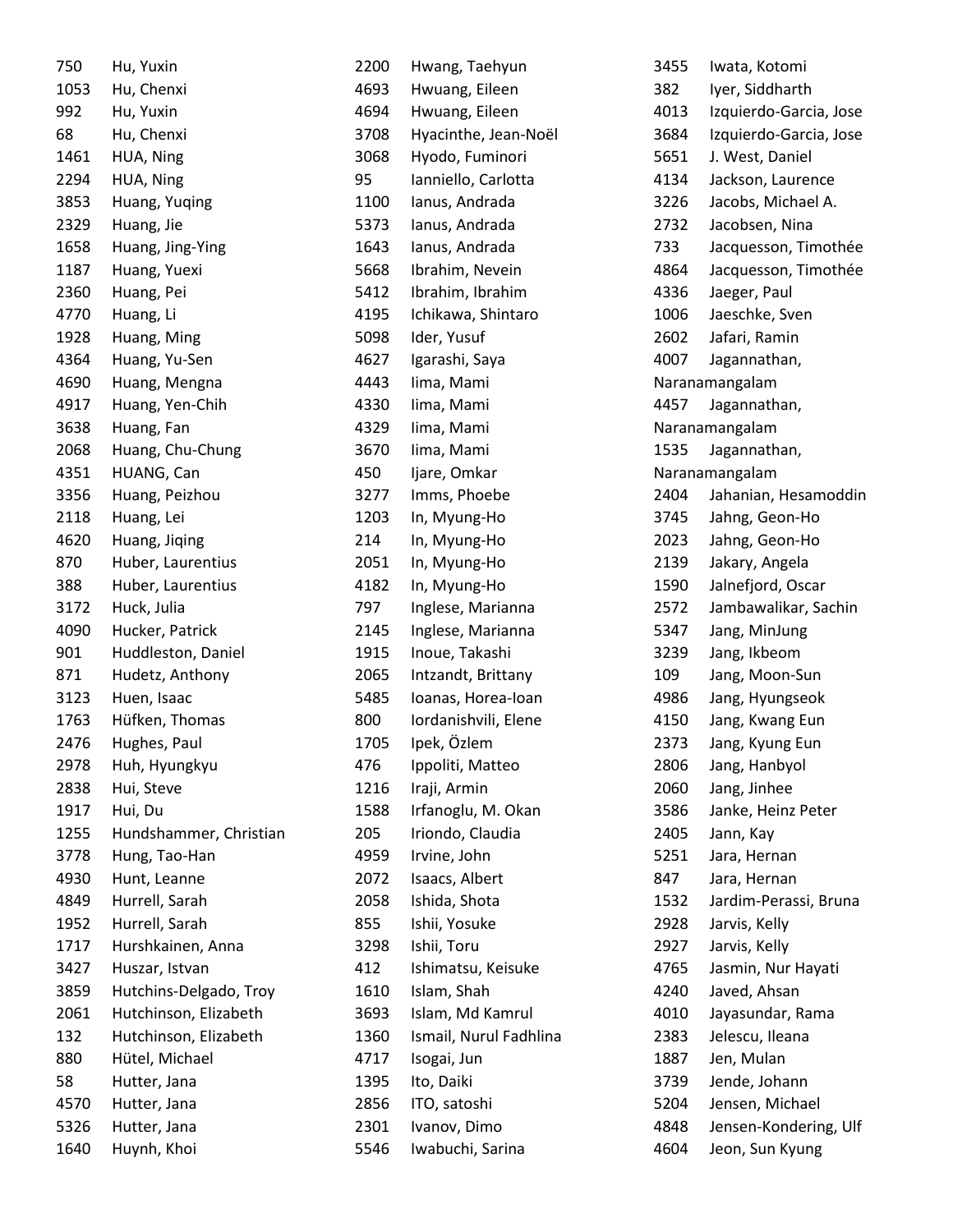| 4394 | Jeong, Hongbae          |
|------|-------------------------|
| 1642 | Jeong, Kyle             |
| 3060 | Jeong, Sangmoo          |
| 2523 | Jeong, Woo Kyoung       |
| 1391 | Jerban, Saeed           |
| 1450 | Jerban, Saeed           |
| 4112 | Jermy, Stephen          |
| 4321 | Jerome, Neil            |
| 5353 | Jerome, Neil            |
| 5120 | Jerschow, Alexej        |
| 886  | Jespersen, Sune         |
| 36   | Jeurissen, Ben          |
| 1559 | Jeurissen, Ben          |
| 520  | Jhaveri, Kartik         |
| 1217 | Ji, Lanxin              |
| 2003 | Ji, Xiaoqing            |
| 4528 | Ji, Qian                |
| 995  | Ji, Ruoyun              |
| 1388 | Ji, Sooyeon             |
| 3950 | Ji, Bing                |
| 1757 | Jia, Feng               |
| 3537 | Jia, Sen                |
| 3613 | Jiaerken, Yeerfan       |
| 410  | Jiang, Shanshan         |
| 894  | Jiang, Shanshan         |
| 1961 | Jiang, Yuan             |
| 5534 | Jiang, Jing             |
| 4594 | Jiang, Kai              |
| 499  | Jiang, Kai              |
| 3894 | Jiang, Lihong           |
| 4861 | Jiang, Shanshan         |
| 882  | Jiang, Dengrong         |
| 5114 | Jiang, Kai              |
| 2350 | Jiang, Chunxiang        |
| 1390 | Jiang, Baiyan           |
| 2257 | Jiang, Baiyan           |
| 980  | Jiang, Quan             |
| 597  | Jiang, Li               |
| 706  | Jiang, Yuanyuan         |
| 1008 | Jiang, Yuanyuan         |
| 4338 | Jimenez, Jorge          |
| 5435 | Jin, Chao               |
| 2114 | Jin, Chenwang           |
| 3642 | Jin, Lirong             |
| 3588 | Jirak, Daniel           |
| 2965 | Jirik, Radovan          |
| 1437 | Jogi, Sandeep           |
| 1692 | Johansen, Daniel Højrup |
| 1711 | Johansen, Daniel Højrup |

| 2887 | Johansson, Adam    |
|------|--------------------|
| 475  | Johansson, Adam    |
| 564  | Johns, Christopher |
| 5146 | Johnson, Sarah     |
| 2962 | Johnson, Eric      |
| 4098 | Johnson, Patricia  |
| 1428 | Johnson, Casey     |
| 2753 | Johnson, Casey     |
| 2654 | Johnson, Patricia  |
| 2557 | Johnston, Edward   |
| 2558 | Johnston, Edward   |
| 3596 | Jokerst, Jesse     |
| 4050 | Jonathan, Sumeeth  |
| 1795 | Jones, Richard     |
| 1420 | Jones, Terence     |
| 2604 | Jones, Richard     |
| 3305 | Jones, Stephen     |
| 649  | Jordan, Caroline   |
| 606  | Jordan, Caroline   |
| 3178 | Jorge, João        |
| 1373 | Joseph, Gabby      |
| 3576 | Jost, Jan Oliver   |
| 2334 | Joue, Gina         |
| 3662 | Jovicich, Jorge    |
| 3829 | Ju, Ye             |
| 5666 | Juchem, Christoph  |
| 1268 | Jugé, Lauriane     |
| 3582 | Jugniot, Natacha   |
| 5591 | Julea, Felicia     |
| 4857 | Jun, Yohan         |
| 5616 | Junchao, Ma        |
| 2322 | Jung, Kwan-Jin     |
| 5492 | Jung, Woojin       |
| 2945 | Jung, Kwan-Jin     |
| 2382 | Jung, Won Beom     |
| 2381 | Jung, Won Beom     |
| 3919 | Jung, Dae Chul     |
| 2351 | Jung, Kwan-Jin     |
| 2250 | Junying, Cheng     |
| 5038 | Juras, Vladimir    |
| 1361 | Just, Nathalie     |
| 2974 | Justice, Andrew    |
| 857  | Juttukonda, Meher  |
| 502  | Kaczmarz, Stephan  |
| 5023 | Kaczmarz, Stephan  |
| 192  | Kaden, Enrico      |
| 2209 | Kaden, Enrico      |
| 443  | Kadlecek, Stephen  |
| 3452 | Kadoya, Yoshisuke  |

| 1626 |                                 |
|------|---------------------------------|
| 4155 | Kafali, Sevgi<br>Kägebein, Urte |
| 43   | Kai, Jason                      |
| 4813 | Kaiser, Antonia                 |
| 5047 | Kajabi, Abdul Wahed             |
| 4379 | Kallioinen, Susanna             |
| 2762 | Kalmoe, Ryan                    |
| 2273 | Kalra, Prateek                  |
| 5    | Kamada, Hiroki                  |
| 3279 | Kamagata, Koji                  |
| 2428 | Kamble, Akshaykumar             |
| 1434 | Kamble, Akshaykumar             |
| 5000 | Kamesh Iyer, Srikant            |
| 4871 | Kamesh Iyer, Srikant            |
| 4850 | Kamimura, Kiyohisa              |
| 1815 | Kamiya, Kouhei                  |
| 4472 | Kammerman, Jeff                 |
| 963  | Kammerman, Jeff                 |
| 222  | Kanaan, Ahmad                   |
| 2339 | Kananen, Janne                  |
| 4924 | Kang, MungSoo                   |
| 2385 | Kang, Daehun                    |
| 2152 | Kang, Hyunkoo                   |
| 2153 | Kang, Hyunkoo                   |
| 2510 | Kang, Jeeheon                   |
| 3712 | Kang, Seongwoong                |
| 2040 | Kanli, Georgia                  |
| 3735 | Kant, Ilse                      |
| 5268 | Kao, Yu-Chieh Jill              |
| 1959 | Kao, Tei-Wei                    |
| 4954 | Kao, Yu-Chieh Jill              |
| 3076 | Kapustin, Daniel                |
| 2780 | Kara, Danielle                  |
| 2850 | Karakuzu, Agah                  |
| 3819 | Karaman, Muge                   |
| 3116 | Karaman, Muge                   |
| 2341 | Karatas, Meltem                 |
| 1382 | Karjalainen, Jouni              |
| 3844 | Karkouri, Jabrane               |
| 2625 | Karlsson, Markus                |
| 2598 | Karlsson, Markus                |
| 2611 | Karlsson, Markus                |
| 3137 | Karolis, Vyacheslav             |
| 666  | Karsa, Anita                    |
| 4988 | Karsa, Anita                    |
| 4989 | Karsa, Anita                    |
| 3129 | Karunanayaka, Prasanna          |
| 394  | Kashyap, Sriranga               |
| 5442 | Kashyap, Sriranga               |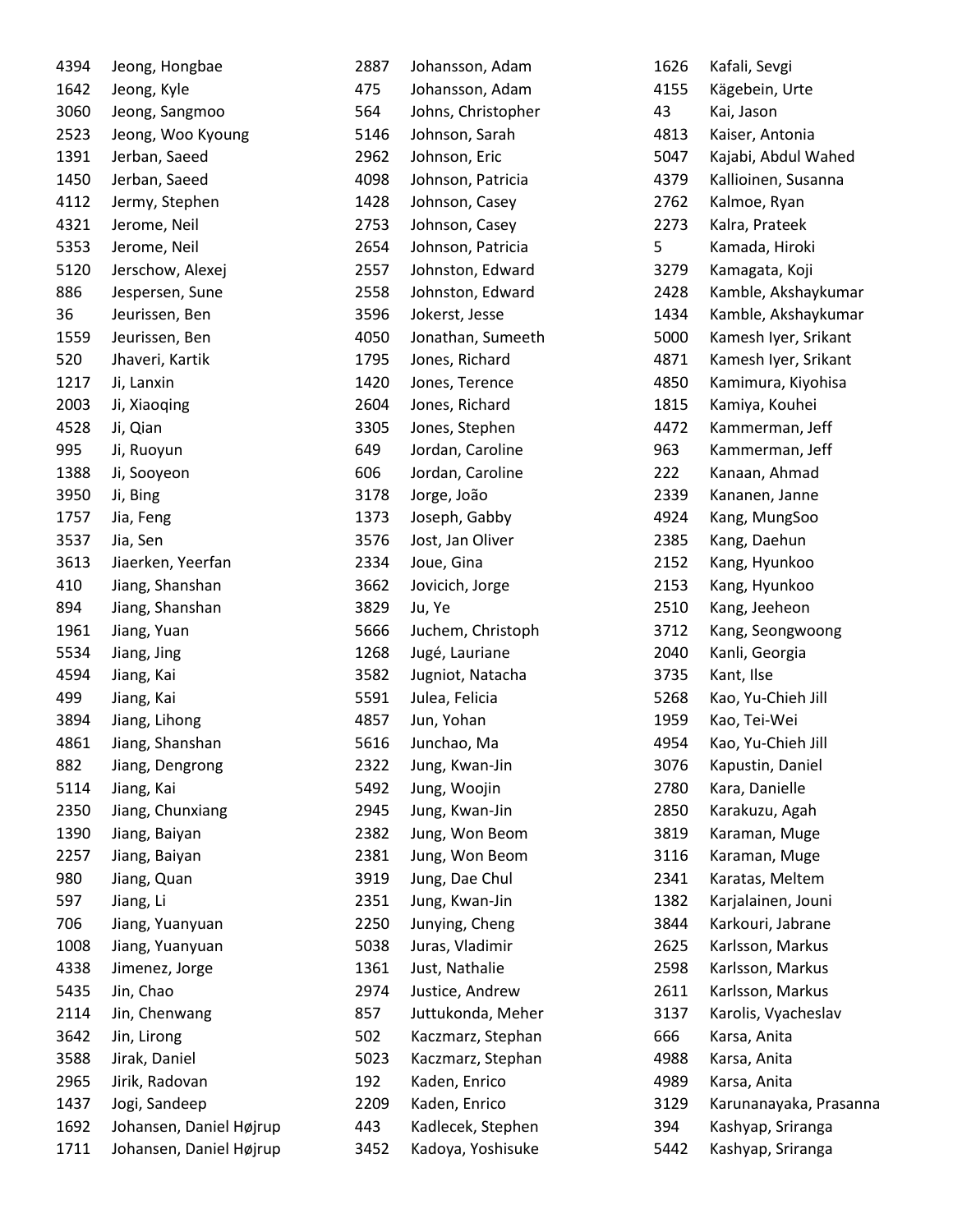| 5461    | Kasper, Lars            | 3051 | Kersemans, Veerle    | 2586 | Kim, Bohyun         |
|---------|-------------------------|------|----------------------|------|---------------------|
| 2333    | Kassinopoulos, Michalis | 2514 | Kersemans, Veerle    | 2917 | Kim, Pan ki         |
| 5090    | Katoch, Nitish          | 2515 | Kersemans, Veerle    | 5582 | Kim, Kisoo          |
| 5102    | Katscher, Ulrich        | 1585 | Kershaw, Jeff        | 4790 | Kim, Pan ki         |
| 4510    | Katz, Brittany          | 5221 | Keyvanfard, Farzaneh | 3761 | Kim, Tae            |
| 1885    | Kaufhold, Lilli         | 4649 | Khajehim, Mahdi      | 249  | Kim, Tae Hyung      |
| 3426    | Kaul, Michael           | 4650 | Khajehim, Mahdi      | 543  | Kim, Jun-Hyeong     |
| 4514    | Kaur, Ardaman           | 4002 | Khalil, Ahmed        | 4169 | Kim, Jun-Hee        |
| 5302    | Kaur, Jaspreet          | 4823 | Khalil, Ahmed        | 1228 | Kim, Dahan          |
| 4515    | Kaur, Ardaman           | 4891 | Khalique, Zohya      | 2702 | Kinchesh, Paul      |
| 2524    | Kawai, Nobuyuki         | 5297 | Khan, Ahmad          | 1802 | King, Daniel        |
| 2525    | Kawai, Nobuyuki         | 2857 | Khan, Tooba          | 4410 | King, Scott         |
| 4731    | Kawai, Nobuyuki         | 5141 | Khil, Eun Kyung      | 897  | Kinoshita, Manabu   |
| 1366    | Kawai, Tatsuya          | 416  | Khlebnikov, Vitaliy  | 369  | Kisel, Alena        |
| 1751    | Kawajiri, Sho           | 923  | Khodanovich, Marina  | 3899 | Kishimoto, Shun     |
| 3449    | Kawakubo, Masateru      | 3787 | Khushu, Subash       | 1675 | Kitazume, Yoshio    |
| 4161    | Kaye, Elena             | 4961 | Khushu, Subash       | 3847 | Klauser, Antoine    |
| 5459    | Kayvanrad, M. Aras      | 4552 | Kida, Ikuhiro        | 5489 | Kleban, Elena       |
| 4625    | Kazama, Toshiki         | 4609 | Kierans, Andrea      | 3885 | Kleimaier, Dennis   |
| 1708    | Kazemivalipour, Ehsan   | 5178 | Kijowski, Richard    | 3895 | Kleimaier, Dennis   |
| 2906    | Kazi, Aamish            | 1415 | Kijowski, Richard    | 641  | Klein, Valerie      |
| 4448    | Ke, Chenglu             | 2244 | Kikuchi, Kazufumi    | 5075 | Klepochová, Radka   |
| 2054    | Kee, Youngwook          | 3505 | Kim, Tae             | 5076 | Klepochová, Radka   |
| 5621    | Keenan, Kathryn         | 3366 | Kim, Ki Hwan         | 2189 | Kleppestø, Magne    |
| 387     | Keerthivasan, Mahesh    | 3754 | Kim, JeeYoung        | 4358 | Klimeš, Filip       |
| Bharath |                         | 4732 | kim, Bohyun          | 976  | Klinkmueller, Peter |
| 316     | Keerthivasan, Mahesh    | 2995 | Kim, Dongchan        | 5392 | Klupp, Elisabeth    |
| Bharath |                         | 2236 | Kim, Byungjai        | 329  | Klupp, Elisabeth    |
| 80      | Keerthivasan, Mahesh    | 5401 | Kim, Sewon           | 2255 | Knight, Silvin      |
| Bharath |                         | 5043 | Kim, Yeoju           | 2585 | Knight-Scott, Jack  |
| 5343    | Keesman, Rick           | 3825 | Kim, Jana            | 1331 | Knight-Scott, Jack  |
| 371     | Keil, Vera              | 4791 | Kim, Yoon-Chul       | 75   | Knobloch, Gesine    |
| 2094    | Keil, Vera              | 4837 | Kim, Young           | 5029 | Knobloch, Gesine    |
| 1995    | Keil, Vera              | 551  | Kim, Ki Hwan         | 3342 | Knobloch, Gesine    |
| 2642    | KEITA, Mame             | 5262 | Kim, Eugene          | 3376 | Knoll, Florian      |
| 2641    | KEITA, Mame             | 2688 | Kim, Sanghoon        | 2568 | Knowles, Benjamin   |
| 5060    | Keller, Sarah           | 1156 | Kim, Daniel          | 4131 | Knutsson, Hans      |
| 5415    | Kelly, Claire           | 783  | Kim, Daeun           | 5403 | Ko, Ching Chung     |
| 5417    | Kelly, Christopher      | 2990 | Kim, Hahnsung        | 2201 | Ko, Seyoon          |
| 844     | Kelly, Claire           | 3694 | Kim, Heekyung        | 4430 | Ko, YunKyoung       |
| 586     | Kemper, Valentin        | 5077 | Kim, Ho-jin          | 1735 | Ko, YunKyoung       |
| 3807    | Ken, Soleakhena         | 2799 | Kim, Taeseong        | 547  | Ko, In Ok           |
| 579     | Kenkhuis, Boyd          | 4733 | Kim, Tae-Hoon        | 4350 | Kobayashi, Naoharu  |
| 4587    | Kennedy, Paul           | 4802 | Kim, Seong-Eun       | 498  | Kobayashi, Naoharu  |
| 4610    | Kennedy, Paul           | 1897 | Kim, Seong-Eun       | 4426 | Kobayashi, Yuta     |
| 2436    | Kern, Agilo             | 1805 | Kim, Yunbok          | 4189 | Kocevar, Gabriel    |
| 4475    | Kern, Agilo             | 1485 | Kim, Jong-Min        | 1993 | Kocevar, Gabriel    |
| 4474    | Kern, Agilo             | 2754 | Kim, Jae-Woong       | 2197 | Koch, Kevin         |
| 3599    | Kérourédan, Olivia      | 5151 | Kim, Joonsoo         | 3281 | Koenig, Katherine   |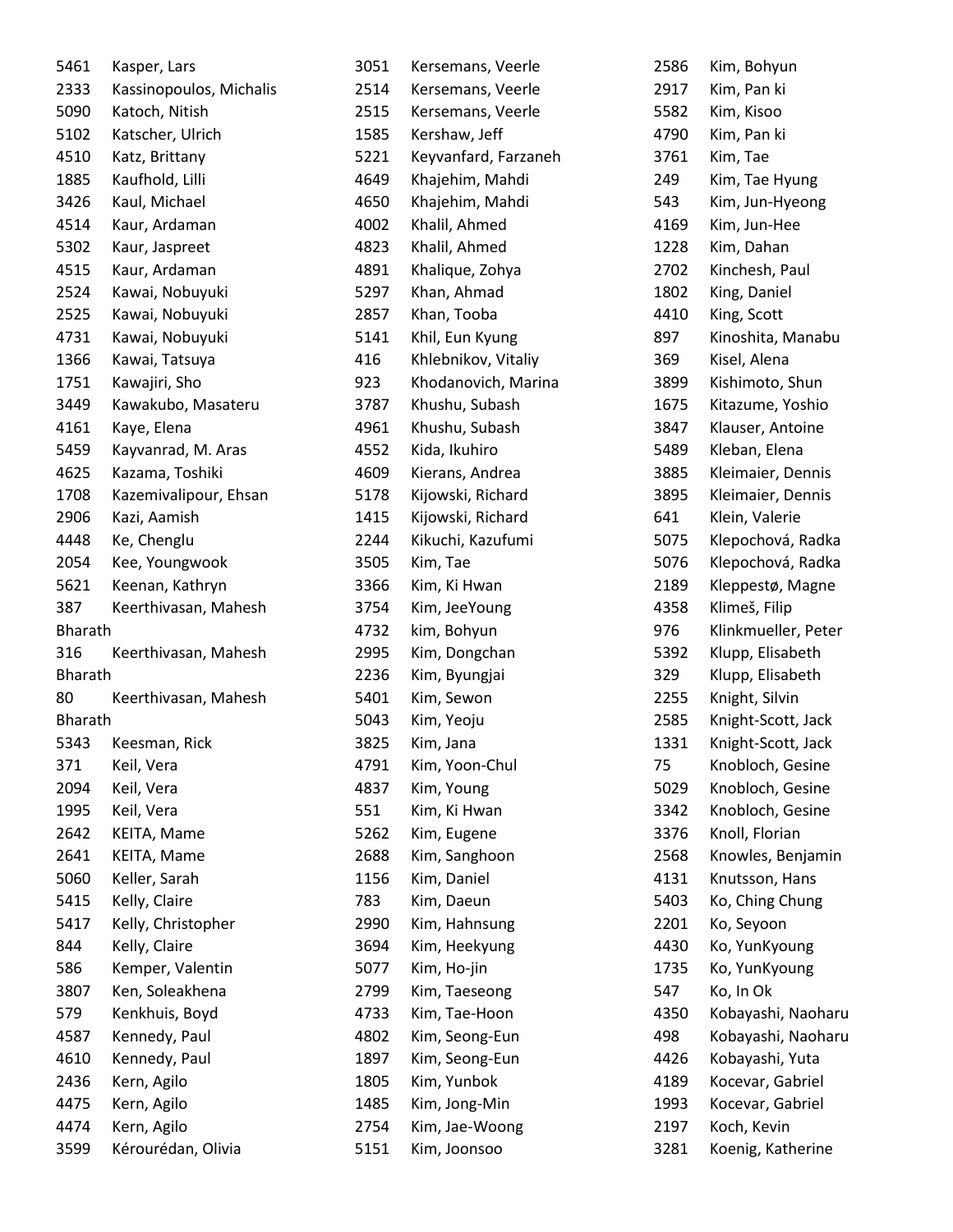| 3258 | Koenig, Katherine      | 2580       | Krishan, Sonal          | 1304 | Lachner, Sebastian     |
|------|------------------------|------------|-------------------------|------|------------------------|
| 817  | Kogelman, Bauke        | 3932       | Krishan, Sonal          | 2154 | Lafontaine, Marisa     |
| 328  | Kogelman, Bauke        | 2198       | Kristensen, Mads        | 3635 | Lagana, Maria Marcella |
| 584  | Kolbe, Scott           | 2766       | Krokos, Georgios        | 1215 | Lagana, Maria Marcella |
| 478  | Kolbitsch, Christoph   | 2305       | Kronfeld, Andrea        | 1747 | Lagore, Russell        |
| 5372 | Komlosh, Michal        | 5157       | Kronthaler, Sophia      | 309  | Lahiri, Anish          |
| 2790 | Konar, Amaresha        | 4779       | Kruk, Dominika          | 1151 | Lally, Peter           |
| 1908 | Kong, Qingle           | 2955       | Ku, Min-Chi             | 1058 | Lam, Fan               |
| 3419 | Kong, Hanjing          | 3206       | Kuder, Tristan          | 784  | Lam, Michelle          |
| 746  | Kong, Hanjing          | 664        | Kuestner, Thomas        | 3824 | Lam, Wilfred           |
| 2459 | Koo, Chi Wan           | 430        | Kuestner, Thomas        | 1324 | Lam, Fan               |
| 1663 | Koo, Bang-Bon          | 5310       | Kugel, Harald           | 2376 | Lam, Yu Ching          |
| 681  | Koolstra, Kirsten      | 2020       | Kuhla, Angela           | 2482 | Lamash, Yechiel        |
| 2811 | Koolstra, Kirsten      | 5122       | Kujawa, Aaron           | 2037 | Lamballais, Sander     |
| 2801 | Koonjoo, Neha          | 1760       | Kulam, Magdoom          | 5240 | Lampinen, Björn        |
| 3810 | Kooreman, Ernst        | 1329       | Kulpanovich, Alexey     | 134  | Lampinen, Björn        |
| 3534 | Kopanoglu, Emre        | 1525       | Kumagae, Yuichi         | 1919 | Lan, Yina              |
| 3392 | Kopanoglu, Emre        | 2088       | Kumamoto, Etsuko        | 2332 | Lan, Patricia          |
| 5495 | Kor, Daniel            | 714        | Kumar, Virendra         | 4833 | Lan, Yina              |
| 3871 | Kordzadeh, Atefeh      | 4008       | Kumar, Pradeep          | 291  | lan, li                |
| 3711 | Korenchan, David       | 2235       | Kumar, Dushyant         | 2220 | Lancione, Marta        |
| 3563 | Korenchan, David       | 2560       | Kumar, Virendra         | 171  | Landes, Vanessa        |
| 4389 | Korn, Natalie          | 3726       | Kumar, Mukesh           | 4760 | Landes, Vanessa        |
| 280  | Korn, Natalie          | 5385       | Kumar, Mukesh           | 1288 | Landheer, Karl         |
| 4238 | Korte, James           | 3513       | Kumar, Neil             | 5176 | Lane, Laura            |
| 4595 | Koshino, Yuki          | 2779       | Kumar, Neil             | 2810 | Lane, Laura            |
| 3241 | Koshino, Saori         | 3879       | Kumaragamage, Chathura  | 5168 | Lang, Ning             |
| 3790 | Kossowski, Bartosz     | 4541       | Kumaran, Senthil        | 2969 | Lang, Joseph           |
| 2128 | Koundal, Sunil         | 3415       | Kumazawa, Seiji         | 1209 | Lange, Frederik        |
| 474  | Koundinyan, Srivathsan | 1761       | Kumnoor, Ashwini        | 1283 | Lange, Thomas          |
| 1282 | Koush, Yury            | 2276       | Kunz, Nicolas           | 2774 | Langham, Michael       |
| 3907 | Koush, Yury            | 643        | Kuroda, Kagayaki        | 9    | Langham, Michael       |
| 3805 | Kousi, Evanthia        | 4766       | Kuroiwa, Yasuyoshi      | 424  | Langley, Jason         |
| 1544 | Kousi, Evanthia        | 4119       | Kurugol, Sila           | 3503 | Langner, Taro          |
| 4060 | Kozlov, Mikhail        | 2492       | Kurugol, Sila           | 5123 | Lankford, Christopher  |
| 4412 | Kozlov, Mikhail        | 3689       | Kurzhunov, Dmitry       | 869  | Lants, Sarah           |
| 4061 | Kozlov, Mikhail        | 479        | Küstner, Thomas         | 1303 | Lanz, Bernard          |
| 4059 | Kraff, Oliver          | 1800       | Kwak, Jieun             | 5420 | Laporta-Hoyos, Olga    |
| 602  | Krahn, Philippa        | 272        | Kwiatkowski, Grzegorz   | 3986 | Larsen, Ryan           |
| 1431 | Krämer, Martin         | 3371       | Kwon, Kinam             | 3176 | Larson, Peder          |
| 1698 | Kratzer, Fabian        | 157        | Kyathanahally, Sreenath | 5658 | Lasocki, Arian         |
| 3322 | Kräuter, Corina        | Pruthviraj |                         | 131  | Latifoltojar, Arash    |
| 2109 | Kreitz, Silke          | 669        | Laakso, Hanne           | 3821 | Latifoltojar, Arash    |
| 2414 | Kreitz, Silke          | 5555       | LaBella, Andrew         | 3820 | Latifoltojar, Arash    |
| 5382 | Kremneva, Elena        | 5557       | LaBella, Andrew         | 4390 | Lattanzi, Riccardo     |
| 4738 | Kremser, Christian     | 5556       | LaBella, Andrew         | 276  | Lau, Angus             |
| 808  | Krikken, Erwin         | 2291       | Laboulais, Amandine     | 3691 | Lauritzen, Mette       |
| 145  | Krikken, Erwin         | 4763       | Labrune, Julia          | 1893 | Lauzon, M Louis        |
| 3999 | Krikken, Erwin         | 1956       | Lacerda, Luis           | 484  | Lavin Plaza, Begoña    |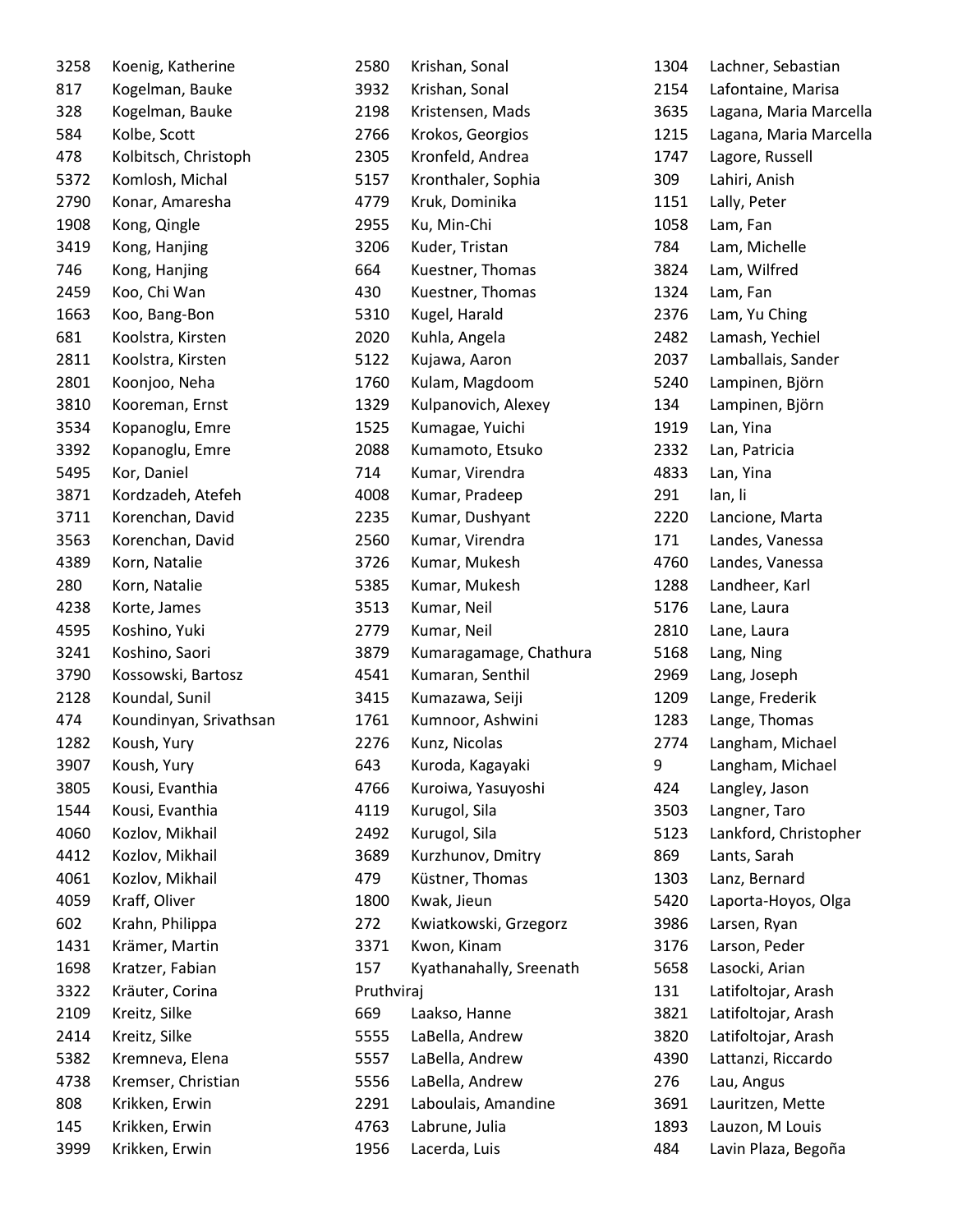| 2517 | Lavin Plaza, Begoña     | 1063 | Lee, Jing-Huei      | 922  | Li, Hao       |
|------|-------------------------|------|---------------------|------|---------------|
| 712  | Law, Christine          | 2363 | Lee, Hyunyeol       | 4315 | Li, Pei-Yan   |
| 2737 | Law, Max                | 2122 | Lee, Hedok          | 4016 | Li, Yudu      |
| 2355 | Law, Christine          | 2922 | Lee, Sang-Eun       | 1837 | Li, Yingna    |
| 5402 | Lawless, Richard        | 2079 | Lee, Kyung Mi       | 3514 | Li, Yu        |
| 3151 | Lawless, Richard        | 575  | Lee, Juyoung        | 166  | Li, Yudu      |
| 2584 | Lawrence, Edward        | 3046 | Lee, Seul-I         | 612  | Li, Jiahui    |
| 1409 | Layec, Gwenael          | 1171 | Lee, Gregory        | 4797 | Li, Xiufeng   |
| 2666 | Lazarus, Carole         | 2660 | Lee, Hongpyo        | 2175 | Li, Xiufeng   |
| 4730 | Le, Yuan                | 4299 | Lee, Gangchea       | 5604 | Li, Xiufeng   |
| 3158 | Le, Yuan                | 2008 | Lee, Diana          | 3379 | Li, Yudu      |
| 4314 | Lê, Thanh Phong         | 4300 | Lee, Gangchea       | 4526 | Li, Shijun    |
| 3166 | Le Page, Lydia          | 332  | Lee, Hyunyeol       | 3817 | Li, Yuan      |
| 3980 | Lea-Carnall, Caroline   | 890  | Lee, Choong         | 1153 | Li, Yan       |
| 4758 | Leach, Joseph           | 3813 | Lee, Sangjune       | 3003 | Li, Yunduo    |
| 4812 | Leatherday, Christopher | 849  | Lee, Vincent        | 4808 | Li, Dongye    |
| 1774 | Lebenberg, Jessica      | 4292 | Lee, Gangchea       | 3988 | Li, Shizhe    |
| 1854 | Lee, Lisa Eunyoung      | 4974 | Lee, Dong-Hoon      | 680  | Li, Qing      |
| 739  | Lee, Hong-Hsi           | 2708 | Lee, Hsu-Lei        | 4156 | Li, Yafen     |
| 4665 | Lee, Sung-Ho            | 1779 | Lee, Vincent        | 1234 | Li, Chao      |
| 177  | Lee, Hyunyeol           | 2207 | Lee, Jingu          | 4436 | Li, Limin     |
| 1335 | Lee, Hyochul            | 2206 | Lee, Jingu          | 4580 | Li, Wei       |
| 2718 | Lee, Hyeonghun          | 5644 | Lee, Phil           | 1239 | Li, Yan       |
| 4975 | Lee, Do-Wan             | 1895 | Leemans, Eva        | 1290 | Li, Ningzhi   |
| 4313 | Lee, Seung-Kyun         | 997  | Lefebvre, Thierry   | 516  | Li, Zhitao    |
| 1264 | Lee, Ji Hyun            | 513  | Lefebvre, Thierry   | 2090 | Li, Ethan     |
| 3701 | Lee, Casey              | 521  | Lefebvre, Thierry   | 3100 | Li, Yuan      |
| 1881 | Lee, Kevin              | 83   | Lefeuvre, Jennifer  | 1575 | Li, Jiali     |
| 3605 | Lee, Kevin              | 1781 | Legouhy, Antoine    | 3904 | Li, Chun-Xia  |
| 2679 | Lee, Seul               | 2367 | Lehto, Lauri        | 5358 | Li, Ting      |
| 1311 | Lee, Chu-Yu             | 199  | Lehtovirta, Sami    | 4461 | Li, Ting      |
| 2556 | Lee, Eun Bin            | 4651 | Lei, Hongxia        | 5317 | Li, Fei       |
| 64   | Lee, Hoonjae            | 5430 | Lei, Hongxia        | 5520 | Li, Ka-Loh    |
| 5498 | Lee, Hongpyo            | 4224 | Leijsen, Reijer     | 2610 | Li, Ruo-kun   |
| 4276 | Lee, Byeong-Yeul        | 1034 | Lemberskiy, Gregory | 4516 | Li, Shenpeng  |
| 884  | Lee, Hong-Hsi           | 3332 | Leng, Shuang        | 2371 | Li, Xiaoshu   |
| 3682 | Lee, Brian              | 2566 | Leng, Ethan         | 3217 | Li, Guangqi   |
| 5159 | Lee, DongKyu            | 4385 | Leng, Ethan         | 4537 | Li, Tie-Qiang |
| 2538 | Lee, Dong Ho            | 4386 | Leng, Ethan         | 2345 | Li, Zhonglin  |
| 423  | Lee, Hansol             | 2227 | Lenich, Tobias      | 4646 | Li, Linqing   |
| 3884 | Lee, Chu-Yu             | 1662 | Lenka, Abhishek     | 4151 | Li, Xinzhou   |
| 3702 | Lee, Casey              | 427  | Lenka, Abhishek     | 148  | Li, Yi-Tien   |
| 2052 | Lee, Jo                 | 1211 | Leong, Alex T. L.   | 1261 | Li, Angin     |
| 4052 | Lee, Jo                 | 1111 | Leong, Alex T. L.   | 4431 | Li, Mingyan   |
| 241  | Lee, Dong Ho            | 1510 | Leporq, Benjamin    | 2078 | Li, Peng      |
| 703  | Lee, Jeongtaek          | 1139 | Leung, Jackie       | 629  | Li, Jin       |
| 2277 | Lee, Doohee             | 2744 | Leung, Kevin        | 1445 | Li, Ying      |
| 4517 | Lee, Hsin-Ju            | 1481 | Leuze, Christoph    | 2431 | Li, Ting      |
| 1948 | Lee, Jing Huei          | 151  | Lewis, Laura        | 3788 | Li, Xiaoxin   |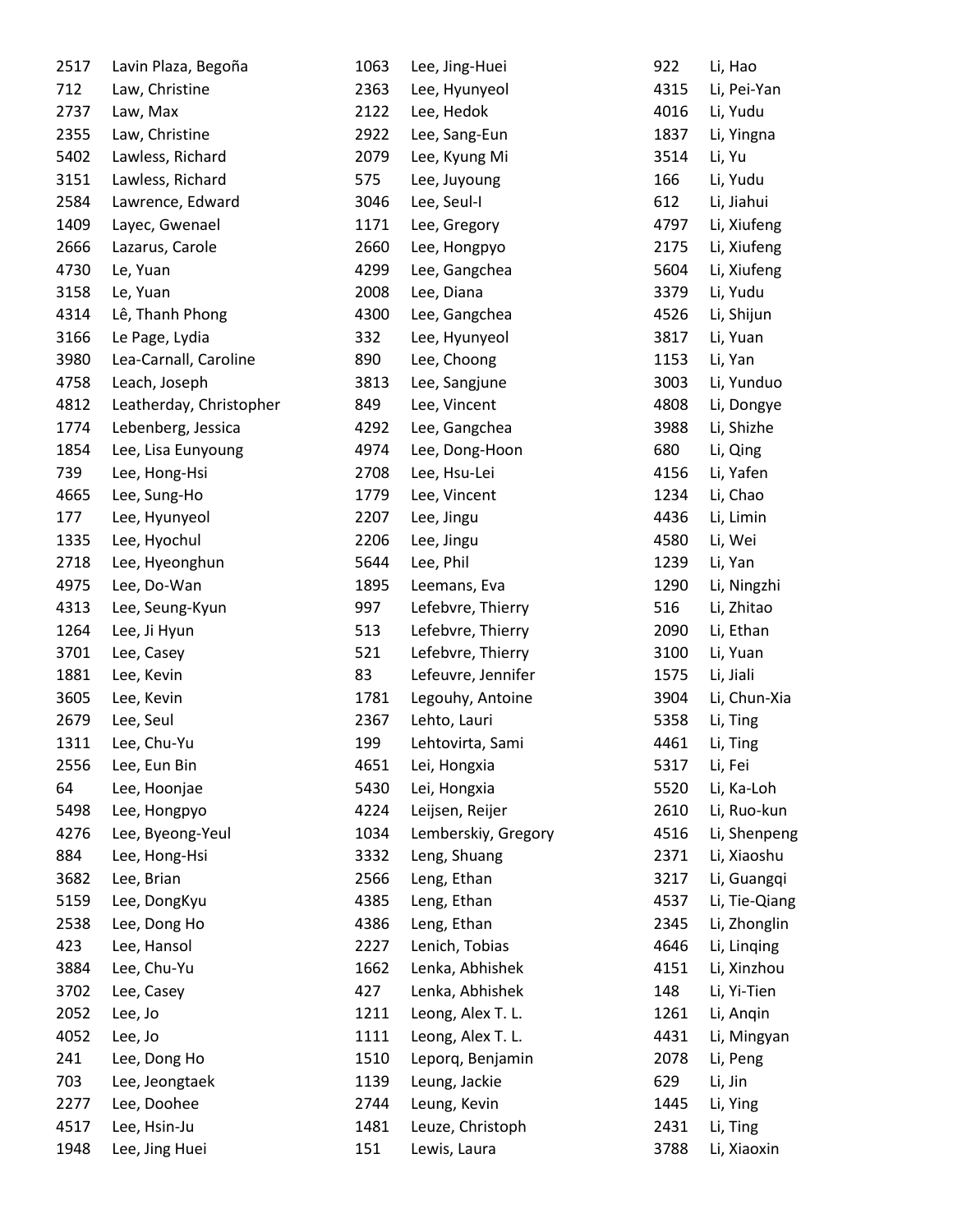| 1538 | Li, Xinming        |
|------|--------------------|
| 659  | Li, Huanjie        |
| 4689 | Li, Ye             |
| 4846 | Li, Chao           |
| 4596 | Li, Lu-Ping        |
| 4676 | Li, Haojie         |
| 4703 | Li, Jiali          |
| 3195 | Li, Haojie         |
| 1845 | Li, wei            |
| 4498 | Li, Zhitao         |
| 1873 | Li, Yunduo         |
| 237  | Li, Jiahui         |
| 1842 | Li, Siyi           |
| 2567 | LI, ZHANG          |
| 3005 | Li, Hongyi         |
| 2947 | Li, Yi-Xian        |
| 4663 | Li, Xin            |
| 431  | Li, Jifan          |
| 2210 | Li, Gaiying        |
| 2409 | Li, Chun-Xia       |
| 2825 | Li, Guanyu         |
| 959  | Li, Yang           |
| 974  | Li, Haining        |
| 2983 | Li, Hao            |
| 5365 | Li, Angin          |
| 1299 | Li, Zhao           |
| 92   | Li, Wen            |
| 1650 | Li, Xuesong        |
| 2615 | Li, Jinning        |
| 1806 | Li, Xingjuan       |
| 2549 | Li, Ruo-kun        |
| 5426 | Li, Xianjun        |
| 2448 | Li, Zhengjun       |
| 4740 | Li, Qing           |
| 3692 | Li, Yuancheng      |
| 5318 | Li, Hailong        |
| 2618 | Li, Qing           |
| 3657 | Li, Lei            |
| 1051 | Li, Jifan          |
| 4525 | li, nan            |
| 4435 | Li Haug, Grace     |
| 2105 | Liachenko, Serguei |
| 2104 | Liachenko, Serguei |
| 663  | Lian, Chunfeng     |
| 2000 | Liang, Li          |
| 3128 | Liang, Zifei       |
| 4586 | Liang, long        |
| 1020 | Liao, Congyu       |
| 4269 | Liao, Ying         |

| 465  | Liao, Congyu           |
|------|------------------------|
| 4128 | Liberman, Gilad        |
| 4212 | Liberman, Gilad        |
| 2230 | Liebert, Andrzej       |
| 2858 | Liebgott, Annika       |
| 1562 | Liebrand, Luka         |
| 3888 | Ligneul, Clémence      |
| 5587 | Lilaj, Ledia           |
| 3602 | Lim, Chantelle         |
| 1347 | Lim, Song-I            |
| 3541 | Lim, Yongwan           |
| 2667 | Lim, Eun Ji            |
| 5519 | Lim, Eun Ji            |
| 3763 | Lin, Weiming           |
| 552  | Lin, Fang-Chu          |
| 4983 | Lin, Tsen-Hsuan (Abby) |
| 2136 | LIN, Lin               |
| 5506 | Lin, Yu-Chun           |
| 4681 | Lin, Gigin             |
| 4836 | Lin, Tianye            |
| 4982 | Lin, Tsen-Hsuan (Abby) |
| 510  | Lin, Tsen-Hsuan (Abby) |
| 303  | Lin, Zixuan            |
| 4845 | Lin, Alexander         |
| 3651 | Lin, Ting-Chun         |
| 374  | Lin, Zhiyong           |
| 3845 | Lin, Liangjie          |
| 5218 | Lin, Ying-Chia         |
| 724  | Lin, Zixuan            |
| 3637 | Lin, Ru-Jen            |
| 3491 | Lin, Tianye            |
| 5393 | Lin, Meng              |
| 4648 | Lin, Jo-Fu             |
| 1486 | Lin, Yongyu            |
| 1670 | Lin, Jui-Heng          |
| 4899 | Lin, Aaron             |
| 2735 | LIN, Mingquan          |
| 1291 | Lind, Anna             |
| 3020 | Lindemann, Maike E.    |
|      |                        |
| 487  | Lindenholz, Arjen      |
| 4466 | Lindenmaier, Andras    |
| 5562 | Lindley, Marc          |
| 4664 | Lindley, Marc          |
| 4796 | Lindner, Thomas        |
| 5531 | Lindner, Thomas        |
| 841  | Liney, Gary            |
| 4069 | Liorni, Ilaria         |
| 3038 | Lister, Deanne         |
| 2678 | Littin, Sebastian      |

| 3944 | Little, Ross     |
|------|------------------|
| 264  | Liu, Hanwen      |
| 4875 | Liu, Chia-Ying   |
| 5198 | Liu, Fang        |
| 3267 | Liu, Cirong      |
| 4883 | Liu, Xi          |
| 117  | Liu, Fang        |
| 2195 | Liu, Junmin      |
| 5211 | Liu, Sidong      |
| 5635 | Liu, Yuanyuan    |
| 3751 | Liu, Yiqiu       |
| 4327 | Liu, Andrea      |
| 3297 | Liu, Cirong      |
| 3024 | Liu, Yachao      |
| 5116 | Liu, Jing        |
| 4121 | Liu, Xiaoxi      |
| 3078 | Liu, Simin       |
| 5001 | Liu, Jie         |
| 3489 | Liu, Yilin       |
| 4950 | Liu, Wei         |
| 200  | Liu, Fang        |
| 50   | Liu, Eulanca     |
| 4214 | Liu, Yilong      |
| 2018 | Liu, Ying        |
| 3490 | Liu, Fang        |
| 1979 | Liu, Yaou        |
| 4755 | Liu, Ming-xi     |
| 3372 | Liu, Fang        |
| 1563 | liu, ping        |
| 858  | Liu, Song        |
| 2101 | Liu, Yangyingqiu |
| 1898 | Liu, Peiying     |
| 372  | Liu, Peiying     |
| 1777 | Liu, Peiying     |
| 2520 | Liu, Zhe         |
| 4601 | Liu, Zhenhao     |
| 773  | Liu, Qiegen      |
| 3039 | Liu, Lianhua     |
| 3732 | Liu, Zheng       |
| 1874 | Liu, Ying        |
| 1899 | Liu, Zhe         |
| 5298 | Liu, Junhong     |
| 1844 | Liu, Junhong     |
| 5450 | Liu, Guoxiang    |
| 1667 | liu, ping        |
| 2656 | Liu, Jiaen       |
| 3760 | Liu, Yin-Chieh   |
| 1969 | liu, ping        |
| 2365 | Liu, Xiaolin     |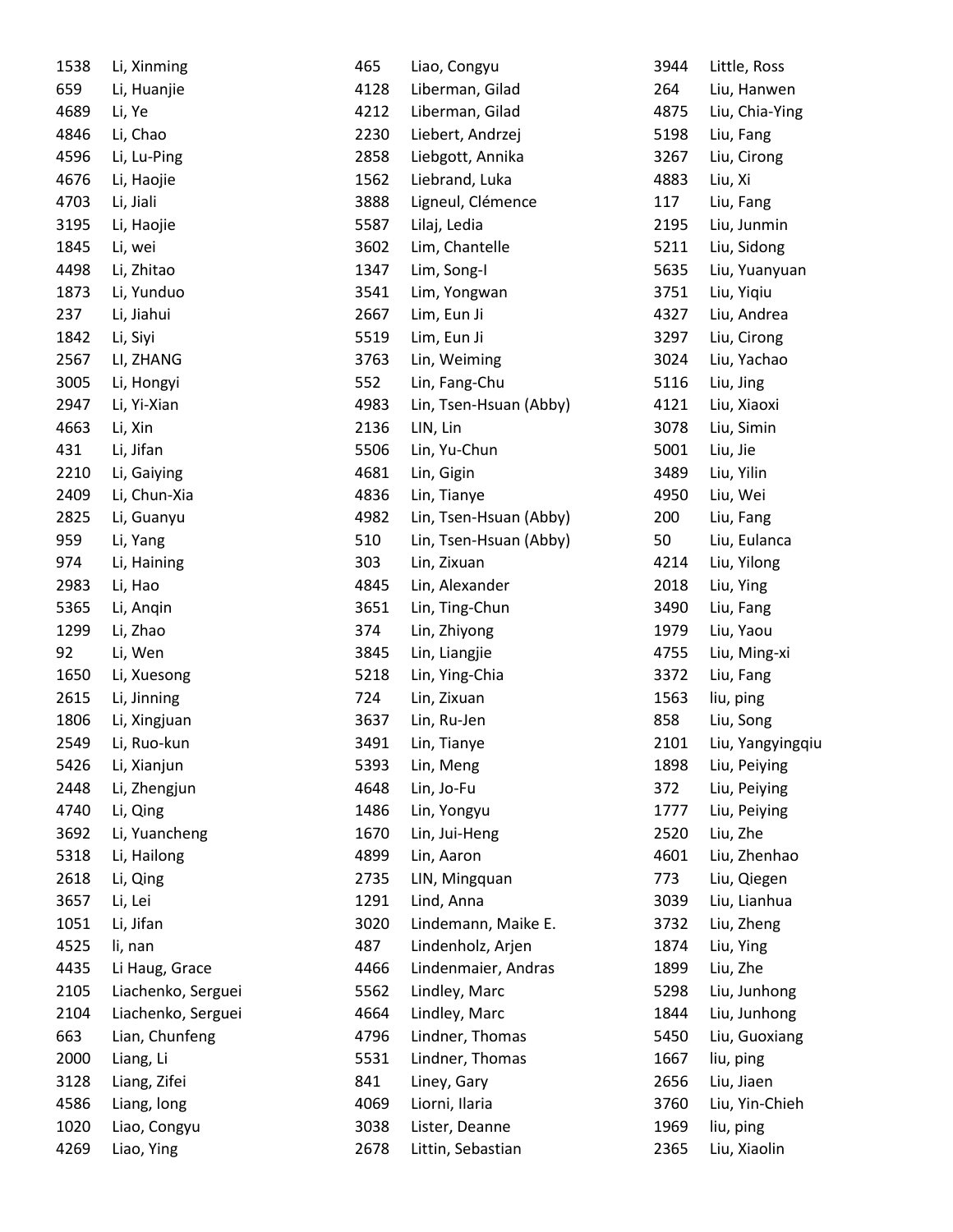| 2711 | Liu, Huanhuan       |
|------|---------------------|
| 2895 | Liu, Yuchi          |
| 5527 | Liu, Qingping       |
| 5575 | Liu, Yanjun         |
| 2975 | Liu, Haining        |
| 655  | Liu, Lianli         |
| 5188 | Liu, Michael        |
| 1194 | Liu, Xiaoyang       |
| 1473 | Liu, Jingshen       |
| 1767 | Liu, Ting           |
| 4900 | Liu, Jing           |
| 1821 | Liu, Yan            |
| 603  | Liu, Xiaoyang       |
| 4122 | Liu, Xiaoxi         |
| 580  | Liuzzi, Lucrezia    |
| 3901 | Lizarbe, Blanca     |
| 2089 | Lloyd, William      |
| 294  | Lloyd, Bryn         |
| 1810 | Lo, Yu-Chun         |
| 3533 | Lobos, Rodrigo      |
| 10   | Loecher, Michael    |
| 4408 | Loew, Wolfgang      |
| 4881 | Lohr, David         |
| 3014 | Lohr, David         |
| 4916 | LOKOSSOU, Armelle   |
| 453  | Long, Joanna        |
| 4890 | Lopez, Karina       |
| 3208 | Lopez, Natalia I    |
| 5631 | Lorio, Sara         |
| 4046 | Lorton, Orane       |
| 930  | Losiowski, Jennifer |
| 3873 | Lott, Johanna       |
| 642  | Lottner, Thomas     |
| 1446 | Lou, Xin            |
| 5330 | Loução, Ricardo     |
| 895  | Louis, Marcia       |
| 5214 | Loukas, Serafeim    |
| 3900 | Loza, Luis          |
| 4004 | Loza, Luis          |
| 4713 | Lu, Jingyu          |
| 5155 | Lu, Xing            |
| 2703 | Lu, Dong Wei        |
| 511  | Lu, Chia-Feng       |
| 1212 | Lu, Hanbing         |
| 1965 | Lu, Ping            |
| 779  | Lu, Ming            |
| 1270 | Lu, Kun-Han         |
| 1443 | Lu, Xing            |
| 5471 | Lu, Jacky, Tai-Yu   |

| 4035         | Lu, Aiming                         |
|--------------|------------------------------------|
| 4852         | Lu, Ming                           |
| 907          | Lu, Ming                           |
| 3641         | Lu, Jiaming                        |
| 5165         | Lu, Aiming                         |
| 4527         | Luan, Ying                         |
| 2731         | Lucena, Oeslle                     |
| 1773         | Lucignani, Martina                 |
| 4572         | Ludwig, Kai                        |
| 4573         | Ludwig, Kai                        |
| 4109         | Ludwig, Juliane                    |
| 3231         | Ludwig, Dominik                    |
| 3869         | Lui, Elaine                        |
| 4860         | Luks, Tracy                        |
| 1265         | Lundbom, Jesper                    |
| 609          | Lundbom, Jesper                    |
| 887          | Lundell, Henrik                    |
| 259          | Lundell, Henrik                    |
| 2507         | Lundström, Elin                    |
| 3091         | Luo, Wen-Bin                       |
| 2821         | Luo, Tianrui                       |
| 2384         | Luo, Qingfei                       |
| 4825         | Luo, Yu                            |
| 1700         | Luo, Chao                          |
| 4326         | Luo, Jing                          |
| 4575         | Luo, Chao                          |
| 4188         | Luo, Chao                          |
| 3136         | Luo, Lian                          |
| 665          | Luque Laguna, Pedro                |
| 2834<br>2393 | Lüsebrink, Falk<br>Lusher II. John |
| 5665         |                                    |
|              | Lutz, Norbert<br>Lutz, Norbert     |
| 1333<br>1334 | Lutz, Norbert                      |
| 2055         | LV, QINGQING                       |
| 4449         | Lv, Xiuhua                         |
| 2084         | Lv, Kun                            |
| 5252         | Ly, Ina                            |
| 2148         | Ly, Ina                            |
| 5256         | Lynch, Kirsten                     |
| 3906         | Lynn, Jonathan                     |
| 1910         | Lyu, Jinhao                        |
| 2805         | Lyu, Jingyuan                      |
| 4830         | Lyu, Jinhao                        |
| 3509         | Lyu, Mengye                        |
| 4811         | Ma, Guixiang                       |
| 1060         | Ma, Chao                           |
| 842          | Ma, Yixin                          |
| 3328         | Ma, Heng                           |
|              |                                    |

| 379  | Ma, Liliana         |
|------|---------------------|
| 2004 | Ma, David           |
| 2543 | Ma, Xiaohong        |
| 2343 | Ma, Xiaofen         |
| 1249 | Ma, Yajun           |
| 3264 | Ma, Zhe             |
| 3173 | Ma, Samantha        |
| 3606 | Ma, Samantha        |
| 3779 | Ma, Xueying         |
| 3526 | Ma, Sen             |
| 458  | Ma, Yajun           |
| 1833 | Ma, Xiaoyue         |
| 5172 | Ma, Yichen          |
| 4201 | Ma, Ruoyun          |
| 5332 | Ma, Xin             |
| 3823 | Ma, Shuai           |
| 1026 | Ma, Yajun           |
| 2296 | Ma, Yajun           |
| 5166 | Ma, Yajun           |
| 1849 | Ma, Yajun           |
| 1197 | Ma, Xiaoxiao        |
| 2509 | MacCannell, Amanda  |
| 1518 | Macdonald, Hannah   |
| 3262 | MacDonald, M. Ethan |
| 686  | Macdonald, Jacob    |
| 2973 | Macdonald, Jacob    |
| 3928 | Machireddy, Archana |
| 2180 | Macicek, Ondrej     |
| 3022 | Macnaught, Gillian  |
| 2487 | Madhu, Basetti      |
| 1004 | Madore, Bruno       |
| 4227 | Madörin, Philipp    |
| 1749 | Madularu, Dan       |
| 3775 | Maekawa, Tomoko     |
| 2869 | Maeng, Hyunkyung    |
| 1318 | Maennlin, Simon     |
| 1032 | Maffei, Chiara      |
| 2062 | Magalhães, Ricardo  |
| 5190 | Magnitsky, Sergey   |
| 566  | Magrath, Patrick    |
| 2892 | Mahbub, Zaid        |
| 5636 | Maier, Oliver       |
| 318  | Mair, Ross          |
| 2260 | Majeed, Waqas       |
| 1614 | Majeed, Waqas       |
| 1597 | Majtenyi, Nicholas  |
| 2279 | Majumdar, Shreyan   |
| 2304 | Makani, Punitkumar  |
| 3597 | Makela, Ashley      |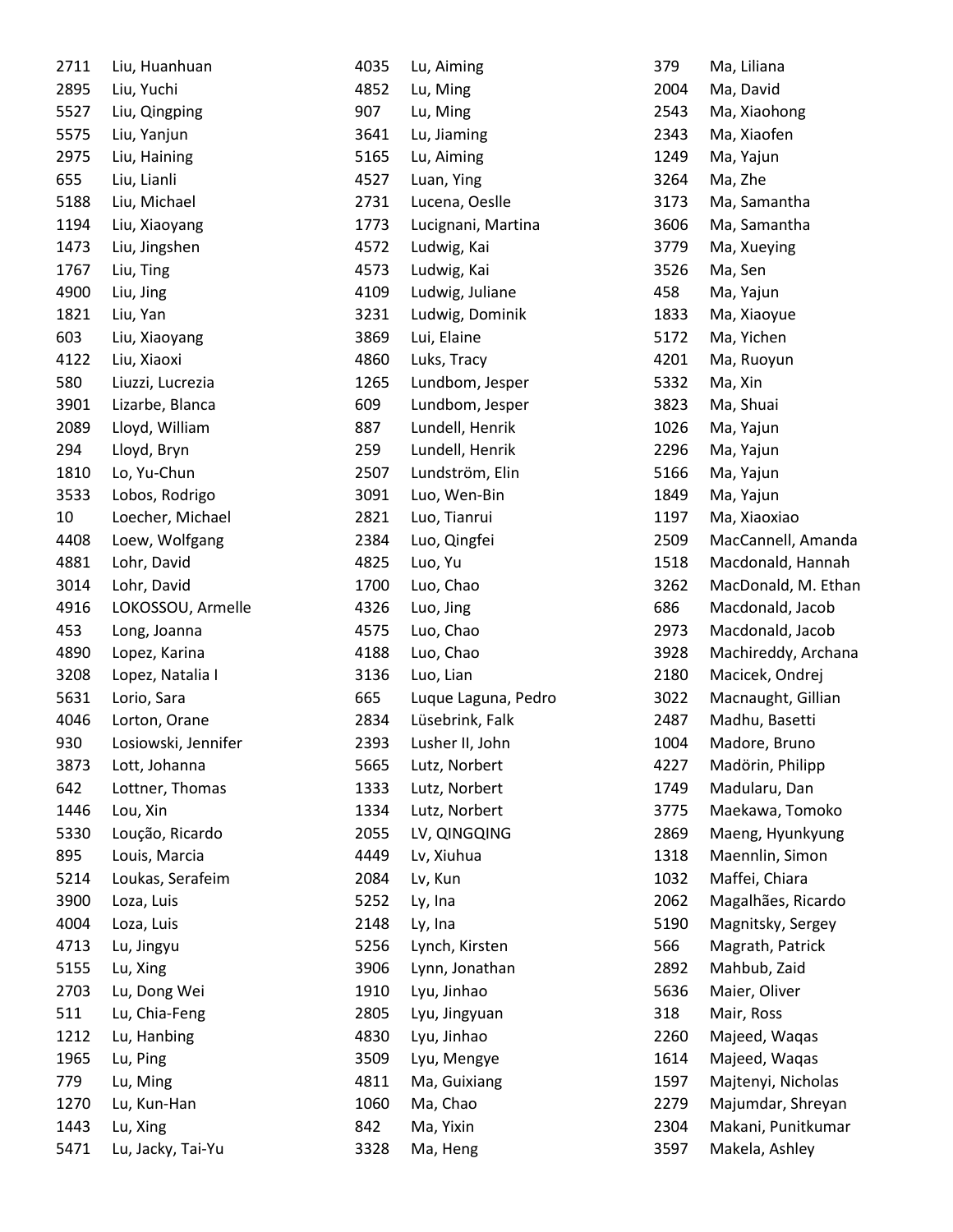| 3663 | Makkinejad, Nazanin     |
|------|-------------------------|
| 920  | Malavé, Mario           |
| 5476 | Malekian, Vahid         |
| 5477 | Malekian, Vahid         |
| 5478 | Malekian, Vahid         |
| 1132 | Malik, Shaihan          |
| 1460 | Malik, Shaihan          |
| 3101 | Malkus, Annie           |
| 3044 | Mallett, Christiane     |
| 4728 | Mallett, Christiane     |
| 1350 | Mallikourti, Vasiliki   |
| 1507 | Maloney, Ezekiel        |
| 1645 | Malyarenko, Dariya      |
| 4204 | Malyarenko, Dariya      |
| 5348 | Malyarenko, Dariya      |
| 640  | Malzacher, Matthias     |
| 1709 | Malzacher, Matthias     |
| 142  | Malzacher, Matthias     |
| 2591 | Mamidipalli, Adrija     |
| 3564 | Mammoli, Daniele        |
| 460  | Mamoto, Kenji           |
| 754  | Mancini, Matteo         |
| 3081 | Mancini, Laura          |
| 3106 | Mancini, Matteo         |
| 933  | Mandava, Sagar          |
| 5611 | Mandava, Sagar          |
| 766  | Mandava, Sagar          |
| 5633 | Mandava, Sagar          |
| 5480 | Mandelkow, Hendrik      |
| 5097 | Mandija, Stefano        |
| 5096 | Mandija, Stefano        |
| 899  | Mangeat, Gabriel        |
| 2280 | Mangeat, Gabriel        |
| 496  | Manhard, Mary Kate      |
| 173  | Manickam, Kavitha       |
| 3143 | Manickam, Kavitha       |
| 5264 | Manjunath, Shashank     |
| 503  | Manning, Kathryn        |
| 2270 | Manning, Alan           |
| 5269 | Manzanera Esteve, Isaac |
| 3273 | Manzhurtsev, Andrei     |
| 2379 | Mao, Xianglun           |
| 3718 | Maptue, Nesmine         |
| 2937 | Marchesseau, Stephanie  |
| 573  | Mardani, Morteza        |
| 4280 | Mareyam, Azma           |
| 3719 | Mariager, Christian     |
| 1319 | Mariano, Laura          |
| 5452 | Marjanovic, Josip       |

| 3905    | Marjanska, Malgorzata             |
|---------|-----------------------------------|
| 1229    | Markenroth Bloch, Karin           |
| 1       | Marlevi, David                    |
| 2669    | Marques, José                     |
| 988     | Marshall, Helen                   |
| 5601    | Marshall, Helen                   |
| 3963    | Marsman, Anouk                    |
| 5199    | MARTEL, Dimitri                   |
| 333     | MARTEL, Dimitri                   |
| 1244    | MARTEL, Dimitri                   |
| 1817    | Martens, Louise                   |
| 3609    | Mårtensson, Johanna               |
| 2261    | Marticorena Garcia,               |
| Stephan |                                   |
| 2594    | Marticorena Garcia,               |
| Stephan |                                   |
| 1182    | Marticorena Garcia,               |
| Stephan |                                   |
| 3177    | Martin, Joseph                    |
| 4698    | Martin, Thomas                    |
| 4746    | Martin, Thomas                    |
| 1605    | Martin, Jan                       |
| 298     | Martin, Joseph                    |
| 1470    | Martinez, Jessica                 |
| 4078    | Martinez, Jessica                 |
| 1047    | Martini, Nicola                   |
| 3581    | Martins, Andre                    |
| 3580    | Martins, Andre                    |
| 5079    | Martins-Bach, Aurea               |
| 2167    | Martirosian, Petros               |
| 818     |                                   |
| 2106    | Marty, Benjamin<br>Masaki, Yukiko |
|         |                                   |
| 2318    | Mascali, Daniele                  |
| 1281    | Masek, Andreas                    |
| 3793    | Maspero, Matteo                   |
| 384     | Massire, Aurélien                 |
| 668     | Massire, Aurélien                 |
| 1883    | Mastropietro, Alfonso             |
| 5078    | Mastropietro, Alfonso             |
| 3476    | Matsumoto, Koji                   |
| 1819    | Matsuo, Kayako                    |
| 4140    | Mattern, Hendrik                  |
| 1524    | Maudsley, Andrew                  |
| 1085    | Maunder, Adam                     |
| 1729    | Maunder, Adam                     |
| 3538    | Maunder, Adam                     |
| 2470    | Maunder, Adam                     |
| 4273    | Maunder, Adam                     |
| 3121    | Maximov, Ivan                     |

| 2361 | Mayeli, Ahmad           |
|------|-------------------------|
| 4500 | Mazaheri, Yousef        |
| 4501 | Mazaheri, Yousef        |
| 2412 | Mazrooyisebdani, Mohsen |
| 3836 | Mazuel, Leslie          |
| 5063 | Mazzoli, Valentina      |
| 2338 | McAllindon, David       |
| 3791 | McCoy, David            |
| 700  | McCoy, David            |
| 3253 | McCreary, J.            |
| 3238 | McCunn, Patrick         |
| 29   | McDaniel, Patrick       |
| 943  | McDaniel, Patrick       |
| 2444 | McDowell, Amy           |
| 4621 | McElroy, Sarah          |
| 5593 | McGarry, Matthew        |
| 775  | McGarry, Sean           |
| 4499 | McGarry, Sean           |
| 4387 | McGarry, Sean           |
| 715  | McGarry, Sean           |
| 944  | McGinley, John          |
| 1918 | McGrath, Deirdre        |
| 444  | McHugh, Damien          |
| 5380 | McHugh, Damien          |
| 4618 | McKay, Jessica          |
| 5339 | McKay, Jessica          |
| 3806 | McKenzie, Elizabeth     |
| 2076 | McKetton, Larissa       |
| 4832 | McKetton, Larissa       |
| 749  | McKinnon, Emilie        |
| 3924 | McLean, Mary            |
| 2873 | McNabb, Evan            |
| 2266 | McPhee, Kelly           |
| 2006 | Meadowcroft, Mark       |
| 982  | Meadowcroft, Mark       |
| 2005 | Meadowcroft, Mark       |
| 3453 | Medero, Rafael          |
| 4478 | Medina, Naomi           |
| 2815 | Medved, Milica          |
| 2848 | Mehndiratta, Amit       |
| 5578 | Mehndiratta, Amit       |
| 2370 | Mehndiratta, Amit       |
| 2717 | Mehndiratta, Amit       |
| 1545 | Mehndiratta, Amit       |
| 1375 | Mehrabian, Hatef        |
| 1241 | Mehrabian, Hatef        |
| 2147 | Mehrabian, Hatef        |
| 812  | Mehrabian, Hatef        |
| 1240 | Mehrabian, Hatef        |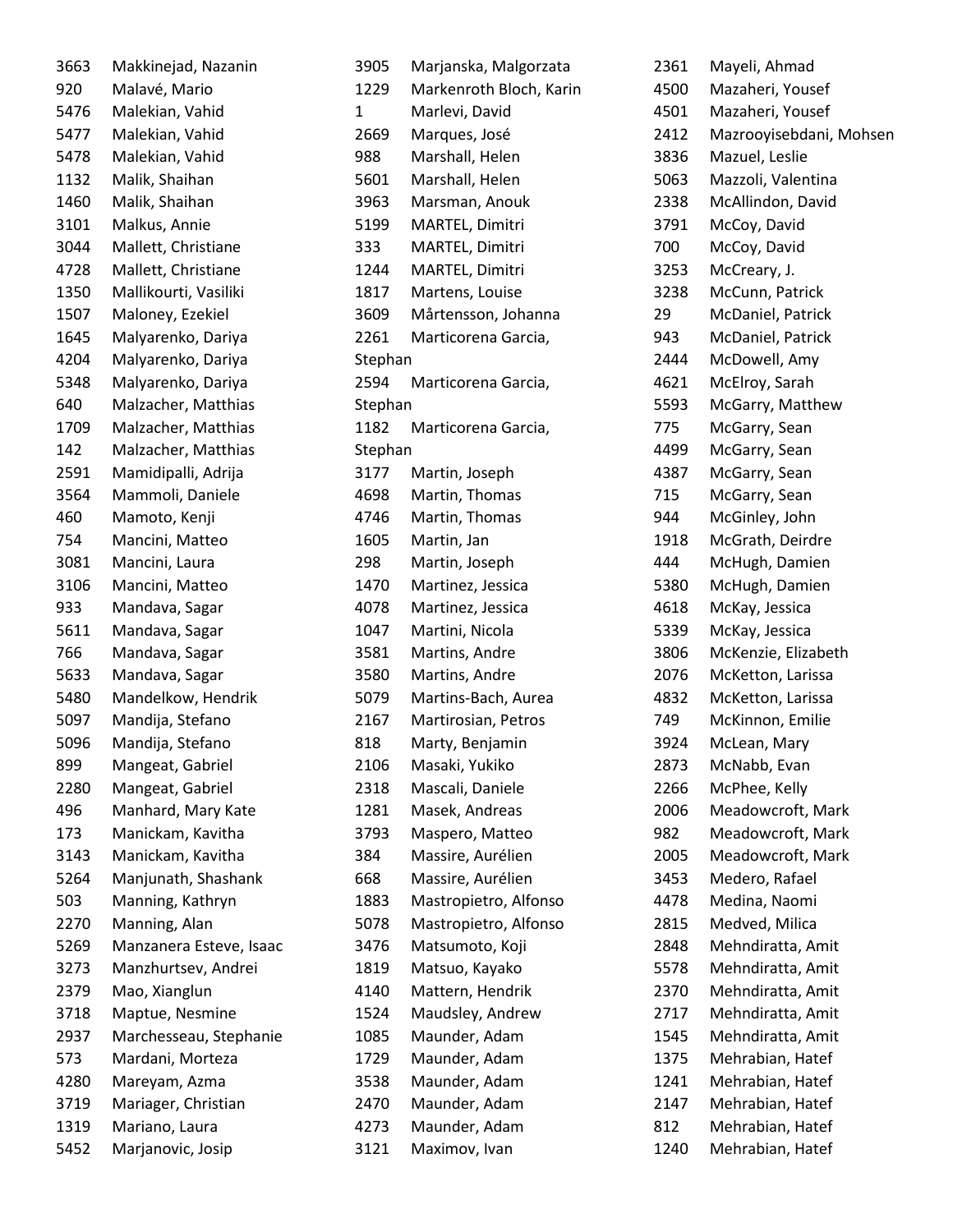| 3545 | MEHRANIAN, ABOLFAZL      | 3327        | Milidonis, Xenios        | 1362 | Montelius, Mikael     |
|------|--------------------------|-------------|--------------------------|------|-----------------------|
| 1190 | Mei, Chang-Sheng         | 3016        | Miller, Renee            | 1356 | Monteverdi, Anita     |
| 4344 | Meier-Schroers, Michael  | 4751        | Milotta, Giorgia         | 2721 | Montoya Perez, Ileana |
| 5266 | Meijboom, Rozanna        | 2203        | Milovic, Carlos          | 1526 | Moodie, Kate          |
| 2271 | Meinerz, Kelsey          | 2202        | Milovic, Carlos          | 282  | Moon, Brianna         |
| 408  | Meissner, Jan-Eric       | 5619        | Milshteyn, Eugene        | 3898 | Moon, Chung-Man       |
| 506  | Mekkaoui, Choukri        | 1487        | Minalga, Emilee          | 840  | Moon, Chan Hong       |
| 4577 | Melbourne, Andrew        | 1252        | Ming, Zhengyang          | 59   | Moon, Chan Hong       |
| 4699 | Melbourne, Andrew        | 1944        | mingge, Li               | 4020 | Moon, Chung-Man       |
| 3631 | Melkus, Gerd             | 5115        | Minhas, Atul             | 5508 | Moosvi, Firas         |
| 2954 | Mella, Hernán            | 2107        | Mintzopoulos, Dionyssios | 2407 | Moradi, Narges        |
| 4191 | Meloni, Antonella        | 3955        | Mirecka, Jola            | 1786 | Morel, Baptiste       |
| 5609 | Meloni, Antonella        | 3387        | Mirfin, Christopher      | 3733 | Morgan, Victoria      |
| 4192 | Meloni, Antonella        | 3388        | Mirfin, Christopher      | 5547 | Morgan, Victoria      |
| 4539 | Men, Weiwei              | 594         | Misaki, Masaya           | 392  | Morgan, Andrew        |
| 4246 | Mendoza, Michael         | 5304        | Misaki, Masaya           | 4167 | Morita, Tomiki        |
| 4723 | meng, yankai             | 4658        | Mishra, Arabinda         | 5409 | Moriyama, Kanae       |
| 3728 | Meng, Yuguang            | 3634        | Mishra, Virendra         | 2513 | Morizumi, Hajime      |
| 4873 | Menon, Rajiv             | 1933        | Mishra, Virendra         | 4187 | Morrell, Glen         |
| 814  | Menon, Rajiv             | 3603        | Mishra, Virendra         | 4567 | Morris, David         |
| 1348 | Menshchikov, Petr        | 1219        | Mishra, Virendra         | 1237 | Morrison, Melanie     |
| 512  | Menshchikov, Petr        | 5295        | Missault, Stephan        | 1306 | Moser, Philipp        |
| 3110 | Mercredi, Morgan         | 5642        | Mitchell, Drew           | 1287 | Moser, Philipp        |
| 5377 | Merisaari, Harri         | 135         | Mito, Remika             | 5224 | Moss, Hunter          |
| 2299 | Merola, Alberto          | 728         | Mitolo, Micaela          | 4305 | Motovilova, Elizaveta |
| 397  | Merola, Alberto          | 851         | Mitra, Subhabrata        | 1305 | Motyka, Stanislav     |
| 5323 | Merrem, Andreas          | 2247        | Mlynarik, Vladimir       | 701  | Mougin, Olivier       |
| 1488 | Merrill, Robb            | 1825        | MODI, SHILPI             | 5327 | Moulin, Kévin         |
| 845  | Meskaldji, Djalel-Eddine | 1830        | MODI, SHILPI             | 532  | Moulton, Eric         |
| 1594 | Metcalfe-Smith, Emma     | 4256        | Moeiniyan Bagheri,       | 3122 | Moutal, Nicolas       |
| 1595 | Metcalfe-Smith, Emma     | Shahrzad    |                          | 3501 | Movahedi, Parisa      |
| 5505 | Metere, Riccardo         | 141         | Moeller, Steen           | 5388 | Movahedi, Parisa      |
| 2755 | Metere, Riccardo         | 577         | Moeller, Steen           | 2613 | Mozes, Ferenc         |
| 4237 | Metere, Riccardo         | 1624        | Moeller, Steen           | 4941 | Muftuler, L. Tugan    |
| 2087 | Metere, Riccardo         | 1765        | Moen, Sean               | 5521 | Muir, Eric            |
| 2577 | Metzger, Gregory         | 391         | Moerel, Michelle         | 548  | Mulhollan, Zachary    |
| 2576 | Mewar, Sujeet            | 4017        | Mohamed, Mona            | 1344 | Mulkern, Robert       |
| 2216 | Miao, Xin                | 2066        | Mohammadi, Siawoosh      | 3061 | Müller, Christoph     |
| 4677 | Miao, Yanping            | 4384        | Mohammadian Bajgiran,    | 5013 | Müller-Lutz, Anja     |
| 2217 | Miao, Xin                | Amirhossein |                          | 225  | Mullier, Emeline      |
| 4932 | Michels, Lars            | 3951        | Mohseni, Mohammad        | 4463 | Mummy, David          |
| 1835 | Michielse, Stijn         | 4906        | Mohsin, Yasir            | 4748 | Munoz, Camila         |
| 5270 | Middleton, Devon         | 4414        | Mojica, Cristina         | 477  | Munoz, Camila         |
| 4162 | Mikaiel, Samantha        | 4654        | Mollink, Jeroen          | 3349 | Munoz, Camila         |
| 4163 | Mikaiel, Samantha        | 4319        | Momot, Konstantin        | 5259 | Muñoz-Moreno, Emma    |
| 22   | Mikhailovskaya, Anna     | 2050        | Montagna, Paolo          | 3289 | Muñoz-Moreno, Emma    |
| 3974 | Mikkelsen, Mark          | 4926        | Montagne, Axel           | 5583 | Mura, Joaquin         |
| 3975 | Mikkelsen, Mark          | 3290        | Montalba, Cristian       | 2935 | Mura, Joaquin         |
| 2187 | Mikkelsen, Irene         | 5062        | Monte, Jithsa            | 2215 | Murdoch, Russell      |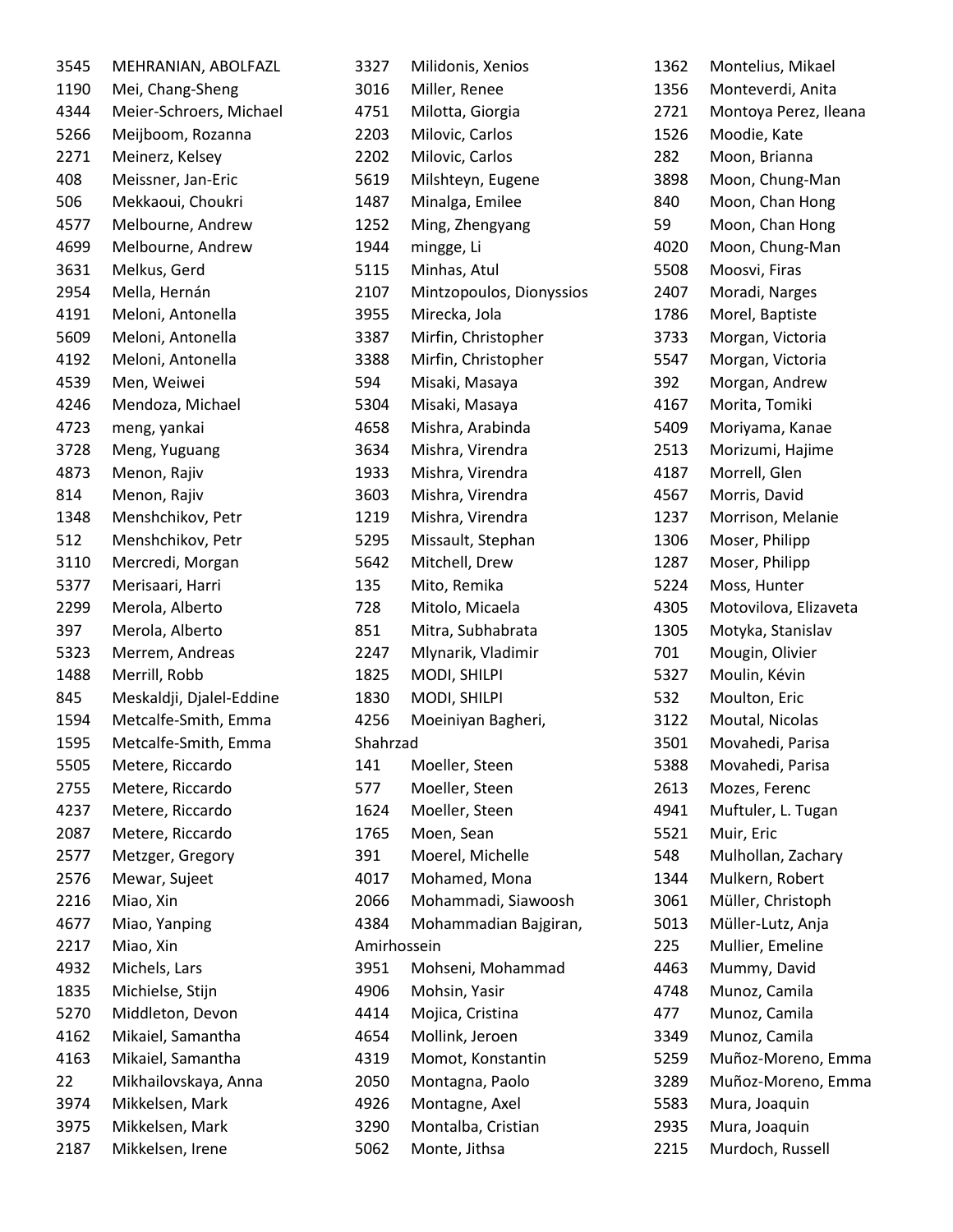| 2521 | Musall, Benjamin        |
|------|-------------------------|
| 3440 | Muskat, Joseph          |
| 633  | Mustafi, Devkumar       |
| 4938 | Mustafi, Sourajit       |
| 2064 | Nadal, Jeremy           |
| 1771 | Naeyaert, Maarten       |
| 4876 | Nagao, Michinobu        |
| 5129 | Nagarajan, Rajakumar    |
| 4194 | Nahavandi, Payam        |
| 3784 | Nair, Prashant          |
| 5292 | Nair, Govind            |
| 780  | Najac, Chloe            |
| 1475 | Nakai, Ryusuke          |
| 1449 | Nakai, Ryusuke          |
| 5179 | Nakamura, Katsumi       |
| 1010 | Nakamura, Yuki          |
| 441  | Nakarmi, Ukash          |
| 1385 | Nakashima, Daisuke      |
| 2138 | Nakazawa, Misaki        |
| 2394 | Nalci, Alican           |
| 2193 | Nam, Kyungmin           |
| 2097 | Nam, Yoonho             |
| 4742 | Nam, Ju                 |
| 1433 | Nam, Yoonho             |
| 4608 | Nam, Ju                 |
| 2143 | Napolitano, Antonio     |
| 4895 | Naresh, Nivedita        |
| 3323 | Naresh, Nivedita        |
| 4554 | Närväinen, Johanna      |
| 2251 | Nassar, Jannette        |
| 2391 | Nasseef, Md             |
| 3840 | Nassirpour, Sahar       |
| 3841 | Nassirpour, Sahar       |
| 3375 | Nassirpour, Sahar       |
| 619  | Nassirpour, Sahar       |
| 5225 | Nath, Vishwesh          |
| 3800 | Nath, Kavindra          |
| 811  | Nath, Kavindra          |
| 4918 | Nath, Ruponti           |
| 1322 | Naudin, Mathieu         |
| 3103 | Naughton, Noel          |
| 3315 | Naumova, Anna           |
| 4411 | Navarro de Lara, Lucia  |
| 2117 | Navarro-Hernanz, Teresa |
| 1169 | Navest, Robin           |
| 1635 | Nayak, Amritha          |
| 1578 | Nayak, Amritha          |
| 2761 | Nazem-Zadeh,            |
|      | Mohammad-Reza           |

| 2961 | Nazir, Muhummad Sohaib |
|------|------------------------|
| 360  | Nazir, Muhummad Sohaib |
| 1912 | Ndolo, Josephine       |
| 2474 | Neal, Mary             |
| 2475 | Neal, Mary             |
| 42   | Neher, Peter           |
| 2259 | Nel, Janske            |
| 813  | Nelissen, Jules        |
| 268  | Nemeth, Angéline       |
| 3848 | Nemeth, Angéline       |
| 4725 | Nemeth, Angéline       |
| 5232 | Nery, Fabio            |
| 4593 | Nery, Fabio            |
| 260  | Neto Henriques, Rafael |
| 1655 | Neto Henriques, Rafael |
| 1657 | Ngamsombat, Chanon     |
| 5279 | Ngo, Geoffrey          |
| 175  | Ngo, Giang-Chau        |
| 5486 | Nguyen, Damien         |
| 3124 | Nguyen, Thanh          |
| 1399 | Nguyen, Hoai-Thu       |
| 1097 | NGUYEN, Khieu          |
| 5497 | Nguyen, Thanh          |
| 4193 | Nguyen, Kim-Lien       |
| 914  | Nguyen, Kim-Lien       |
| 1515 | Nguyen, PhD, Huu-Giao  |
| 2033 | Nie, Xingju            |
| 1166 | Nie, Ke                |
| 1824 | Nie, Hong-yan          |
| 3502 | Nie, Dong              |
| 218  | Nielsen, Jon-Fredrik   |
| 2336 | Nielsen, Jon-Fredrik   |
| 2516 | Nielsen, Per           |
| 4485 | Nielsen, Per           |
| 625  | Niesporek, Sebastian   |
| 624  | Niess, Fabian          |
| 1994 | Nigri, Anna            |
| 2411 | Nikolaou, Foivia       |
| 3818 | Nilsen, Line           |
| 1679 | Ning, Lipeng           |
| 592  | Ning, Lipeng           |
| 1762 | Nishigaki, Takahiro    |
| 197  | Nissi, Mikko           |
| 1370 | Nissinen, Mikko        |
| 4803 | Nitanda, Yusuke        |
| 902  | Niu, Yilin             |
| 898  | Niu, Chen              |
| 231  | Niu, Running           |
| 342  | Nketiah, Gabriel       |

| 1377  | Nnabue, Onyekachi      |
|-------|------------------------|
| 2091  | Nobakht, Samaneh       |
| 826   | Noda, Yoshifumi        |
| 1421  | Nojiri, Ryuji          |
| 1623  | Noko, Ofentse          |
| 769   | Nomura, Jun-ichi       |
| 2659  | Norbeck, Ola           |
| 5655  | Nordhøy, Wibeke        |
| 2914  | Nordio, Giovanna       |
| 4901  | Nordio, Giovanna       |
| 2915  | Nordio, Giovanna       |
| 2438  | Norquay, Graham        |
| 951   | Norquay, Graham        |
| 3811  | Nosrati, Reyhaneh      |
| 5647  | Nöth, Ulrike           |
| 2157  | Nöth, Ulrike           |
| 5370  | Novello, Lisa          |
| 2156  | Nuessle, Nils          |
| 2057  | Nuessle, Nils          |
| 1404  | Numano, Tomokazu       |
| 1120  | Nunes, Daniel          |
| 891   | Nunes, Daniel          |
| 4210  | Nussbaum, Jennifer     |
| 5041  | Nykänen, Olli          |
| 402   | Nyström, Nivin         |
| 1963  | Oakden, Wendy          |
| 2012  | Oakden, Wendy          |
| 5261  | Obenaus, Andre         |
| 1496  | Oberacker, Eva         |
| 2473  | Obert, Arnd            |
| 2176  | O'Brien, Caitlin       |
| 3042  | O'Brien-Moran, Zoe     |
| 1689  | Obruchkov, Sergei      |
| 2427  | Ochoa Albiztegui, Rosa |
| Elena |                        |
| 1506  | Odéen, Henrik          |
| 771   | Odille, Freddy         |
| 6     | Oechtering, Thekla     |
| 3961  | Oeltzschner, Georg     |
| 3962  | Oeltzschner, Georg     |
| 5070  | Ogier, Augustin        |
| 2243  | Oglesby, Ryan          |
| 5274  | O'Grady, Kristin       |
| 2512  | Oh, Hyewon             |
| 5290  | Oh, Se-Hong            |
| 4776  | Ohashi, Ryoko          |
| 3756  | Ohene, Yolanda         |
| 3716  | Ohliger, Michael       |
| 5344  | Ohno, Naoki            |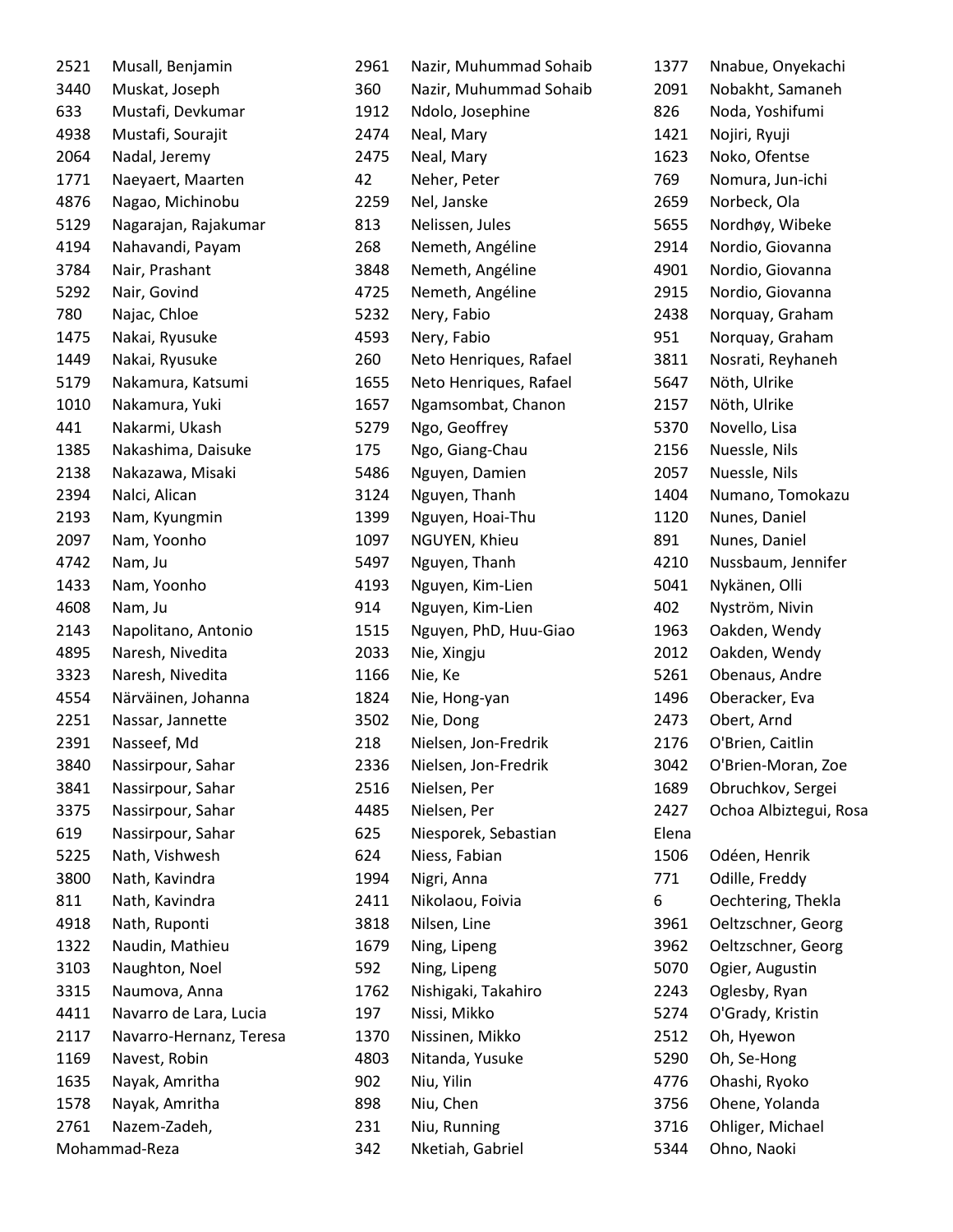| 5390       | Ohno, Naoki             |
|------------|-------------------------|
| 539        | Oleson, Steven          |
| 3414       | Oliva, Piernicola       |
| 5468       | Olman, Cheryl           |
| 5331       | Olson, Daniel           |
| 5475       | Olszowy, Wiktor         |
| 99         | Onishi, Natsuko         |
| 5160       | Ono, Kojiro             |
| 957        | Onyewadume, Louisa      |
| 1924       | Ooi, Leon               |
| 4311       | Oran, Omer              |
| 4303       | O'Reilly, Thomas        |
| 2125       | Orije, Jasmien          |
| 4799       | Orita, Erika            |
| 3705       | Ornelas, Argentina      |
| 5022       | Oros-Peusquens, Ana-    |
| Maria      |                         |
| 3619       | Oros-Peusquens, Ana-    |
| Maria      |                         |
| 4635       | Orosz, Ariane           |
| 3259       | Orsi, Gergely           |
| 5307       | Orth, Linda             |
| 1539       | Osharovich, Sofya       |
| 2045       | Oshima, Sonoko          |
| 3626       | Oshima, Sonoko          |
| 3717       | Oshima, Nobu            |
| 1140       | Oshinski, John          |
| 4262       | Ostenson, Jason         |
| 1550       | Otero, Hansel           |
| 2981       | Ou, Yu-Nian             |
| 1864       | Ouellette, Russell      |
| 5210       | Ould Ismail, Abdol Aziz |
| 3229       | Ould Ismail, Abdol Aziz |
|            |                         |
| 1909       | Oura, Daisuke           |
| 755<br>846 | Ouriadov, Alexei        |
|            | Ouyang, Minhui          |
| 588        | Ouyang, Minhui          |
| 4667       | Oyarzabal, Esteban      |
| 1601       | Özarslan, Evren         |
| 5226       | Özarslan, Evren         |
| 4631       | Özbay, Pinar            |
| 193        | Özbay, Pinar            |
| 5089       | Ozdemir, Safa           |
| 4056       | Özen, Ali               |
| 4429       | Özen, Ali               |
| 1196       | Ozenne, Valéry          |
| 1476       | Ozenne, Valéry          |
| 1195       | Ozhinsky, Eugene        |
| 955        | Ozturk-Isik, Esin       |

| 1386     | Paakkari, Petri        |
|----------|------------------------|
| 1117     | Paasonen, Jaakko       |
| 2352     | Paasonen, Jaakko       |
| 1533     | Pacheco-Torres, Jesús  |
| 1742     | Padma, Chennagiri      |
| 4228     | Padormo, Francesco     |
| 4859     | Paech, Daniel          |
| 1992     | Pagani, Elisabetta     |
| 1069     | Pagé, Gwenaël          |
| 159      | Pagès, Guilhem         |
| 762      | Pahwa, Shivani         |
| 3157     | Paik, Wooyul           |
| 5539     | Pais Roldán, Patricia  |
| 4634     | Pais Roldán, Patricia  |
| 507      | Palacios, Eva          |
| 5208     | Palesi, Fulvia         |
| 1622     | Palm, Theresa          |
| 3360     | Palmer, Olivia         |
| 2401     | Palombit, Alessandro   |
| 2402     | Palombit, Alessandro   |
| 892      | Palombo, Marco         |
| 1096     | Palombo, Marco         |
| 434      | Palombo, Marco         |
| 738      | Palombo, Marco         |
| 2001     | Palotai, Miklos        |
| 5058     | Pan, Shinong           |
| 2614     | Pan, Shen              |
| 4283     | Panda, Vijayaraghavan  |
| 2626     | Pandey, Abhishek       |
| 3916     | Panek, Rafal           |
| 3915     | Panek, Rafal           |
| 5039     | Pang, Yuxi             |
| 1644     | Pannek, Kerstin        |
| 737      | Papaioannou, Antonios  |
| 866      | Papassin, Jeremy       |
| 3647     | Papinutto, Nico        |
| 3233     | Papoutsaki, Marianthi- |
| Vasiliki |                        |
| 727      | Parasoglou, Prodromos  |
| 2727     | Parekh, Vishwa         |
| 122      | Parent, Maxime         |
| 4949     | Parent, Maxime         |
| 3652     | Parikh, Ishita         |
| 274      | Park, Jae Mo           |
| 4484     | Park, Jae Mo           |
| 3703     | Park, Ilwoo            |
| 2539     | Park, Hyun Jeong       |
| 2794     | Park, Jiyong           |
| 2823     | Park, Suhyung          |

| 4588        | Park, Sung Bin          |
|-------------|-------------------------|
| 2798        | Park, Doohyun           |
| 57          | Park, Suhyung           |
| 1730        | Park, Bu                |
| 2559        | Park, Sung Bin          |
| 2346        | Park, Chan-A            |
| 278         | Park, Ilwoo             |
| 4446        | Park, Vivian            |
| 4229        | Park, Daniel            |
| 1504        | Park, Joshua            |
| 4144        | Park, Jinil             |
| 1411        | Park, Joshua            |
| 2134        | Parker, Jason           |
| 1630        | Parker, Drew            |
| 404         | Parkins, Katie          |
| 3600        | Parkins, Katie          |
| 97          | Partridge, Savannah     |
| 1583        | Paschoal, André         |
| 2173        | Paschoal, André         |
| 4401        | Paska, Jan              |
| 672         | Patel, Anant            |
| 1784        | Patel, Yash             |
| 1354        | Patel, Harshal          |
| Jayeshkumar |                         |
| 3644        | Patel, Anant            |
| 1998        | Patel, Anant            |
| 1822        | Patel, Shivali          |
| 288         | Patel, Dipal            |
| 4794        | Patel, Jay              |
| 2108        | Patel, Anant            |
| 2110        | Patel, Anant            |
| 3236        | Pathak, Sudhir          |
| 1707        | Patil, Tejkiran         |
| 704         | Patz, Samuel            |
| 1521        | Paudyal, Ramesh         |
| 3957        | Paudyal, Ramesh         |
| 5321        | Paul, Katharina         |
| 4427        | Paulides, Margarethus   |
| 3083        | Pavilla, Aude           |
| 574         | Pawar, Kamlesh          |
| 378         | Pawar, Kamlesh          |
| 1174        | Pawar, Kamlesh          |
| 1193        | Payne, Allison          |
| 3183        | Payne, Christopher      |
| 843         | Pecheva, Diliana        |
| 4382        | Pecoraro, Martina       |
| 4902        | Pedgaonkar, Apoorva     |
| 3863        | Pedrosa de Barros, Nuno |
| 3154        | Peeters, Lore           |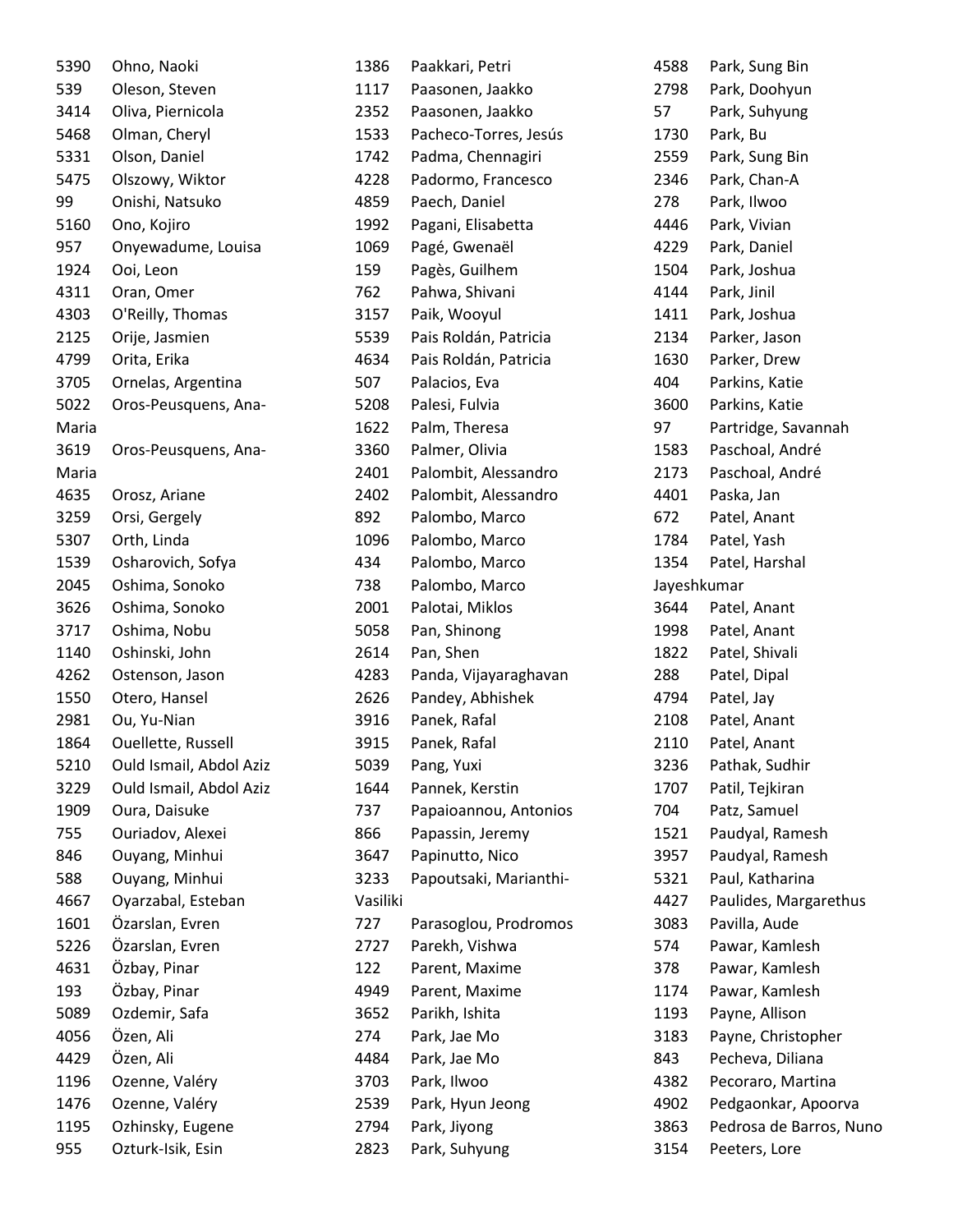| 3939 | Peled, Sharon           |
|------|-------------------------|
| 2182 | Peled, Sharon           |
| 3933 | Peltenburg, Boris       |
| 4555 | Peltier, Scott          |
| 2081 | Peltier, Scott          |
| 2807 | Peltier, Scott          |
| 1615 | Peña-Nogales, Óscar     |
| 3394 | Pendse, Mihir           |
| 3528 | Peng, Xi                |
| 3382 | Peng, Xi                |
| 195  | Peng, Xi                |
| 5566 | Peng, Peng              |
| 5567 | Peng, Peng              |
| 541  | Peng, Hao               |
| 5548 | Peng, Qinmu             |
| 529  | Peng, Qinmu             |
| 3734 | Peng, Huiling           |
| 5056 | Peng, Qi                |
| 12   | Peper, Eva              |
| 1727 | Pérez Rodas, Marlon     |
| 3338 | Perie-Curnier, Delphine |
| 364  | Perie-Curnier, Delphine |
| 2900 | Perie-Curnier, Delphine |
| 4622 | Periquito, Joao         |
| 607  | Perkins, Stephanie      |
| 4726 | PERLES-BARBACARU,       |
|      | Teodora-Adriana         |
| 2130 | Perles-Barbacaru,       |
|      | Teodora-Adriana         |
|      | 5592 Perrins, Michael   |
| 2258 | Perrins, Michael        |
| 3288 | Persson, Ninni          |
| 1180 | Perucho, Jose           |
| 4686 | Perucho, Jose           |
| 4896 | Peters, Kristina        |
| 3949 | Peters, Dana            |
| 1736 | Petersen, Jan           |
| 3278 | Petersen, Kalen         |
| 4421 | Peterson, Justin        |
| 5572 | Petit, Manuel           |
| 5571 | Petit, Manuel           |
| 735  | Petit, Laurent          |
| 304  | Petitclerc, Leonie      |
| 4863 | Petr, Jan               |
| 5283 | Petracca, Maria         |
| 4969 | Petrus, Emily           |
| 220  | Pfister, Julian         |
| 3989 | Pfleger, Lorenz         |
| 163  | Pfleger, Lorenz         |
|      |                         |

| 4392 | Pfrommer, Andreas        |
|------|--------------------------|
| 1536 | Pham, Trang              |
| 3922 | Pham, Trang              |
| 4378 | Philips, Bart            |
| 778  | Phinikaridou, Alkystis   |
| 3465 | Phinikaridou, Alkystis   |
| 354  | Piccirelli, Marco        |
| 4630 | Piccirelli, Marco        |
| 2647 | Piccirelli, Marco        |
| 3696 | Piejko, Marcin           |
| 3400 | Piek, Marjolein          |
| 3243 | Pierpaoli, Carlo         |
| 448  | Pierzchala, Katarzyna    |
| 469  | Pietsch, Maximilian      |
| 1054 | Pilla, James             |
| 2760 | Pine, Kerrin             |
| 4439 | Pineda, Federico         |
| 98   | Pinker-Domenig, Katja    |
| 4438 | Pinker-Domenig, Katja    |
| 3086 | Pinky, Najratun Nayem    |
| 5526 | Pinto, Joana             |
| 1586 | Pinto, Maíra             |
| 2597 | Pirasteh, Ali            |
| 4489 | Pirasteh, Ali            |
| 793  | Piredda, Gian Franco     |
| 1962 | Piyapittayanan, Siriwan  |
| 3256 | Platten, Michael         |
| 2246 | Poblador Rodriguez, Esau |
| 243  | Poddar, Sunrita          |
| 5389 | Pogosbekian, Eduard      |
| 3993 | Pohmann, Rolf            |
| 3994 | Pohmann, Rolf            |
| 1972 | Poirion, Emilie          |
| 5654 | Pokorney, Amber          |
| 2827 | Pollak Zuckerman, Liad   |
| 1798 | Pontillo, Giuseppe       |
| 2646 | poojar, pavan            |
| 2699 | poojar, Pavan            |
| 1483 | Poorman, Megan           |
| 330  | Porcari, Paola           |
| 17   | Port, Andreas            |
| 1136 | Potdar, Sneha            |
| 3050 | Pothayee, Nikorn         |
| 41   | Poulin, Philippe         |
| 3706 | Pourfathi, Mehrdad       |
| 3707 | Pourfathi, Mehrdad       |
| 3574 | Pourfathi, Mehrdad       |
| 160  | Považan, Michal          |
| 2833 | Powell, Elizabeth        |

| 352  | Prabhu, Vinay            |
|------|--------------------------|
| 585  | Pracht, Eberhard         |
| 523  | Pradhan, Subechhya       |
| 4285 | Pratt, Ronald            |
| 505  | Pratt, Ronald            |
| 3867 | Prestwich, Benjamin      |
| 3034 | Prete, Braedan           |
| 926  | Prevost, Valentin        |
| 62   | Price, Anthony           |
| 3738 | Pridmore, Michael        |
| 3212 | Pridmore, Michael        |
| 2985 | Priest, Andrew           |
| 1976 | Prinz, Christian         |
| 2238 | Priovoulos, Nikos        |
| 2847 | Procissi, Daniele        |
| 3010 | Prompers, Jeanine        |
| 2778 | Protopopov, Alexey       |
| 2940 | Pruitt, Aaron            |
| 3927 | Pudakalakatti, Shivanand |
| 449  | Pudakalakatti, Shivanand |
| 853  | Puig Calvo, Oriol        |
| 4590 | Pullens, Pim             |
| 4355 | Pusterla, Orso           |
| 852  | Puts, Nicolaas           |
| 987  | Pyatigorskaya, Nadya     |
| 782  | Pyatigorskaya, Nadya     |
| 4413 | Qazi, Sohaib             |
| 3658 | Qi, Chang                |
| 4904 | Qi, Haikun               |
| 4603 | Qi, Haiyun               |
| 248  | Qi, Haikun               |
| 1378 | Qian, Yongxian           |
| 3199 | Qian, WeiLiang           |
| 3954 | Qian, Junchao            |
| 3468 | Qiao, Huiyu              |
| 1501 | Qiao, Yangzi             |
| 2980 | Qiao, Huiyu              |
| 2709 | Qiao, Yangzi             |
| 3736 | Qiao, Pengfei            |
| 106  | Qin, Hecong              |
| 307  | Qin, Qin                 |
| 4540 | Qin, Zhaoxia             |
| 4383 | Qin, Lei                 |
| 1497 | Qiu, Shihan              |
| 4103 | Qiu, Wenyuan             |
| 3506 | Qiu, Zhilang             |
| 1298 | Qu, Xiaobo               |
| 2949 | Qu, Yangyang             |
| 2485 | Qu, Yali                 |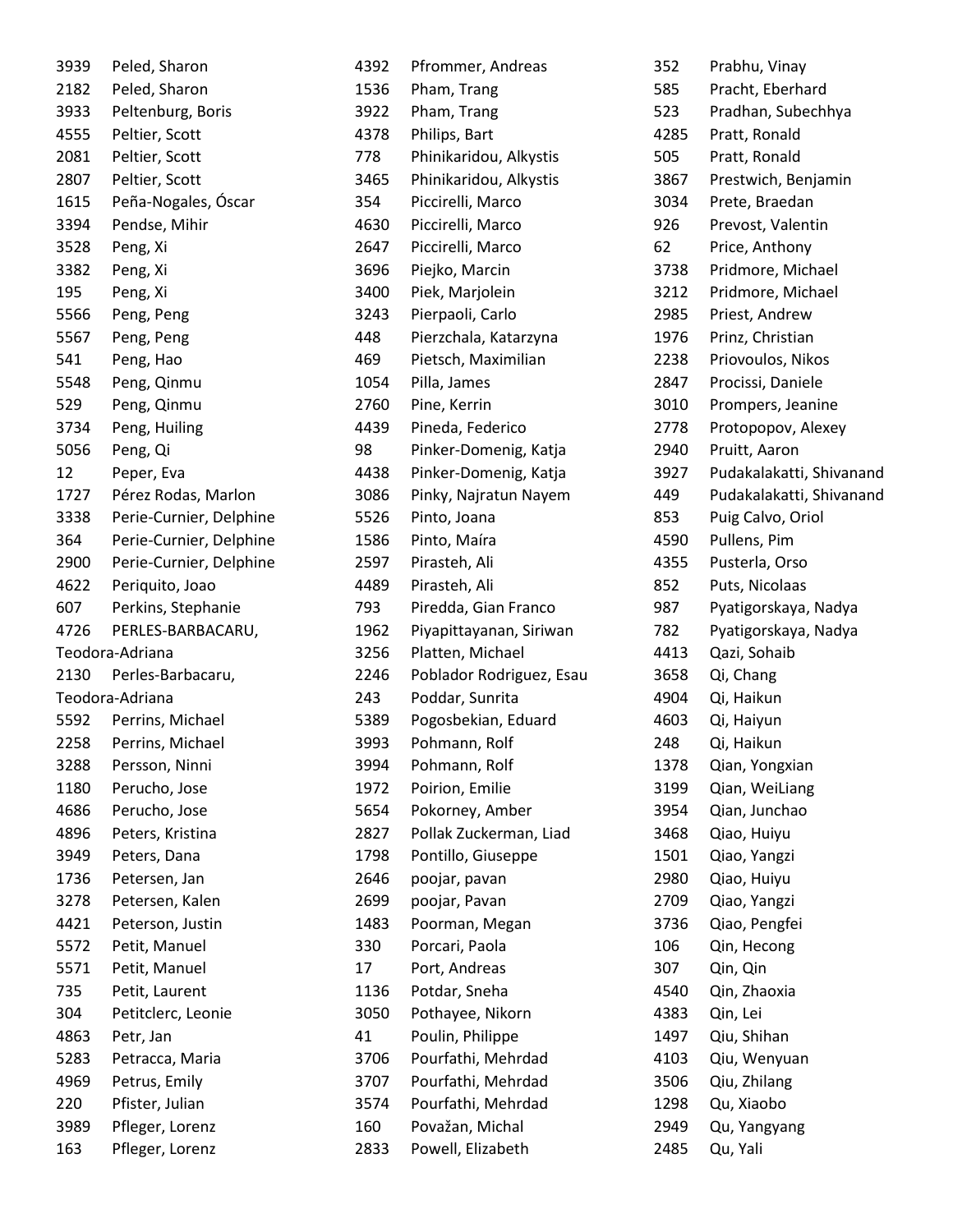| 3370     | Quan, Tran Minh         | 338  | Raudner, Marcus        | 1923 | Richard, Marie Anne       |
|----------|-------------------------|------|------------------------|------|---------------------------|
| 743      | Quentin, Chenot         | 5329 | Rauh, Susanne          | 3757 | Richiardi, Jonas          |
| 2009     | R, Sheelakumari         | 792  | Raven, Erika           | 587  | Ridley, Ben               |
| 2943     | Rachid, Khalil          | 1878 | Ravi, Harshan          | 4492 | Riederer, Stephen         |
| 2119     | Rackayova, Veronika     | 3947 | Ravsten, Tanner        | 1023 | Rieger, Benedikt          |
| 5428     | Rackayova, Veronika     | 2241 | Ray, Kevin             | 4249 | Rieger, Benedikt          |
| 281      | Radaelli, Alice         | 2242 | Ray, Kevin             | 3985 | Riemer, Frank             |
| 3566     | Radaelli, Alice         | 413  | Ray, Kevin             | 144  | Rietsch, Stefan           |
| 809      | Radoul, Marina          | 1312 | Reddy, Rashmi          | 258  | Riexinger, Andreas        |
| 2765     | Radunsky, Dvir          | 1258 | rega, marilena         | 4108 | Rigie, David              |
| 3220     | Rafael-Patino, Jonathan | 4865 | Regnery, Sebastian     | 2031 | Rijpma, Anne              |
| 3251     | Raghavendra, Kenchaiah  | 1499 | Reichert, Andreas      | 1316 | Rimbault, Daniel          |
| 4931     | Ragin, Ann              | 693  | Reid, Lee              | 4026 | Rinaudo, Marco            |
| 370      | Raitamaa, Lauri         | 1112 | Reimann, Henning       | 2930 | Rispoli, Vinicius         |
| 3755     | Raja, Rajikha           | 273  | Reineri, Francesca     | 494  | Rivera-Rivera, Leonardo   |
| 4556     | Rajagopalan, Vidya      | 3234 | Reis, Sara             | 4920 | Rivera-Rivera, Leonardo   |
| 3093     | Rajan, Archith          | 255  | Reisert, Marco         | 2275 | Rivlin, Michal            |
| 4520     | Rajkumar, Ravichandran  | 2075 | Reislev, Nina          | 433  | Roberts, Thomas           |
| 4286     | RAKI, HAMZA             | 601  | Reiss, Simon           | 2536 | Roberts, Grant            |
| 1722     | RAKI, HAMZA             | 1474 | Reiss, Simon           | 4243 | Roberts, Nathan           |
| 5203     | Rakic, Marina           | 5064 | Reiter, David          | 3683 | Robson, Philip            |
| 3935     | Rallapalli, Hari        | 2571 | Reiter, Rolf           | 1254 | Robson, Philip            |
| 2903     | Ramanan, Venkat         | 1902 | Rejimon, Abinand       | 480  | Rockel, Conrad            |
| 688      | Ramasawmy, Rajiv        | 226  | Remer, Justin          | 3724 | Rodríguez-Soto, Ana       |
| 748      | Ramirez-Manzanares,     | 4597 | Ren, Junjie            | 4557 | Rodríguez-Soto, Ana       |
| Alonso   |                         | 2452 | Ren, Zhanli            | 1186 | Rodríguez-Soto, Ana       |
| 5312     | Ramkiran, Shukti        | 5069 | Ren, Jimin             | 2767 | Roeloffs, Volkert         |
| 3168     | Ramos Delgado, Paula    | 1743 | Ren, Zhi Hua           | 1814 | Roes, Meighen             |
| 5664     | Ramos-Llordén, Gabriel  | 1720 | Ren, Zhi Hua           | 4585 | Rogers, Harriet           |
| 4011     | Rana, Poonam            | 2472 | Renne, Julius          | 4370 | Roh, Albert               |
| 5368     | Rana, Poonam            | 5227 | Rensonnet, Gaëtan      | 713  | Roh, Albert               |
| 508      | Rane, Swati             | 2386 | Ress, David            | 1879 | Rohan, Michael            |
| 859      | Rane, Swati             | 4129 | Restivo, Matthew       | 5552 | Rojas, Camila             |
| 707      | RANJEVA, Jean-Philippe  | 4785 | Retson, Tara           | 5237 | Romascano, David          |
| 3163     | Rao, Madhwesha          | 4145 | Rettenmeier, Christoph | 4778 | Romero R., William A.     |
| 3192     | Rao, Madhwesha          | 257  | Reymbaut, Alexis       | 2645 | Rongrong, Zhu             |
| 4822     | Rao, Rashmi             | 711  | Reynaud, Olivier       | 2693 | Roopchansingh, Vinai      |
| 4547     | Rao, Hengyi             | 1148 | Reyngoudt, Harmen      | 5099 | Ropella-Panagis, Kathleen |
| 2663     | Raolison, Zo            | 5066 | Reyngoudt, Harmen      | 5238 | Rose, Jan                 |
| 2664     | Raolison, Zo            | 1947 | Rezakova, Mariia       | 3033 | Rosenberg, Jens           |
| 1056     | Rapacchi, stanislas     | 1838 | Rezakova, Mariia       | 209  | Rosenzweig, Sebastian     |
| 2144     | Raschke, Felix          | 1555 | Rheault, Francois      | 4207 | Rosenzweig, Sebastian     |
| 3319     | Rashid, Shams           | 2918 | Riazy, Leili           | 2710 | Ross, P.                  |
| 1855     | Rasoanandrianina,       | 104  | Riberdy, Vlora         | 2872 | Rossel, Olivier           |
| Henitsoa |                         | 3948 | RIBOT, Emeline         | 198  | Rossi-deVries, Jasmine    |
| 1033     | Rata, Mihaela           | 1981 | Ricciardi, Antonio     | 3973 | Rotaru, Diana             |
| 4951     | Ratai, Eva-Maria        | 2846 | Ricciardi, Antonio     | 4972 | Roumes, Hélène            |
| 2253     | Ratliff, Benjamin       | 3445 | Rich, Adam             | 3991 | Rowland, Benjamin         |
| 3590     | Ratnakar, James         | 4139 | Rich, Adam             | 3648 | Rowley, Christopher       |
|          |                         |      |                        |      |                           |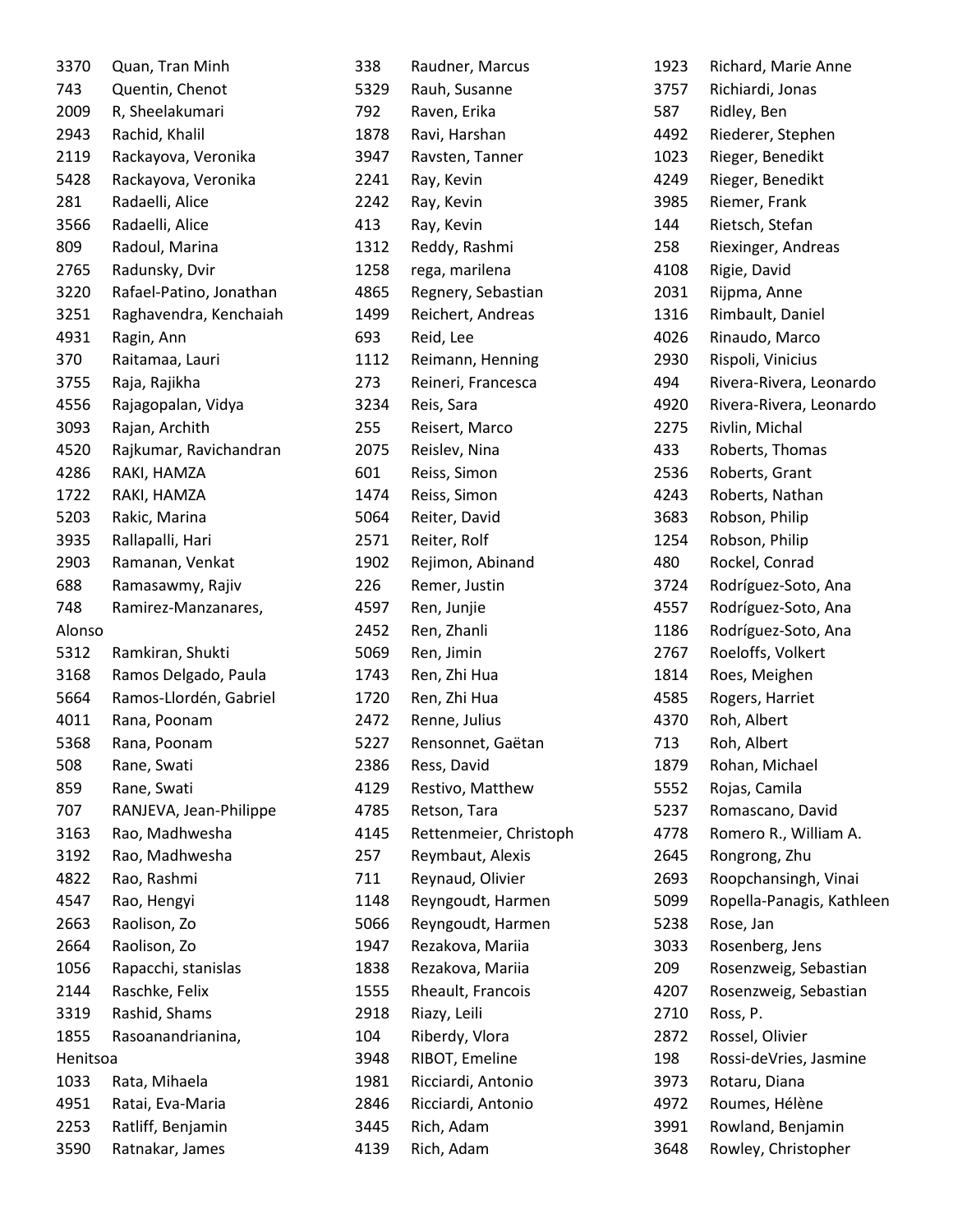| 2002    | Roy, Maggie                    |
|---------|--------------------------------|
| 2056    | Roy, Bhaswati                  |
| 4107    | Royuela-del-Val, Javier        |
| 2219    | Rua, Catarina                  |
| 3152    | Rua, Catarina                  |
| 5197    | Rudzevich, Yauheni             |
| 2       | Ruesink, Timothy               |
| 2194    | Ruetten, Pascal                |
| 3318    | Ruh, Alexander                 |
| 366     | Ruh, Alexander                 |
| 2149    | Rui, Qihong                    |
| 5189    | Ruiz, Amparo                   |
| 3495    | Ruiz-España, Silvia            |
| 3397    | Rund, Armin                    |
| 4479    | Ruppert, Kai                   |
| 4481    | Ruppert, Kai                   |
| 2434    | Ruppert, Kai                   |
| 4480    | Ruppert, Kai                   |
| 2433    | Ruppert, Kai                   |
| 2435    | Ruppert, Kai                   |
| 1384    | Rusinek, Henry                 |
| 5624    | Russek, Stephen                |
| 1860    | Russell-Schulz, Bretta         |
| 3608    | Russo, Camilla                 |
| 5429    | Rutherford, Saige              |
| 1198    | Ruthven, Matthieu              |
| 3441    | Rutkowski, David               |
| 2544    | Rutkowski, David               |
| 1031    | Rutland, John                  |
| 3085    | Rutland, John                  |
| 230     |                                |
| 3146    | Rutland, John<br>Rutland, John |
|         |                                |
| 4409    | Rutledge, Omar                 |
| 4282    | Ruytenberg, Thomas             |
| 2698    | Rydhög, Anna                   |
| 5558    | Rymareva, Yulia                |
| 5444    | Ryu, JaeKyun                   |
| 3364    | Ryu, Kanghyun                  |
| 723     | Saba, Kamal                    |
| 2813    | Sabett, Christiana             |
| 4531    | Sabin, Christopher             |
| 977     | Sabin, Noah                    |
| 2554    | Sabouri, Shirin                |
| 2553    | Sabouri, Shirin                |
| 2843    | Sack, Markus                   |
| 5351    | Sadeghi, Neda                  |
| 297     | Sadeghi-Tarakameh,             |
| Alireza |                                |

| 4404    | Sadeghi-Tarakameh,       |
|---------|--------------------------|
| Alireza |                          |
| 5086    | Sadighi, Mehdi           |
| 4441    | Sadinski, Meredith       |
| 2522    | Safwat, Yasmine          |
| 4459    | Sagawa, Hajime           |
| 339     | Sagiyama, Koji           |
| 879     | Saha, Ankita             |
| 5369    | Sahib, Ashish            |
| 3398    | Saïb, Gaël               |
| 2690    | Saïb, Gaël               |
| 3623    | Sailasuta, Napapon       |
| 2155    | Saini, Jitender          |
| 467     | Sairanen, Viljami        |
| 5345    | Sairanen, Viljami        |
| 5346    | Sairanen, Viljami        |
| 3069    | Saito, Keita             |
| 2496    | Sakai, Naomi             |
| 1579    | Sakai, Takayuki          |
| 5542    | Sakoglu, Unal "Zak"      |
| 3079    | Saksena, Sona            |
| 3972    | Saleh, Muhammad          |
| 3971    | Saleh, Muhammad          |
| 5228    | Salo, Raimo              |
| 3709    | Salzillo, Travis         |
| 3466    | Samber, Daniel           |
| 2312    | Sameshima, Mikio         |
| 1991    | Sammi, Manoj             |
| 2083    | Sampath Kumar, TK        |
| 671     | Samson, Rebecca          |
| 1413    | Sanaei Nezhad, Faezeh    |
| 1567    | Sánchez, Alexis          |
| 4419    | Sanchez Lopez, Hector    |
| 60      | Sanchez Panchuelo, Rosa  |
| 3301    | Sanchez Panchuelo, Rosa  |
| 1744    | Sánchez-Heredia, Juan    |
| Diego   |                          |
| 3031    | Sander, Christin         |
| 3421    | Sanders, Jeremiah        |
| 3546    | Sanders, Jeremiah        |
| 1121    | Sanganahalli, Basavaraju |
| 2036    | Sanghani, Parita         |
| 3263    | Sanghani, Parita         |
| 3837    | Santiago, Inês           |
| 4981    | Santin, Mathieu          |
| 1941    | Santin, Mathieu          |
| 5131    | Santini, Francesco       |
| 4406    | Santini, Tales           |
| 5132    | Santini, Francesco       |

| 4275 | Santini, Tales          |
|------|-------------------------|
| 2832 | Santini, Tales          |
| 1309 | Santos Diaz, Alejandro  |
| 2372 | Saotome, Kousaku        |
| 3556 | Sapir, Gal              |
| 1723 | Sappo, Charlotte        |
| 3245 | Sarlls, Joelle          |
| 3227 | Sarlls, Joelle          |
| 1294 | Sarma, Manoj            |
| 456  | Sarma, Manoj            |
| 1295 | Sarma, Manoj            |
| 3159 | Sasaki, Yu              |
| 4266 | Sasaki, Ryoichi         |
| 3615 | Sato, Noriko            |
| 5404 | Sato, Toshiyuki         |
| 3530 | Saucedo, Andres         |
| 3843 | Saucedo, Andres         |
| 2347 | Sauer, Katja            |
| 4885 | Saunders, Laura         |
| 996  | Savic, Dragana          |
| 3013 | Savic, Dragana          |
| 5443 | Savini, Giovanni        |
| 2034 | Sawiak, Steve           |
| 3409 | Sawiak, Stephen         |
| 2966 | Scannell, Cian          |
| 1780 | Schabdach, Jenna        |
| 4168 | Schakel, Tim            |
| 2085 | Schall, Melissa         |
| 3462 | Schär, Michael          |
| 2290 | Scharfetter, Hermann    |
| 2986 | Schauman, S             |
| 4647 | Scheffler, Klaus        |
| 4006 | Schepkin, Victor        |
| 1030 | Scherrer, Benoit        |
| 5376 | Schiavi, Simona         |
| 4027 | Schildknecht, Christoph |
| 742  | Schilling, Kurt         |
| 5406 | Schilling, Kurt         |
| 1527 | Schimpf, Olga           |
| 5059 | Schlaeger, Sarah        |
| 815  | Schlaeger, Sarah        |
| 1396 | Schlaffke, Lara         |
| 3990 | Schmid, Albrecht        |
| 978  | Schmid, Sophie          |
| 1059 | Schmidt, Rita           |
| 4296 | Schmidt, Rita           |
| 1127 | Schmidt, Simon          |
| 3436 | Schmidt, Simon          |
| 2397 | Schmidt, Anna-Thekla    |
|      |                         |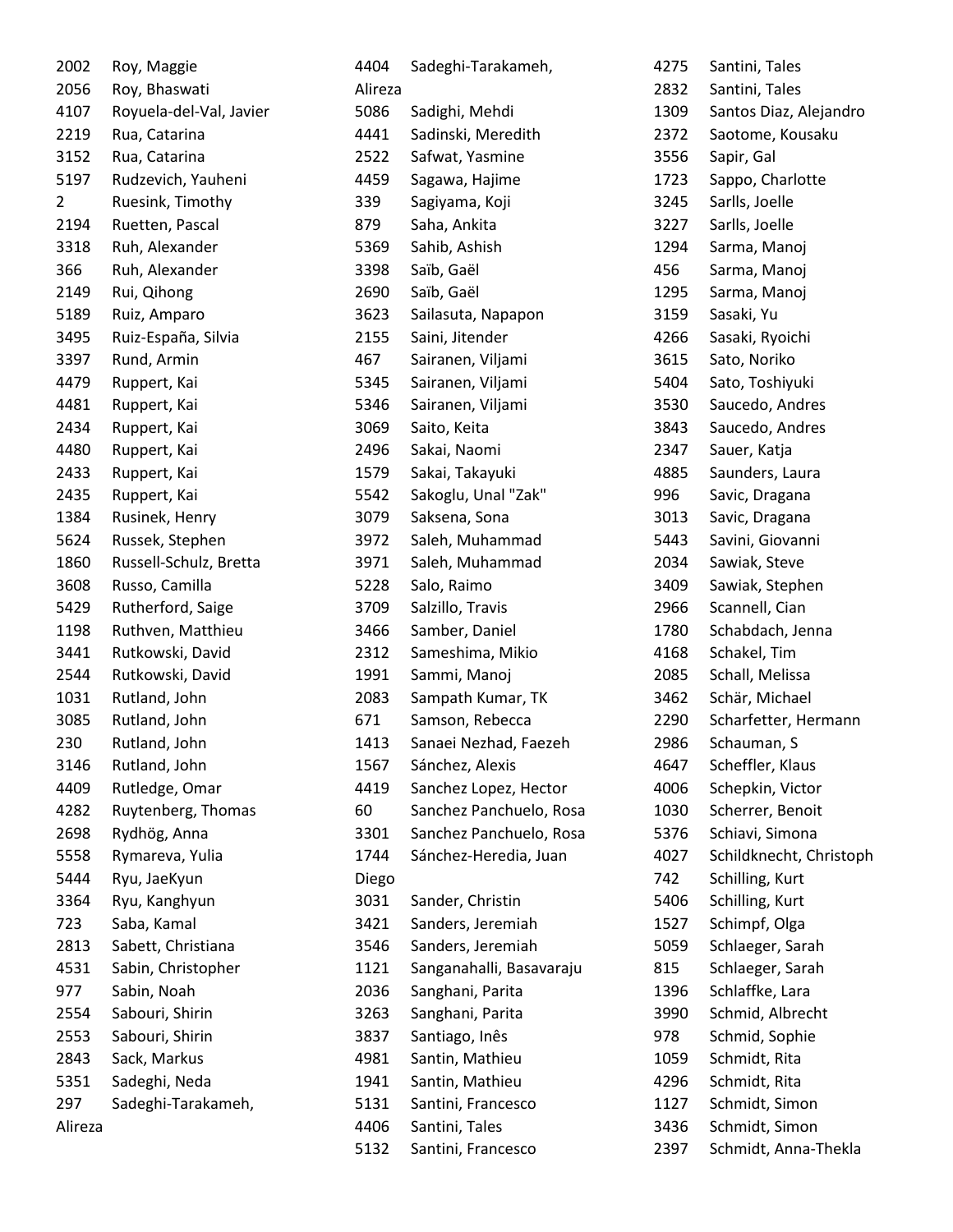| 3572 | Schmidt, Andreas     |
|------|----------------------|
| 3804 | Schmidt, Maria       |
| 850  | Schmithorst, Vincent |
| 1791 | Schmithorst, Vincent |
| 3814 | Schneider, Sergej    |
| 1221 | Schnell, Susanne     |
| 1341 | Schoonjans, Céline   |
| 102  | Schoormans, Jasper   |
| 2933 | Schoots, Thijs       |
| 2285 | Schrank, Felix       |
| 4655 | Schrantee, Anouk     |
| 4018 | Schrantee, Anouk     |
| 4569 | Schrauben, Eric      |
| 4978 | Schregel, Katharina  |
| 3160 | Schregel, Katharina  |
| 861  | Schubert, Tilman     |
| 2880 | Schuenke, Patrick    |
| 558  | Schuppert, Mark      |
| 114  | Schüre, Jan          |
| 1405 | Schwartz, Martin     |
| 938  | Schwarz, Jolanda     |
| 836  | Schwerter, Michael   |
| 794  | Schweser, Ferdinand  |
| 3482 | Schweser, Ferdinand  |
| 194  | Schweser, Ferdinand  |
| 3028 | Schweser, Ferdinand  |
| 2724 | Schwier, Michael     |
| 4097 | Sciarra, Alessandro  |
| 5421 | Scifo, Paola         |
| 3496 | Scott, Jonathan      |
| 4882 | Scott, Andrew        |
| 112  | Scotti, Alessandro   |
| 1851 | Searleman, Adam      |
| 1850 | Searleman, Adam      |
| 4051 | Sebeke, Lukas        |
| 363  | Seemann, Felicia     |
| 2976 | Seemann, Felicia     |
| 3165 | Seewoo, Bhedita      |
| 1273 | Seginer, Amir        |
| 3946 | Sehgal, Akansha      |
| 1715 | Seifert, Frank       |
| 1846 | Seifert, Alan        |
| 321  | Seifert, Alan        |
| 3302 | Seifert, Alan        |
| 322  | Seifert, Alan        |
| 2464 | Seith, Ferdinand     |
| 3052 | Seki, Tomohiro       |
| 5254 | Seki, Fumiko         |
| 1256 | Selnæs, Kirsten      |

| 3082   | Semedo, Carla           |
|--------|-------------------------|
| 1422   | Semmineh, Natenael      |
| 1812   | Senator, Pawel          |
| 5513   | Sengupta, Anirban       |
| 5512   | Sengupta, Anirban       |
| 216    | Sengupta, Saikat        |
| 876    | Sengupta, Ayan          |
| 4307   | Sengupta, Shubharthi    |
| 149    | Sengupta, Ayan          |
| 101    | Senn, Nicholas          |
| 3385   | Seo, Sunghun            |
| 3120   | Sepehrband, Farshid     |
| 2593   | Serai, Suraj            |
| 4267   | Seroussi, Inbar         |
| 3750   | Serra, Laura            |
| 5095   | Serralles, Jose         |
| 2705   | Setoi, Ayana            |
| 4973   | Severo, Frederico       |
| 5128   | Severo, Frederico       |
| 4079   | Sforazzini, Francesco   |
| 3515   | Shafiei Zargar, Banfshe |
| 4564   | Shah, Simon             |
| 4563   | Shah, Simon             |
| 3275   | Shah, Chandan           |
| 251    | Shahdloo, Mohammad      |
| 3340   | Shahrouki, Puja         |
| 3341   | Shahrouki, Puja         |
| 129    | Shahrouki, Puja         |
| 2792   | Shaik, Imam             |
| 72     | Shaikh, Jamil           |
| 998    | Shaikh, Jamil           |
| 4203   | shan, Shanshan          |
| 4417   | shan, Shanshan          |
| 4171   | Shangguan, Junjie       |
| 500    | Shao, Xingfeng          |
| 184    | Shao, Xingfeng          |
| 67     | Shao, Xingfeng          |
| 136    | Shao, Xiali             |
| 2912   | Shao, Jiaxin            |
| 107    | Sharma, Gaurav          |
| 4872   | Shaw, Jaime             |
| 1684   | Shazeeb, Mohammed       |
| Salman |                         |
| 26     | Shchelokova, Alena      |
| 5111   | She, Huajun             |
| 5112   | She, Huajun             |
| 5113   | She, Huajun             |
| 3001   | Sheitt, Hana            |
| 4160   | Shellikeri, Sphoorti    |

| 3111         | Shemesh, Noam                     |
|--------------|-----------------------------------|
| 3043         | Shen, Yelong                      |
| 2387         | Shen, Xin                         |
| 4001         | Shepelytskyi, Yurii               |
| 501          | Sherry, Steven                    |
| 825          | Shi, Yu                           |
| 492          | Shi, Zhang                        |
| 2958         | Shi, Ruo-yang                     |
| 824          | Shi, Yu                           |
| 4154         | Shi, Caiyun                       |
| 4700         | Shi, Yu                           |
| 2540         | Shi, Zhuo                         |
| 3664         | Shi, Zhuo                         |
| 1916         | Shi, Chuanying                    |
| 376          | Shi, Feng                         |
| 1960         | Shih, Yao-Chia                    |
| 4653         | Shih, Yao-Chia                    |
| 2348         | Shim, Hyun-Ji                     |
| 718          | Shimizu, Tatsuya                  |
| 3543         | Shimron, Efrat                    |
| 4032         | Shimron, Efrat                    |
| 4031         | Shimron, Efrat                    |
| 2876         | Shin, Wanyong                     |
| 4123         | Shin, Taehoon                     |
| 5500         | Shin, Jaewook                     |
| 3171         | Shin, Hyungseob                   |
| 785          | Shin, Hyeong-Geol                 |
| 535          | Shin, Dongmyung                   |
| 5456         | Shin, Wanyong                     |
| 250          | Shin, Peter                       |
| 679          | Shiradkar, Rakesh                 |
| 3616         | Shishegar, Rosita                 |
| 2946         | Shokina, Nina                     |
| 5324         | Shrestha, Manoj                   |
| 5209         | Shrestha, Manoj                   |
| 5509         | Shtangel, Oshrat                  |
| 5528         | Shu, Yunhong                      |
| 3992         | Shu, Yunhong                      |
| 5002         | Shu, Yunhong                      |
| 3583         | Shusterman-Krush, Ronit           |
| 4301         | Sica, Christopher                 |
| 1726         | Siddiq, Syed                      |
| 3714         | Siddiqui, Sarmad                  |
| 3715         | Siddiqui, Sarmad                  |
|              |                                   |
| 2439<br>2932 | Siddiqui, Sarmad<br>Sieren, Malte |
| 822          | Sigmund, Eric                     |
| 4897         | Sigovan, Monica                   |
|              |                                   |
| 2728         | Sigurðsson, Björn                 |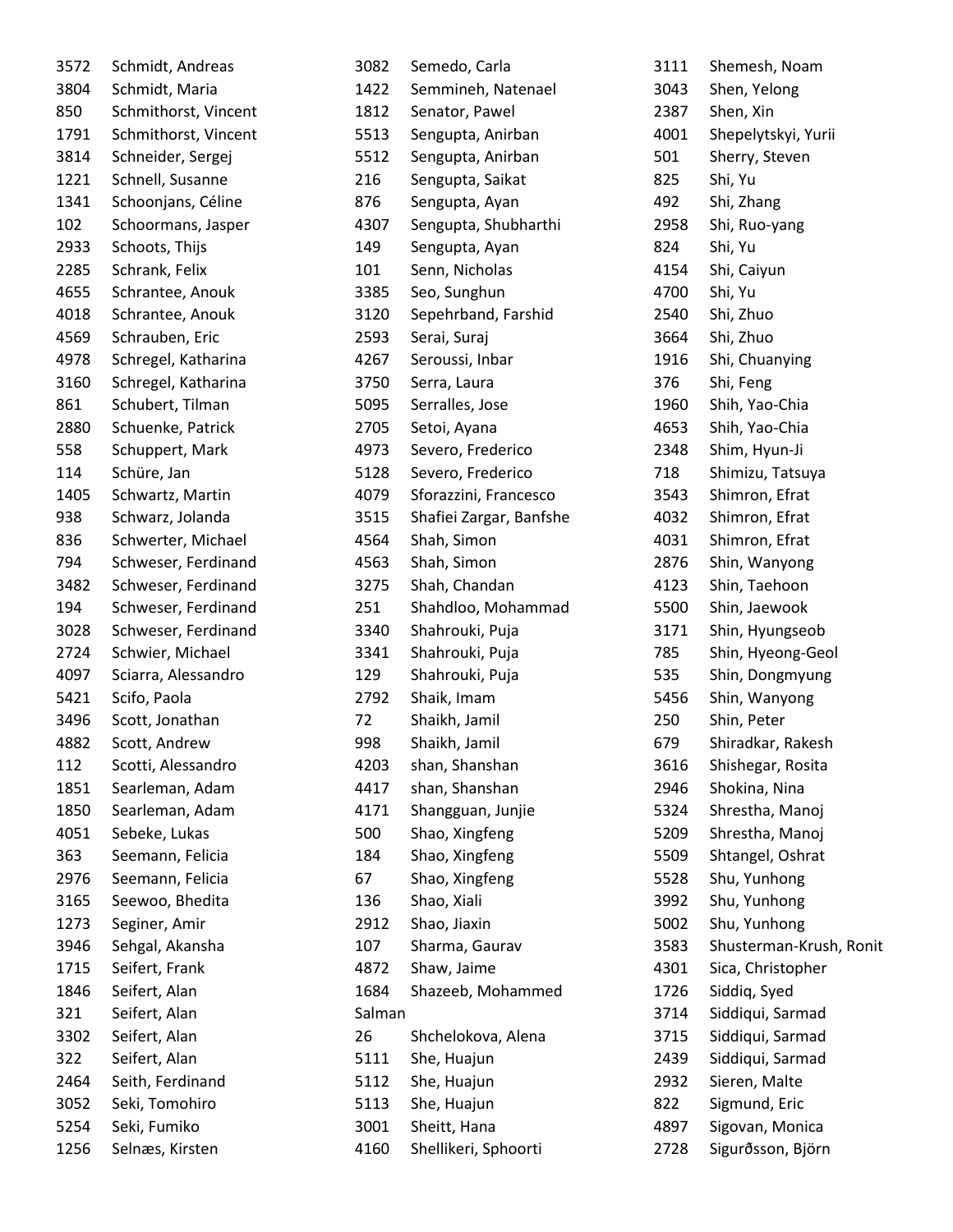| 630  | Sikpa, Dina        |
|------|--------------------|
| 644  | Silemek, Berk      |
| 770  | Silickas, Justinas |
| 1317 | Simard, Nicholas   |
| 5645 | Simchick, Gregory  |
| 2599 | Simchick, Gregory  |
| 660  | Simegn, Gizeaddis  |
| 5594 | Simons, Michiel    |
| 5595 | Simons, Michiel    |
| 1466 | Singanamalli, Asha |
| 3087 | Singh, Sadhana     |
| 3054 | Singh, Maninder    |
| 1790 | Singh, Sadhana     |
| 560  | Singh, Anup        |
| 4014 | Singh, Aruna       |
| 5030 | Singh, Anup        |
| 1454 | Singhal, Krishna   |
| 5134 | Sinha, Usha        |
| 4021 | Sinha, Dhiraj      |
| 5143 | Sinha, Shantanu    |
| 2658 | Sinha, Dhiraj      |
| 2126 | Sinke, Michel      |
| 1513 | Sinkus, Ralph      |
| 1164 | Sitter, Beathe     |
| 1414 | Siu, Adrienne      |
| 3996 | Skupienski, Radek  |
| 3801 | Slagowski, Jordan  |
| 4571 | Slator, Paddy      |
| 1235 | Sleurs, Charlotte  |
| 368  | Sloots, Jacob Jan  |
| 896  | Slotboom, Johannes |
| 1568 | Smith, Robert      |
| 3700 | Smith, Lauren      |
| 411  | Smith, Alex        |
| 2245 | Smith, Alex        |
| 3772 | Smith, Lorna       |
| 4420 | Smith, K.M.        |
| 3558 | Smith, Lauren      |
| 1083 | Smith, Laurie      |
| 4003 | Smith, Fiona       |
| 3910 | Smith, Fiona       |
| 5597 | Smith, Daniel      |
| 4089 | Smith, James       |
| 2800 | Snezhko, Eduard    |
| 1478 | So, Seohee         |
| 436  | Sobczak, Filip     |
| 2267 | Soellradl, Martin  |
| 4771 | Sohani, Majid      |
| 3849 | Soher, Brian       |

| 1778 | Sokolska, Magdalena    |
|------|------------------------|
| 164  | Solaiyappan, Meiyappan |
| 3782 | Solanky, Bhavana       |
| 5550 | Solas, Margarida       |
| 3475 | Soler, Raphael         |
| 1746 | Solis-Najera, Sergio   |
| 1733 | Solomakha, Georgiy     |
| 373  | Soman, Salil           |
| 3508 | Son, Jong Bum          |
| 4532 | Song, Xiaopeng         |
| 2497 | Song, Kyu-Ho           |
| 3075 | Song, Limei            |
| 1903 | Song, Jinyu            |
| 716  | Song, Yang             |
| 267  | Song, Ruitian          |
| 3067 | Song, JaeEun           |
| 445  | Song, Kyu-Ho           |
| 1906 | Song, Qingwei          |
| 5243 | Song, Chunyu           |
| 415  | Song, Xiaolei          |
| 4291 | Song, Kyu-Ho           |
| 3109 | Song, Chunyu           |
| 2013 | Soni, Narayan          |
| 1547 | Sonkar, Kanchan        |
| 1530 | Sonkar, Kanchan        |
| 3294 | Sood, Surabhi          |
| 2113 | Soria, Guadalupe       |
| 1787 | Soskic, Sonja          |
| 683  | Sotelo, Julio          |
| 761  | Sotelo, Julio          |
| 3    | Sotelo, Julio          |
| 4226 | Soustelle, Lucas       |
| 5153 | Soustelle, Lucas       |
| 925  | Soustelle, Lucas       |
| 4225 | Soustelle, Lucas       |
| 2860 | Souto Maior Neto, Luis |
| 3413 | Souza, Roberto         |
| 439  | Souza, Roberto         |
| 2166 | Spann, Stefan          |
| 311  | Spann, Stefan          |
| 4142 | Speidel, Tobias        |
| 2038 | Spencer Noakes, Leigh  |
| 2697 | Spicher, Nicolai       |
| 2481 | Spieler, Bradley       |
| 1138 | Spijkerman, Jolanda    |
| 5340 | Spinner, Georg         |
| 1495 | Sporkin, Helen         |
| 1200 | Sprenger, Tim          |
| 261  | Springer, Charles      |

| 1828 | Spuhler, Karl        |
|------|----------------------|
| 2716 | Spuhler, Karl        |
| 4668 | Sreedharan, Sujesh   |
| 1930 | Sreenivasan, Karthik |
| 426  | Sreenivasan, Karthik |
| 4955 | Sreenivasan, Karthik |
| 2069 | Sreepada, Lasya      |
| 4253 | Sridaran, Sanjay     |
| 4576 | Sriram, Renuka       |
| 244  | Stäb, Daniel         |
| 2677 | Stäb, Daniel         |
| 4843 | Stadlbauer, Andreas  |
| 4844 | Stadlbauer, Andreas  |
| 954  | Stadlbauer, Andreas  |
| 5202 | Stamm, Aymeric       |
| 2875 | Stanescu, Teo        |
| 2819 | Stanley, Olivia      |
| 224  | Stanley, Jeffrey     |
| 2380 | Stanley, Olivia      |
| 1393 | Stapf, Siegfried     |
| 908  | Starke, Ludger       |
| 1271 | Steel, Adam          |
| 3135 | Steele, Christopher  |
| 3287 | Steele, Christopher  |
| 138  | Steensma, Bart       |
| 5253 | Stefanescu, Maria    |
| 1936 | Stein, Dan           |
| 3704 | Steinhauser, Jonas   |
| 3021 | Steketee, Rebecca    |
| 5579 | Stenroos, Petteri    |
| 4628 | Steventon, Jessica   |
| 4927 | Steventon, Jessica   |
| 3573 | Stewart, Neil        |
| 2205 | Stiegeler, Janis     |
| 5087 | Stijnman, Peter      |
| 2484 | Stijns, Rutger       |
| 3357 | Stinson, Eric        |
| 4493 | Stinson, Eric        |
| 3164 | Stirnberg, Rüdiger   |
| 320  | Stirnberg, Rüdiger   |
| 1574 | St-Jean, Samuel      |
| 4148 | Stobbe, Robert       |
| 170  | Stockmann, Jason     |
| 4892 | Stoeck, Christian    |
| 2674 | Stokes, Ashley       |
| 2188 | Stokes, Ashley       |
| 731  | Stokes, Ashley       |
| 4944 | Stone, Alan          |
| 2132 | Stone, Alan          |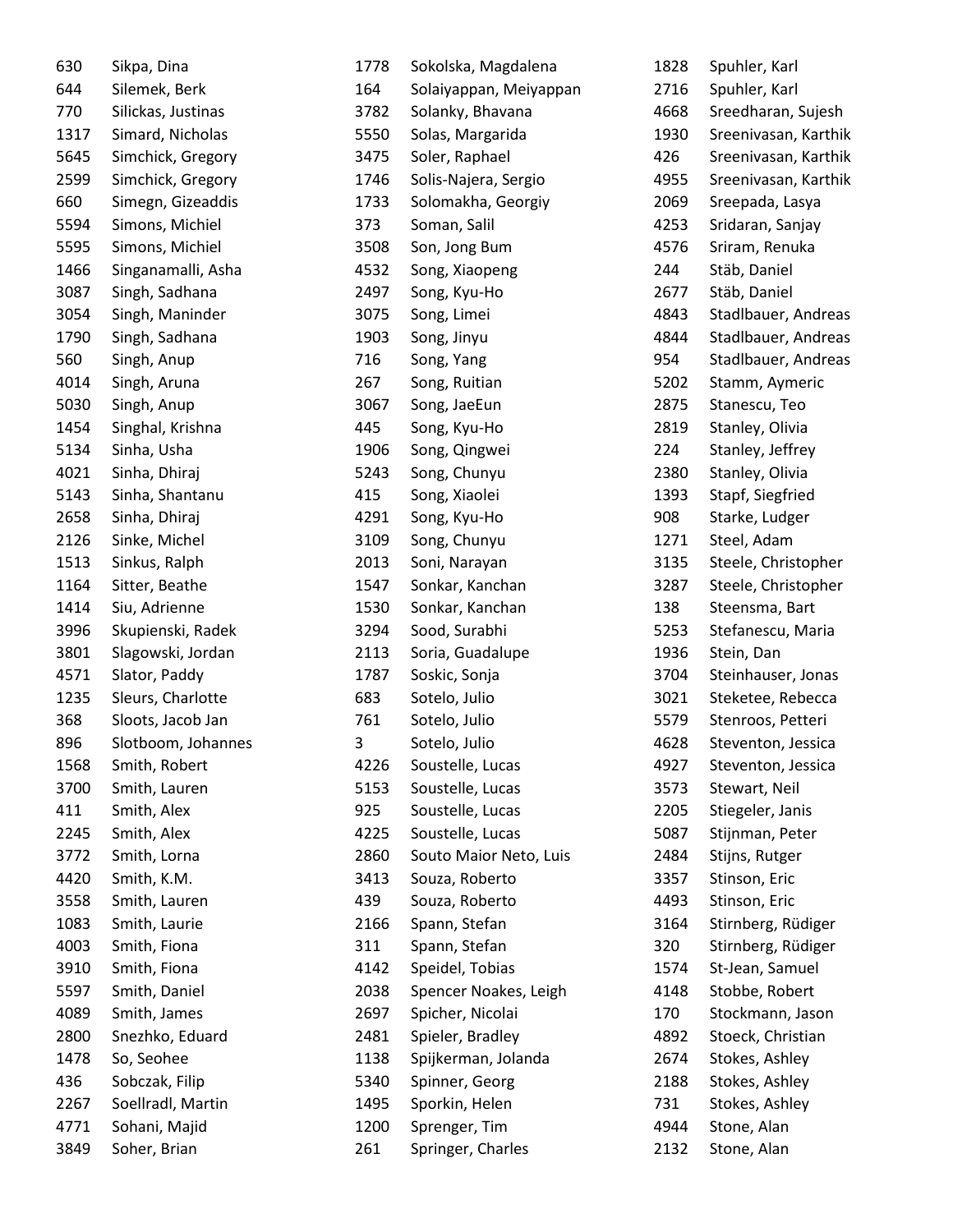| 5222 | St-Onge, Etienne      |
|------|-----------------------|
| 2281 | Storås, Tryggve       |
| 5277 | Storelli, Loredana    |
| 5493 | Storey, Pippa         |
| 5148 | Storm, Alexander      |
| 626  | Stout, Jacques        |
| 3798 | Stoyanova, Radka      |
| 1116 | Straathof, Milou      |
| 2282 | Strasser, Johannes    |
| 5007 | Straub, Sina          |
| 206  | Strijkers, Gustav     |
| 1987 | Strik, Myrte          |
| 4818 | Stringer, Michael     |
| 4847 | Stringfield, Olya     |
| 3254 | Strong, Christian     |
| 4928 | Stupar, Vasile        |
| 4211 | Sturm, Volker         |
| 4878 | Su, Mao-Yuan          |
| 56   | Su, Shi               |
| 1832 | Su, I-Ting            |
| 1028 | Su, Tong              |
| 860  | Su, Pan               |
| 4009 | Subramani, Elavarasan |
| 5293 | Sudre, Carole         |
| 2938 | Sugiyama, Masataka    |
| 5580 | Sui, Yi               |
| 5581 | Sui, Yi               |
| 5613 | Sui, Yi               |
| 1804 | Sui, Yu               |
| 2461 | Sui, Xin              |
| 1867 | Sui, Yu               |
| 1958 | Summers, Paul         |
| 5357 | Sümser, Kemal         |
| 2300 | Sun, Yawen            |
| 3211 | Sun, Mengtian         |
| 4993 | Sun, Hongfu           |
| 4714 | Sun, Hongliang        |
| 1945 | Sun, Qiyuan           |
| 4562 | Sun, Huaiqiang        |
| 1352 | Sun, Jinny            |
| 5139 | Sun, Mei-yu           |
| 1423 | Sun, Nan              |
| 1400 | Sun, Nan              |
| 1946 | Sun, Qiyuan           |
| 3308 | Sun, Kaibao           |
| 2561 | Sun, Chongpeng        |
| 4814 | Sun, Kaibao           |
| 5175 | Sun, Kaibao           |
| 4343 | Sun, Yanping          |

| 4994 | Sun, Hongfu          |
|------|----------------------|
| 2142 | Sun, Pan             |
| 319  | Sun, Aiqi            |
| 4911 | Sun, Changyu         |
| 5538 | Sundaram, Padmavathi |
| 4494 | Sunoqrot, Mohammed   |
| 5057 | Suo, Shiteng         |
| 984  | Suo, Xueling         |
| 4674 | Suprano, Ilaria      |
| 186  | Suzuki, Yuriko       |
| 2426 | Suzuki, Mizue        |
| 1797 | Svatkova, Alena      |
| 4041 | Svedin, Bryant       |
| 398  | Svehla, Pavel        |
| 2453 | Svenningsen, Sarah   |
| 161  | Swanberg, Kelley     |
| 5648 | Swanson, Scott       |
| 3047 | Swider, Edyta        |
| 2970 | Syed, Amer Ahmed     |
| 903  | Syeda, Warda         |
| 4111 | SZMUL, ADAM          |
| 4518 | T. Saber, Golbarg    |
| 2399 | Tachibana, Atsushi   |
| 3185 | Tadenuma, Hitoshi    |
| 2374 | Tadjibaev, Arman     |
| 965  | Tafti, Sina          |
| 2063 | Tagge, lan           |
| 3553 | Taglang, Céline      |
| 3402 | Tahayori, Bahman     |
| 3796 | Tahir, Bilal         |
| 4465 | Tahir, Bilal         |
| 2743 | Tailor, Dharmesh     |
| 4980 | Tain, Rong-Wen       |
| 4976 | Takado, Yuhei        |
| 1926 | takahashi, hiroto    |
| 2939 | Takahashi, Mamoru    |
| 3720 | Takakusagi, Yoichi   |
| 2984 | Takase, Shinichi     |
| 1438 | Takasu, Miyuki       |
| 340  | Takasu, Miyuki       |
| 4679 | Takeuchi, Mayumi     |
| 4680 | Takeuchi, Mayumi     |
| 4318 | Tal, Assaf           |
| 5200 | Talozzi, Lia         |
| 1690 | Tam, Fred            |
| 1861 | Tam, Sze Nok         |
| 2208 | Tamanti, Agnese      |
| 2808 | Tamir, Jonathan      |
| 1612 | Tamura, Hajime       |

| 4137 | Tan, Zhengguo        |
|------|----------------------|
| 2477 | Tan, Fei             |
| 5455 | Tan, Josephine       |
| 5474 | Tan, Xiangliang      |
| 4423 | Tanabe, Katsumasa    |
| 867  | Taneja, Kamil        |
| 3555 | Tang, Shuyu          |
| 2429 | Tang, Wenrui         |
| 4063 | Tang, Minghui        |
| 2127 | Tang, Shiyu          |
| 4979 | Tang, Shiyu          |
| 5249 | Tang, Shiyu          |
| 4584 | Tang, Hao            |
| 4729 | Tang, Haiying        |
| 1668 | TANG, Min            |
| 3554 | Tang, Shuyu          |
| 5315 | Tang, Shi            |
| 4205 | Tao, Shengzhen       |
| 936  | Tao, Shengzhen       |
| 3978 | Tapper, Sofie        |
| 2655 | Tapper, Sofie        |
| 4071 | Tarapacki, Christine |
| 4070 | Tarapacki, Christine |
| 5152 | Tarbox, Grayson      |
| 2027 | Tarbox, Grayson      |
| 1937 | Tard, Céline         |
| 3114 | Tariq, Maira         |
| 5236 | Tariq, Maira         |
| 2670 | Tastevin, Geneviève  |
| 5171 | Tauro, Marilena      |
| 253  | Tax, Chantal         |
| 471  | Tax, Chantal         |
| 1101 | Tax, Chantal         |
| 2830 | Taylor, Paul         |
| 3930 | Taylor, N. Jane      |
| 1584 | Taylor, Paul         |
| 5387 | Tazoe, Jun           |
| 3035 | Tear, Louise         |
| 3713 | Tee, Sui Seng        |
| 4879 | Teh, Irvin           |
| 299  | Teixeira, J. Nuno    |
| 1659 | Temiz, Gizem         |
| 1027 | Tendler, Benjamin    |
| 3353 | Teo, Sze Yiun        |
| 3432 | Teodora, Chitiboi    |
| 3838 | ter Voert, Edwin     |
| 2309 | Terasawa, Hiroaki    |
| 3474 | Terekhov, Maxim      |
| 4087 | Terem, Itamar        |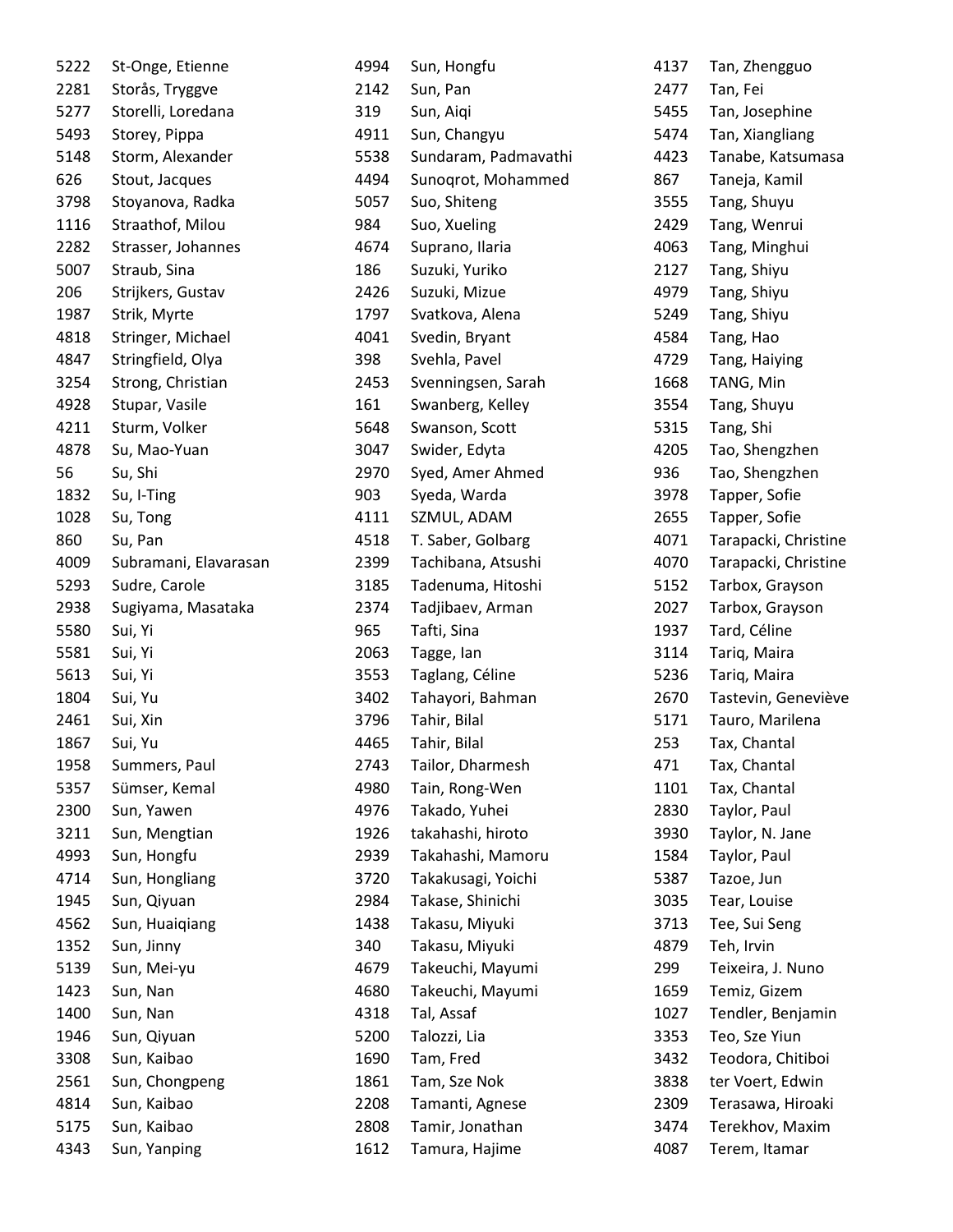| 3444   | Terol Espinosa de los    | 3710 | Tiret, Brice              | 3611       | Trivedi, Vivek         |
|--------|--------------------------|------|---------------------------|------------|------------------------|
|        | Monteros, Covadonga      | 517  | Tirkes, Temel             | 4737       | Troelstra, Marian      |
| 5193   | Tesfai, Agazi Samuel     | 4709 | Tirkes, Temel             | 1540       | Trotier, Aurélien      |
| 556    | Thakran, Snekha          | 4231 | Tisdall, M. Dylan         | 981        | Trujillo, Paula        |
| 3429   | Thakran, Snekha          | 5263 | Tivarus, Madalina         | 2770       | Trzasko, Joshua        |
| 2424   | Thakur, Sunitha          | 4925 | Tiwari, Vivek             | 4202       | Trzasko, Joshua        |
| 4341   | Thakur, Sunitha          | 1368 | Tkac, Ivan                | 1770       | Tsai, Yi-Shan          |
| 3781   | Thaler, Christian        | 3903 | Tkac, Ivan                | 1853       | Tsai, Ping-Huei        |
| 2165   | Thalman, Scott           | 1113 | Todd, Nick                | 2102       | Tsai, Chia-Chen        |
| 4840   | Thamm, Thoralf           | 1013 | Todd, Nick                | 4675       | Tsurugizawa, Tomokazu  |
| 3266   | Thapaliya, Gita          | 5436 | Todd, Nick                | 5515       | Tsurushima, Yasuaki    |
| 5490   | Thapaliya, Kiran         | 54   | Todd, Nick                | 2226       | Tu, Tsang-Wei          |
| 5491   | Thapaliya, Kiran         | 2769 | Tofts, Paul               | 4956       | Tu, Tsang-Wei          |
| 3230   | Theaud, Guillaume        | 865  | Togao, Osamu              | 3276       | Tudela, Raúl           |
| 4316   | Theilenberg, Sebastian   | 4786 | Töger, Johannes           | 1024       | Tung, Yi-Hang          |
| 3063   | Theis, Thomas            | 2977 | Töger, Johannes           | 90         | Tur, Carmen            |
| 3064   | Theis, Thomas            | 689  | Töger, Johannes           | 2184       | Turley, Dallas         |
| 2623   | Thibodeau-Antonacci,     | 3483 | Toivonen, Jussi           | 1351       | Tuura, Ruth            |
| Alana  |                          | 4072 | Tokaya, Janot             | 228        | Tymofiyeva, Olga       |
| 3265   | Thiebaut de Schotten,    | 4706 | Tokunaga, Koji            | 2395       | Ublinskiy, Maxim       |
| Michel |                          | 2302 | Tokunaga, Ryota           | 1621       | Ueda, Yu               |
| 1666   | Thiebaut de Schotten,    | 2489 | Tokunaga, Koji            | 4966       | Uematsu, Akiko         |
| Michel |                          | 5622 | Tokunaga, Chiaki          | 1766       | Uematsu, Akiko         |
| 699    | Thomas, Francis Tyson    | 2878 | Tokushima, Tetsuya        | 3953       | Uhrig*, Tanja          |
| 2093   | Thomas, Sebastian        | 2392 | Tomazzoli, Claudio        | 554        | Ulas, Cagdas           |
| 5367   | Thomas, Cibu             | 2689 | Tomi-Tricot, Raphaël      | 4636       | Uludag, Kamil          |
| 3149   | Thomas, Aline            | 4339 | Tomi-Tricot, Raphael      | 2503       | Ulyanova, Anna         |
| 3150   | Thomas, Aline            | 3399 | Tong, Yan                 | 2729       | Umapathy, Lavanya      |
| 593    | Thomas, Cibu             | 5212 | Tong, Qiqi                | 1206       | Umesh Rudrapatna,      |
| 2478   | Thomen, Robert           | 5356 | Tong, Qiqi                |            | Suryanarayana          |
| 745    | Thompson, Elinor         | 1973 | Tonietto, Matteo          | 1581       | Umezawa, Eizou         |
| 35     | Thompson, Richard        | 5138 | Tonson, Anne              | 4893       | Unal, Orhan            |
| 2116   | Thompson, Gerard         | 834  | Topfer, Ryan              | 3557       | Uppala, Sivaranjan     |
| 5419   | Thompson, Deanne         | 1741 | Topping, Geoffrey         | 127        | Urquhart, Aaron        |
| 1789   | Thompson, Deanne         | 5109 | Torrealdea, Francisco     | 1639       | Usman, Muhammad        |
| 5144   | Thorneloe, Logan         | 4347 | Torres, Luis              | 3090       | Uszynski, Ivy          |
| 1888   | Thrippleton, Michael     | 5257 | Torres Velazquez, Maribel | 1308       | Utzschneider, Matthias |
| 2964   | Tian, Ye                 | 1989 | Toschi, Nicola            | 3119       | Uyanik, Meltem         |
| 3330   | Tian, Ye                 | 4967 | Tosh, Nathan              | 1330       | V. Murali Manohar,     |
| 4851   | Tian, Qiang              | 3768 | Tosh, Nathan              | Saipavitra |                        |
| 2671   | Tian, Rui                | 4957 | Tóth, Arnold              | 4800       | Vaas, Markus           |
| 1664   | Tian, Yuan               | 1598 | Tous, Cyril               | 856        | Vaclavu, Lena          |
| 1901   | Tian, Bing               | 2845 | Tran, Philippe            | 5530       | Vaclavu, Lena          |
| 2454   | Tibiletti, Marta         | 3015 | Traore, Amidou            | 1477       | Vafay Eslahi, Samira   |
| 2455   | Tibiletti, Marta         | 91   | Treaba, Constantina       | 4306       | Vaidya, Manushka       |
| 1498   | Tibrewala, Radhika       | 2751 | Trebeschi, Stefano        | 1553       | Vajuvalli, Nithin      |
| 1502   | Tie, Changjun            | 323  | Treit, Sarah              | 4133       | Vakamudi, Kishore      |
| 4768   | Timm, Kerstin            | 4025 | Tressler, Caitlin         | 596        | Vakamudi, Kishore      |
| 2603   | Tipirneni-Sajja, Aaryani | 4356 | Triphan, Simon            | 4816       | Vali, Alireza          |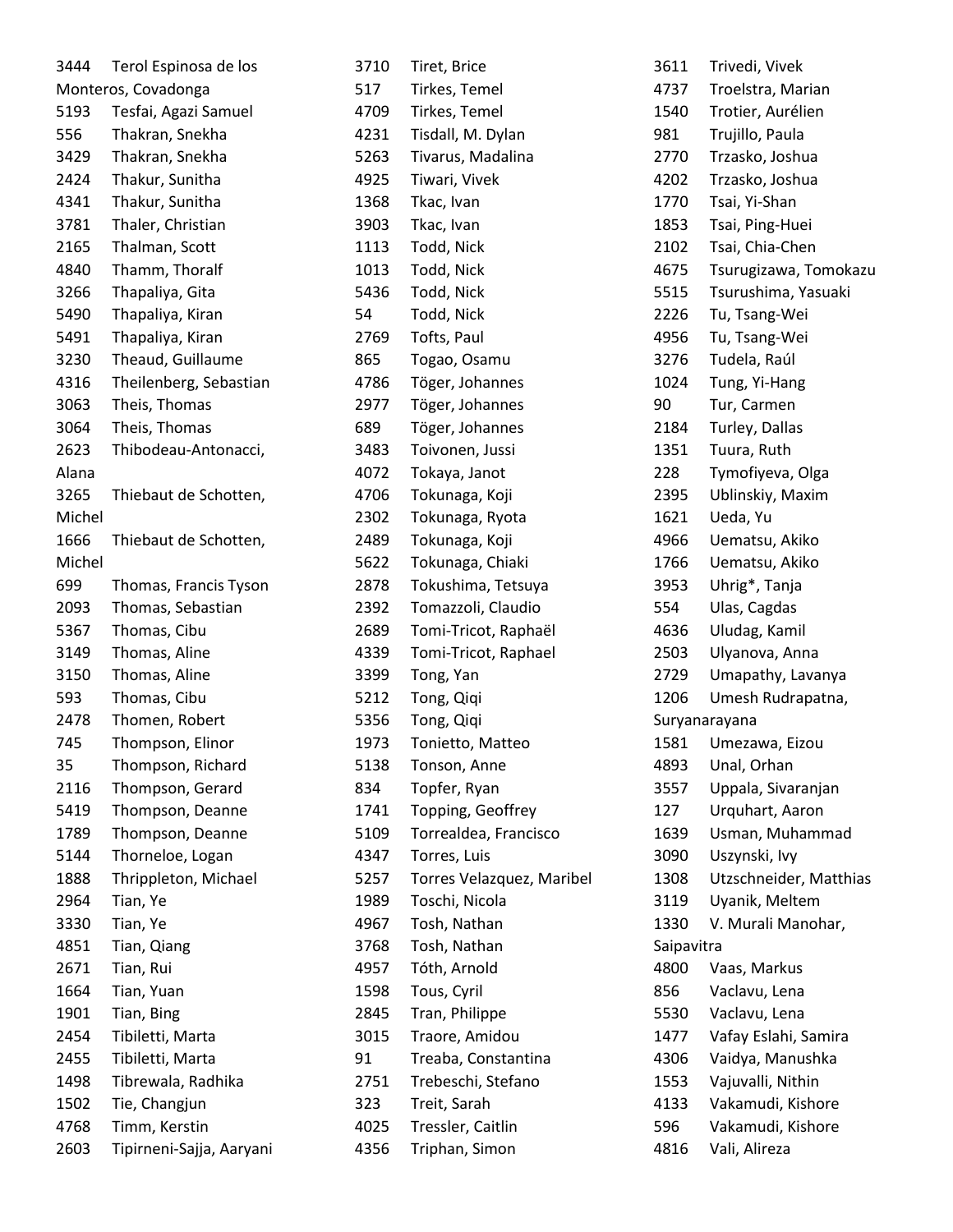| 3882     | Valkovic, Ladislav       |
|----------|--------------------------|
| 3995     | Valkovic, Ladislav       |
| 143      | Valkovic, Ladislav       |
| 5529     | Vallatos, Antoine        |
| 3929     | Vallatos, Antoine        |
| 2416     | Vallée, Corentin         |
| 3283     | Valsasina, Paola         |
| 3284     | Valsasina, Paola         |
| 79       | Van, Anh                 |
| 1052     | van Amerom, Joshua       |
| 5620     | van Boxel, Stan          |
| 1367     | van de Looij, Yohan      |
| 2074     | van de Looij, Yohan      |
| 1227     | Van de Moortele, Pierre- |
| Francois |                          |
| 2957     | van den Boomen, Maaike   |
| 2910     | van den Boomen, Maaike   |
| 266      | van der Heide, Oscar     |
| 732      | van der Kleij, Lisa      |
| 3269     | van der Merwe, Yolandi   |
| 3612     | van der Merwe, Yolandi   |
| 306      | van der Plas, Merlijn    |
| 2633     | van der Velden, Tijl     |
| 3887     | van der Velden, Tijl     |
| 2358     | van der Zwaag, Wietske   |
| 2364     | van Dijk, Jelle          |
| 4819     | van Dokkum, Liesjet      |
| 5184     | Van Dyck, Pieter         |
| 788      | van Gelderen, Peter      |
| 4884     | van Gorkum, Robbert      |
| 549      | van Harten, Thijs        |
| 289      | van Heeswijk, Ruud       |
| 3073     | van Heijster, Frits      |
| 3461     | van Hespen, Kees         |
| 717      | van Houdt, Petra         |
| 2902     | Van Houten, Matthew      |
| 5600     | Van Houten, Elijah       |
| 623      | van Houtum, Quincy       |
| 4308     | van Leeuwen, Carel       |
| 1003     | van Niekerk, Adam        |
| 2303     | van Opstal, Anna         |
| 3391     | Van Reeth, Eric          |
| 3390     | Van Reeth, Eric          |
| 1636     | van Rijssel, Michael J   |
| 1599     | van Rijssel, Michael     |
| 881      | Van Schuerbeek, Peter    |
| 2124     | van Tilborg, Geralda     |
| 4268     | van Valenberg, Willem    |
| 119      | van Vught, Luc           |

| 1088       | Vandergrift, Lindsey       |
|------------|----------------------------|
| 4053       | Vappou, Jonathan           |
| 1557       | Varadarajan, Divya         |
| 1649       | Varela-Mattatall, Gabriel  |
| 3842       | Vareth, Maryam             |
| 3008       | Varghese, Juliet           |
| 4749       | Varghese, Juliet           |
| 5503       | Varma, Gopal               |
| 787        | Varma, Gopal               |
| 3570       | Varma, Gopal               |
| 2268       | Vatnehol, Svein Are        |
| 5487       | Vavasour, Irene            |
| 1863       | Vavasour, Irene            |
| 1300       | Veeraiah, Pandichelvam     |
| 599        | Velasco Forte, Mari Nieves |
| 245        | Velikina, Julia            |
| 5479       | Veloz, Alejandro           |
| 356        | Venkate Gowda, Punith      |
| 5258       | Venkatraman, Vijay         |
| 4945       | VENKATRAMAN,               |
| TALAIGNAIR |                            |
| 2377       | Venzi, Marcello            |
| 252        | Veraart, Jelle             |
| 1094       | Veraart, Jelle             |
| 2415       | Vergara, Victor            |
| 1218       | Vergoossen, Laura          |
| 2505       | Verma, Sanjay K            |
| 2506       | Verma, Sanjay K            |
| 3860       | Verma, Gaurav              |
| 4015       | Vermathen, Martina         |
| 5363       | Vidic, Igor                |
| 345        | Vidya Shankar, Rohini      |
| 395        | Viessmann, Olivia          |
| 5659       | Vigen, Karl                |
| 3660       | Vike, Nicole               |
| 1036       | Vike, Nicole               |
| 3639       | Villain, Nicolas           |
| 1725       | Vilmen, Christophe         |
| 3180       | Vionnet, Laetitia          |
| 970        | Virgincar, Rohan           |
| 676        | Virtue, Patrick            |
| 3367       | Vishnevskiy, Valery        |
| 3522       | Vishnevskiy, Valery        |
| 5625       | Visser, Jeffrey            |
| 4835       | Visser, Milanka            |
| 912        | Viswanath, Pavithra        |
| 396        | Vizioli, Luca              |
| 153        | Vizioli, Luca              |
| 1403       | Vohra, Ravneet             |

| 1353 | Volovyk, Osnat          |
|------|-------------------------|
| 3969 | Völzke, Yannik          |
| 284  | von Deuster, Constantin |
| 677  | von Morze, Cornelius    |
| 3059 | von Morze, Cornelius    |
| 5021 | Vorobiev, Vassily       |
| 5220 | Vos, Sjoerd             |
| 1079 | Voskrebenzev, Andreas   |
| 5217 | Voskuilen, Luuk         |
| 155  | Voss, Henning           |
| 5657 | Vossough, Arastoo       |
| 2327 | Voyvodic, James         |
| 4743 | Vu, Kim Nhien           |
| 353  | Vu, Kim Nhien           |
| 5446 | Vu, An                  |
| 2292 | Vu, Chau                |
| 947  | Wachowicz, Keith        |
| 5265 | Wachsmuth, Lydia        |
| 2047 | Waddle, Spencer         |
| 3029 | Wadera, Akshay          |
| 3511 | Waggoner, R. Allen      |
| 831  | Wagner, Mathilde        |
| 3314 | Waiczies, Sonia         |
| 1374 | Waldenberg, Christian   |
| 32   | Walheim, Jonas          |
| 4914 | Walheim, Jonas          |
| 2652 | Wallace, Tess           |
| 2653 | Wallace, Tess           |
| 3940 | Walsh, John             |
| 1110 | Walton, Lindsay         |
| 403  | Wan, Qian               |
| 3002 | Wan, Liwen              |
| 2853 | Wan, Mengyuan           |
| 5494 | Wang, Chengyan          |
| 3551 | Wang, Jian-xiong        |
| 5639 | Wang, Xiaoqing          |
| 239  | Wang, Yajie             |
| 2264 | Wang, Changqing         |
| 4036 | Wang, Shiyang           |
| 2836 | Wang, Yishi             |
| 5514 | Wang, Chengyan          |
| 4138 |                         |
| 3786 | Wang, Haifeng           |
|      | Wang, Bao               |
| 283  | Wang, Chengyan          |
| 4455 | Wang, Pingni            |
| 1178 | Wang, Meng-yao          |
| 5553 | Wang, Chunjie           |
| 3507 | Wang, Haifeng           |
| 4257 | Wang, Haifeng           |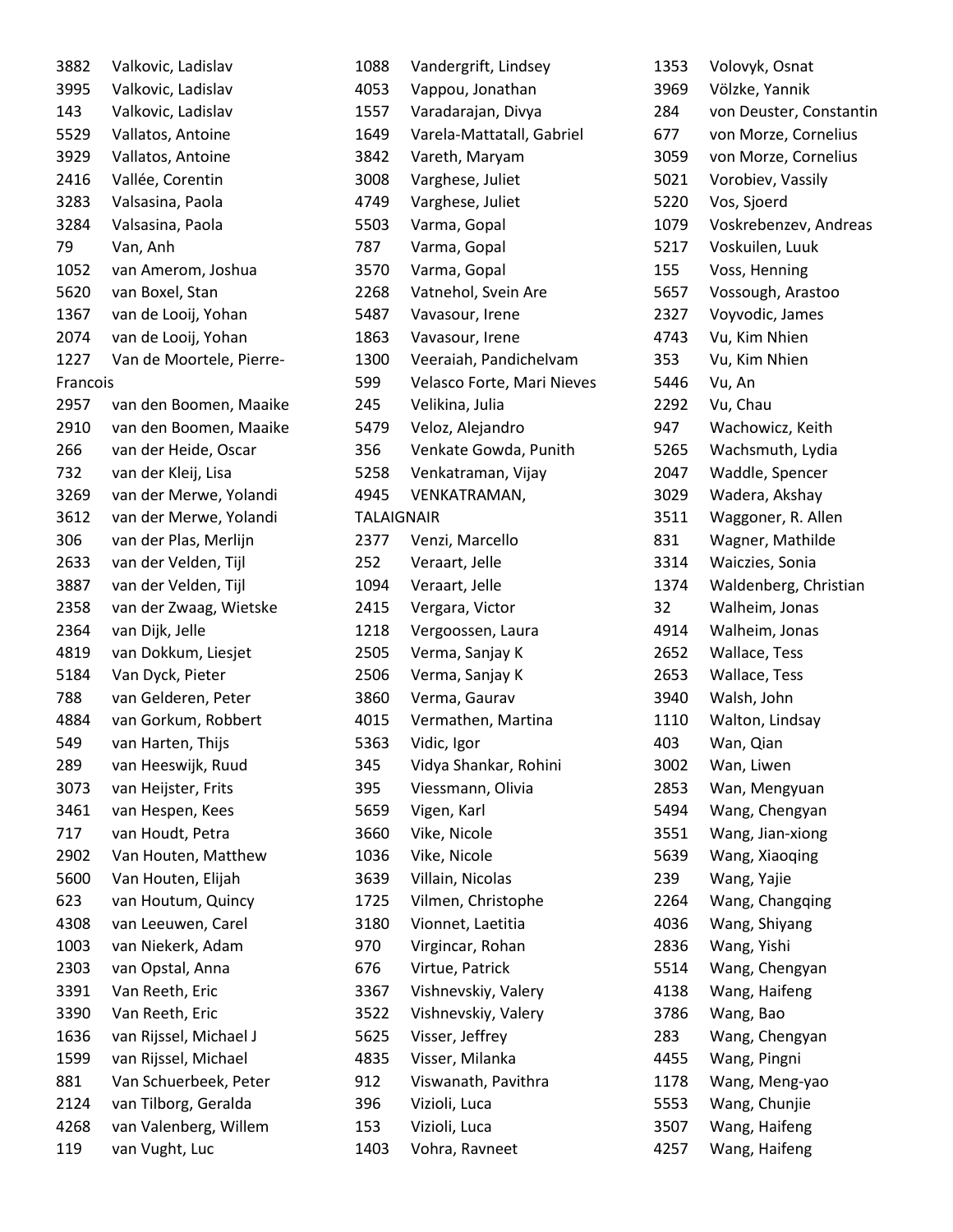| 1046 | Wang, Fengdan   |
|------|-----------------|
| 819  | Wang, Fengdan   |
| 4997 | Wang, Nian      |
| 950  | Wang, Ruxi      |
| 3197 | Wang, Chengyan  |
| 3669 | Wang, Feng      |
| 5042 | Wang, Ping      |
| 4657 | Wang, Caihong   |
| 1673 | Wang, Fang      |
| 5517 | Wang, Shiyang   |
| 5016 | Wang, Shiyang   |
| 2886 | Wang, Ke        |
| 2495 | Wang, Ping      |
| 3311 | Wang, Nian      |
| 4377 | Wang, Liang     |
| 3559 | Wang, Jiazheng  |
| 5518 | Wang, Chunyao   |
| 3237 | WANG, Lihui     |
| 3457 | Wang, Nan       |
| 2775 | Wang, Xiaoke    |
| 5563 | Wang, Yan       |
| 1750 | Wang, Yaohui    |
| 5135 | Wang, Zhiyue    |
| 1418 | wang, qian      |
| 1419 | wang, qian      |
| 4037 | Wang, Ke        |
| 1236 | Wang, Kevin     |
| 2324 | Wang, Danny     |
| 4310 | Wang, Avery     |
| 1949 | Wang, Zhengge   |
| 2905 | Wang, Cuiyan    |
| 802  | Wang, Yuan      |
| 656  | Wang, Fan       |
| 518  | Wang, Kang      |
| 910  | Wang, Charlie   |
| 215  | Wang, Zhixing   |
| 2265 | Wang, Changqing |
| 3280 | Wang, Zhuonan   |
| 2781 | Wang, Shanshan  |
| 2818 | Wang, Yajie     |
| 1683 | Wang, Min       |
| 2883 | Wang, Fei       |
| 616  | Wang, Guanhua   |
| 81   | Wang, Jin       |
| 4828 | Wang, Ting      |
| 5170 | Wang, Qin       |
| 967  | Wang, Ziyi      |
| 5094 | Wang, Yicun     |
| 1925 |                 |
|      | Wang, Shi-Ming  |

| 2046 | Wang, Yishi         |
|------|---------------------|
| 3617 | Wang, Kai           |
| 2053 | Wang, Xiuyuan       |
| 2786 | Wang, Shanshan      |
| 5484 | Wang, Yi-Cheng      |
| 1207 | Wang, Fuyixue       |
| 1604 | Wang, Sifangyuan    |
| 3080 | Wang, Miaomiao      |
| 2620 | Wang, Ke            |
| 217  | Wang, Fuyixue       |
| 4381 | Wang, Jin           |
| 969  | Wang, Ziyi          |
| 3618 | Wang, Xin           |
| 437  | Wang, Yuan          |
| 5287 | Wang, Tao           |
| 3306 | Wang, Pinyi         |
| 5397 | Wang, Chunyao       |
| 227  | Wang, Anna Min      |
| 3740 | Wang, Chaoyue       |
| 3536 | Wang, Pingni        |
| 4842 | Wang, Yan           |
| 5296 | Wang, Anna Min      |
| 4185 | Wang, Keran         |
| 2911 | Wang, Guan          |
| 935  | Wang, Zhixing       |
| 2628 | Wang, Liya          |
| 1134 | Wang, Charlie       |
| 1929 | Wang, Lanbo         |
| 3529 | Wang, Nan           |
| 130  | Wang, Xinzeng       |
| 3671 | Wang, Silun         |
| 5194 | Wang, Shanshan      |
| 2103 | Wang, Wen-Tung      |
| 1676 | Wang, Xinzeng       |
| 2734 | Wang, Yan           |
| 491  | Wang, Chaoyue       |
| 4550 | Wang, Xunda         |
| 2320 | Wank, Isabel        |
| 2284 | Waqas, Muhammad     |
| 1259 | Ward, Phillip       |
| 3731 | Ward, Phillip       |
| 5602 | Warmuth, Carsten    |
| 3232 | Warner, Graham      |
| 5229 | Wassermann, Demian  |
| 39   | Wasserthal, Jakob   |
| 1839 | Watanabe, Yoshiyuki |
| 2029 | Watanabe, Takashi   |
| 1383 | Watkins, Lauren     |
| 1986 | Watts, Richard      |

| 1465<br>966 | Wawrzyn, Krzysztof     |
|-------------|------------------------|
| 4352        | Weatherley, Nicholas   |
|             | Weatherley, Nicholas   |
| 1055        | Webb, Jessica          |
| 2368        | Weber, Jérémy          |
| 5646        | Weedall, Andrew        |
| 3968        | Weerasekera, Akila     |
| 2785        | Wei, Wen               |
| 2135        | Wei, Jingwei           |
| 2369        | Wei, Xuan              |
| 5003        | Wei, Hongjiang         |
| 1144        | Wei, Zhiliang          |
| 5004        | Wei, Hongjiang         |
| 5005        | Wei, Hongjiang         |
| 3748        | Wei, Zhiliang          |
| 2400        | Wei, Lijiang           |
| 2621        | Wei, Yi                |
| 3914        | Wei, Wei               |
| 1517        | Weick, Stefan          |
| 4599        | Weidensteiner, Claudia |
| 312         | Weigel, Matthias       |
| 3188        | Weigel, Matthias       |
| 2904        | Weingärtner, Sebastian |
| 286         | Weingärtner, Sebastian |
| 359         | Weingärtner, Sebastian |
| 2555        | Weis, Jan              |
| 726         | Wells, Jack            |
| 3741        | Welton, Thomas         |
| 3577        | Wen, Lingyi            |
| 5267        | Wen, Baohong           |
| 1971        | Wen, Zhi               |
| 4907        | Wen, Yan               |
| 3215        | Wen, Baohong           |
| 591         | Wen, Xuyun             |
| 1646        | Wen, Qiuting           |
| 3145        | Weng, Chen-Hsiang      |
| 1813        | Weng, Jun-Cheng        |
| 5425        | Weng, Jun-Cheng        |
| 1809        | Weng, Jun-Cheng        |
| 1811        | Weng, Jun-Cheng        |
| 1792        | Weng, Jun-Cheng        |
| 4921        | Wengler, Kenneth       |
| 1042        | Wengler, Kenneth       |
| 2317        | Wengler, Kenneth       |
| 1029        | Wengler, Kenneth       |
| 4100        | <b>Wenning, Mario</b>  |
| 3877        | Wenz, Daniel           |
| 1728        | Wenz, Daniel           |
| 561         | Wermter, Felizitas     |
|             |                        |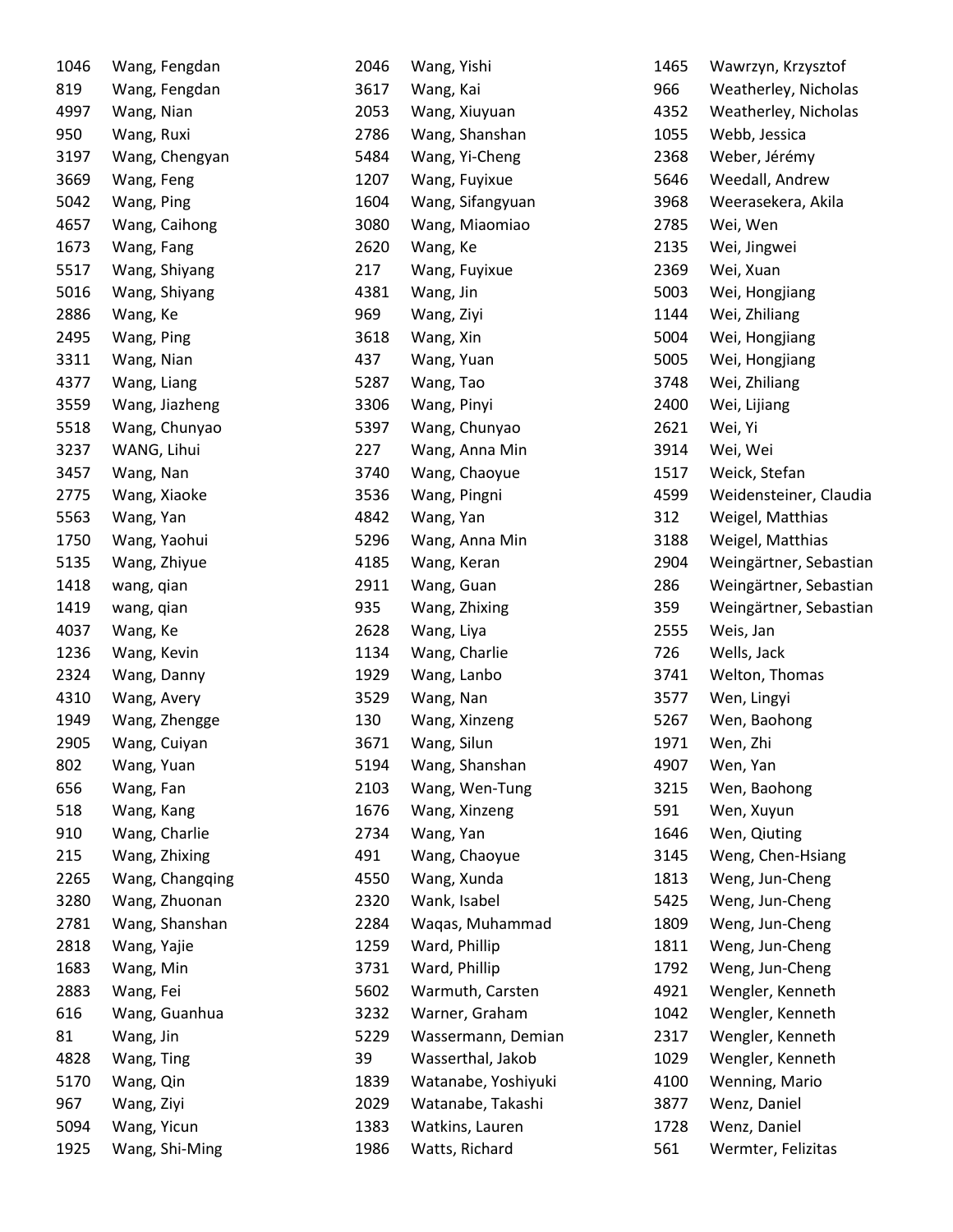| 275  | Wespi, Patrick            | 5126 | Wu, Yin            | 3827 | Xiao, Zebin    |
|------|---------------------------|------|--------------------|------|----------------|
| 4361 | Westcott, Andrew          | 1489 | Wu, Jinchao        | 3826 | Xiao, Zebin    |
| 5366 | While, Peter              | 1119 | Wu, Tung-Lin       | 1424 | Xiao, Fan      |
| 4886 | Whitaker, John            | 1900 | Wu, Junjie         | 4716 | Xiao, Zhibo    |
| 105  | Whiting, Nicholas         | 3411 | Wu, Dan            | 1425 | Xiao, Fan      |
| 3575 | Whiting, Nicholas         | 5618 | Wu, Xue            | 1840 | Xiao, Yuan     |
| 2298 | Whittaker, Joseph         | 1490 | Wu, Che-Wei        | 1827 | Xiaoxiao, Hu   |
| 868  | Whittaker, Joseph         | 1491 | Wu, Che-Wei        | 4337 | Xie, Tianwen   |
| 4019 | Wiegers, Evita            | 463  | Wu, Wenchuan       | 565  | Xie, Yibin     |
| 1826 | Wiesner, Hannes           | 4874 | Wu, Rui            | 4841 | XIE, Yu        |
| 5499 | Wiggermann, Vanessa       | 4458 | Wu, Chengyue       | 1911 | Xie, Weiwei    |
| 2756 | Wiggermann, Vanessa       | 4673 | Wu, Sichu          | 1125 | Xie, Hua       |
| 1343 | Wijtenburg, Andrea        | 2462 | Wu, Wei            | 2168 | Xie, Danfeng   |
| 4022 | Wildenberg, Joe           | 2463 | Wu, Wei            | 1050 | Xie, Yibin     |
| 2488 | Wilkinson-Smith, Victoria | 4963 | Wu, Dan            | 2440 | Xie, Junshuai  |
| 838  | Willey, Devin             | 2362 | Wu, Lingjie        | 2696 | Xie, Guoxi     |
| 3868 | Williams, Lance           | 1133 | Wu, Xiaoping       | 1451 | Xin, Xiyao     |
| 1131 | Williams, Sydney          | 2712 | Wu, Jingjun        | 1293 | Xin, Lijing    |
| 204  | Williams, Ashley          | 2749 | Wu, Jingjun        | 1444 | Xing, Xiaoying |
| 4718 | Williams, Hannah          | 5371 | Wu, Dan            | 1935 | Xing, Yue      |
| 2457 | Willmering, Matthew       | 1493 | Wu, Pei-Hsin       | 4801 | Xiong, Yuhui   |
| 1549 | Wilmes, Lisa              | 5565 | Wu, Hong-Yu        | 419  | Xiong, Yuhui   |
| 2225 | Wilson, Neil              | 524  | Wu, Dan            | 3765 | Xiong, Ying    |
| 5110 | Windschuh, Johannes       | 2541 | Wu, Jingjun        | 3987 | Xiong, Jinhu   |
| 2172 | Wingrove, Jed             | 862  | Wu, Fang           | 2581 | Xu, Li         |
| 2929 | Wink, Clarissa            | 5445 | Wu, Xiaoping       | 1011 | Xu, Augix      |
| 3401 | Wink, Clarissa            | 1250 | Wu, Po-hung        | 4821 | Xu, Xiaopei    |
| 4281 | Winter, Lukas             | 4640 | Wu, Qiuxia         | 3023 | Xu, Junshen    |
| 1868 | Wiseman, Natalie          | 2605 | Wu, Qiaoling       | 3816 | Xu, Boyan      |
| 2881 | Witek, Magdalena          | 2146 | Wu, Junjie         | 5453 | Xu, Zhan       |
| 5418 | Withey, Stephanie         | 3643 | Wu, Yu-Hsueh       | 4720 | Xu, Yanyan     |
| 3762 | Witt, Suzanne             | 4656 | Wu, Pu-Yeh         | 4868 | Xu, Ziqian     |
| 1894 | Wolf, Mirja               | 4548 | Wu, Pu-Yeh         | 1836 | Xu, Hongmin    |
| 4521 | Wong, Chung-Ki            | 4815 | Wu, Ona            | 4536 | Xu, Xiao-Min   |
| 1009 | Wong, Eddie               | 3484 | Wu, Jiayi          | 3331 | Xu, Rong       |
| 2030 | Wontaneeporn, Natcha      | 4244 | Wu, Edzer          | 953  | Xu, Junzhong   |
| 24   | Woo, Myung Kyun           | 2789 | Wu, Yuhsuan        | 4923 | Xu, Xiang      |
| 789  | Wood, Tobias              | 1660 | Wujek, Robert      | 1871 | Xu, Wei        |
| 4186 | Wood, Sossena             | 2601 | Wunderlich, Arthur | 1907 | Xu, Xiaopei    |
| 4393 | Wood, Sossena             | 3893 | Wyss, Patrik       | 3286 | Xu, Bingqiang  |
| 4304 | Wood, Sossena             | 670  | Wyss, Patrik       | 2080 | Xu, Jingjing   |
| 5433 | Wood, Amanda              | 3746 | Xia, Ying          | 4367 | Xu, Min        |
| 2366 | Woodcock, Eric            | 4672 | Xia, Mingrui       | 945  | Xu, Su         |
| 2162 | Woods, Joseph             | 5422 | Xia, Jing          | 4838 | Xu, Yilan      |
| 2161 | Woods, Joseph             | 3487 | Xiang, Siyuan      | 5316 | Xu, Xin        |
| 1314 | Wright, Andrew            | 2804 | Xiang, Lei         | 1602 | Xu, Ke-ning    |
| 1417 | Wright, Alan              | 3923 | Xiao, Tristan      | 1162 | Xu, Xiang      |
| 3510 | Wu, Zhe                   | 4467 | Xiao, Sa           | 4619 | Xu, Jia        |
| 2824 | Wu, Zhe                   | 795  | Xiao, Sa           | 4524 | Xu, Jing       |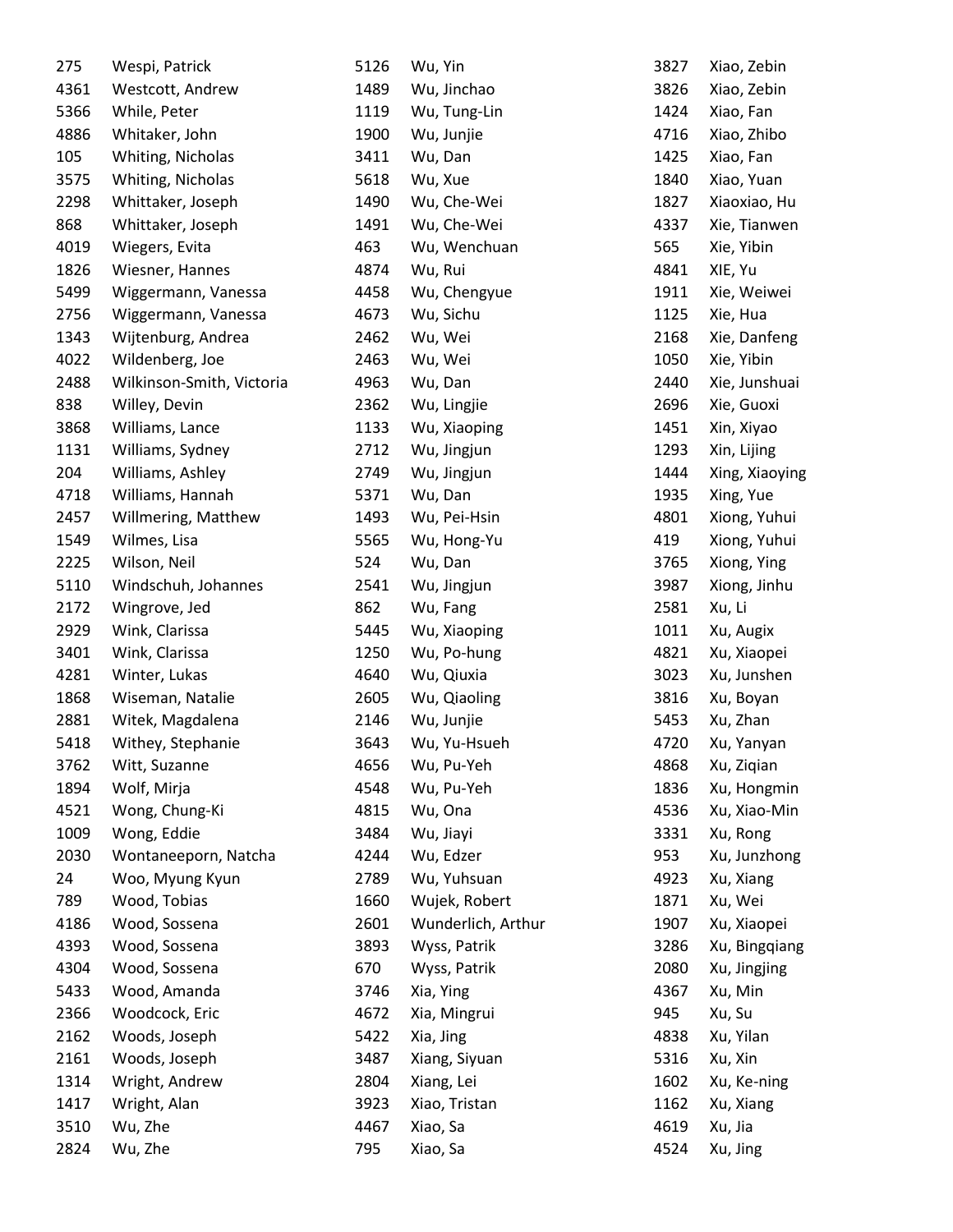| 5549 | Xu, Qiang           | 1608 | YANG, Chuangbo    | 52   | Yin, Yayan             |
|------|---------------------|------|-------------------|------|------------------------|
| 1886 | Xu, Huimin          | 256  | Yang, Grant       | 4734 | Yin, Ziying            |
| 3108 | Xu, Tiantian        | 3203 | Yang, Li          | 2691 | Ying, Liao             |
| 4125 | Xu, Zhenda          | 2410 | Yang, Guoyuan     | 1397 | Yip, Chang Tung Harold |
| 1823 | Xue, Kangkang       | 2328 | Yang, Zhengshi    | 2909 | Yla-Herttuala, Elias   |
| 2979 | Xue, Hui            | 878  | Yang, Zhengshi    | 1380 | Yoder, James           |
| 4340 | Xue, Mei            | 2745 | Yang, Zhengshi    | 1301 | Yoo, Chi-Hyeon         |
| 3097 | Y. Mesri, Hamed     | 1694 | Yang, Benson      | 2213 | Yoo, Seulki            |
| 1647 | Y. Mesri, Hamed     | 1695 | Yang, Benson      | 2950 | Yoon, Jong-Hyun        |
| 4464 | Yablonskiy, Dmitriy | 632  | Yang, Donghan     | 5167 | Yoon, Jimin            |
| 5437 | Yadav, Santosh      | 2310 | Yang, Ho-Ching    | 190  | Yoon, Jaeyeon          |
| 4558 | Yadav, Brijesh      | 5381 | Yang, Ruimeng     | 1609 | Yoon, Jeong Hee        |
| 3134 | Yakupov, Renat      | 975  | Yang, Liqin       | 2550 | Yoon, Jeong Hee        |
| 2501 | Yaligar, Jadegoud   | 1284 | Yanqin, Lin       | 2997 | Yoshdia, Takashige     |
| 2502 | Yaligar, Jadegoud   | 4030 | Yangin, Lin       | 4869 | Yoshdia, Takashige     |
| 1267 | Yaligar, Jadegoud   | 2234 | Yao, Jingwen      | 3344 | Yoshida, Takegawa      |
| 4323 |                     |      |                   | 3405 | Yoshida, Atsushi       |
|      | Yamaguchi, Ken      | 2889 | Yao, Jingwen      |      |                        |
| 1289 | Yamamoto, Utako     | 4074 | Yao, Aiping       | 3207 | Yoshida, Soichiro      |
| 595  | Yamamoto, Adam      | 4073 | Yao, Aiping       | 108  | Yoshihara, Hikari      |
| 4196 | Yamamoto, Akira     | 2308 | Yao, Jinxia       | 2537 | Yoshikawa, Takeshi     |
| 2998 | Yamamoto, Akiyoshi  | 4120 | Yarach, Uten      | 4606 | Yoshimitsu, Kengo      |
| 279  | Yamamoto, Kazutoshi | 525  | Yarnykh, Vasily   | 5192 | Yoshimoto, Akio        |
| 3204 | Yamamura, Jin       | 172  | Ye, Huihui        | 3981 | You, Yi                |
| 2622 | Yamamura, Jin       | 3196 | Ye, Qiong         | 446  | Young, Liam            |
| 1177 | Yamin, Ghiam        | 3764 | Ye, Qiong         | 1080 | Young, Heather         |
| 1702 | Yan, Xinqiang       | 1520 | Ye, Zhi Jun       | 4971 | Yu, Qinlin             |
| 1222 | Yan, Lirong         | 4442 | Ye, Zezhong       | 2532 | Yu, Hsuan Wen          |
| 4272 | Yan, Xinqiang       | 722  | Ye, Zezhong       | 393  | Yu, Yinghua            |
| 2421 | Yan, Meiying        | 962  | Ye, Zezhong       | 5182 | Yu, Hon                |
| 1566 | Yan, Jing           | 893  | Ye, Zezhong       | 263  | Yu, Fang               |
| 4271 | Yan, Xinqiang       | 5213 | Yeatman, Jason    | 4708 | Yu, Haixia             |
| 1606 | Yan, Meiying        | 5661 | Yeh, Ing Berne    | 3607 | Yu, Seung-Man          |
| 4839 | Yan, Shuang         | 1558 | Yeh, Chun-Hung    | 4428 | Yu, Huijun             |
| 5507 | Yanez Lopez, Maria  | 1872 | Yeh, Tzu-chen     | 2587 | Yu, Seung-Man          |
| 4710 | Yang, lanqing       | 5012 | Yeh, Chien-Lin    | 4691 | Yu, Xiaoduo            |
| 5154 | Yang, Renjie        | 5247 | Yeh, Ping-Hong    | 111  | Yu, Hao                |
| 2151 | Yang, Runze         | 3270 | Yen, Cecil        | 5055 | Yu, Hon                |
| 1996 | Yang, Yanwu         | 1866 | Yen, Cecil        | 3104 | Yu, Qiang              |
| 2609 | Yang, Young-Joong   | 3472 | Yerly, Jerome     | 5522 | Yu, Pei-Lun            |
| 3026 | Yang, Ming          | 296  | Yetisir, Filiz    | 2527 | Yuan, Jing             |
| 3321 | Yang, Yang          | 1785 | Yeung, Jade       | 3579 | Yuan, Yue              |
| 1661 | Yang, Joseph        | 3520 | Yi, Zheyuan       | 3578 | Yuan, Yue              |
| 527  | Yang, Joseph        | 5394 | Yiannakas, Marios | 2526 | Yuan, Jing             |
| 2398 | Yang, Yang          | 651  | YILDIRIM, Korel   | 1920 | YUAN, JING             |
| 4862 | Yang, Runze         | 5093 | Yildiz, Gulsah    | 3224 | Yuan, Justin           |
| 2590 | Yang, Da-wei        | 1072 | Yin, Ziying       | 5469 | Yuan, Li-Xia           |
| 4829 | Yang, Xiaoxu        | 3610 | Yin, Lekang       | 3467 | Yuan, Jianmin          |
| 1102 | Yang, Grant         | 4735 | Yin, Ziying       | 5561 | Yuan, Li-Xia           |
| 362  | Yang, Hsin-Jung     | 3355 | Yin, Huimin       | 2494 | Yuan, Yangguang        |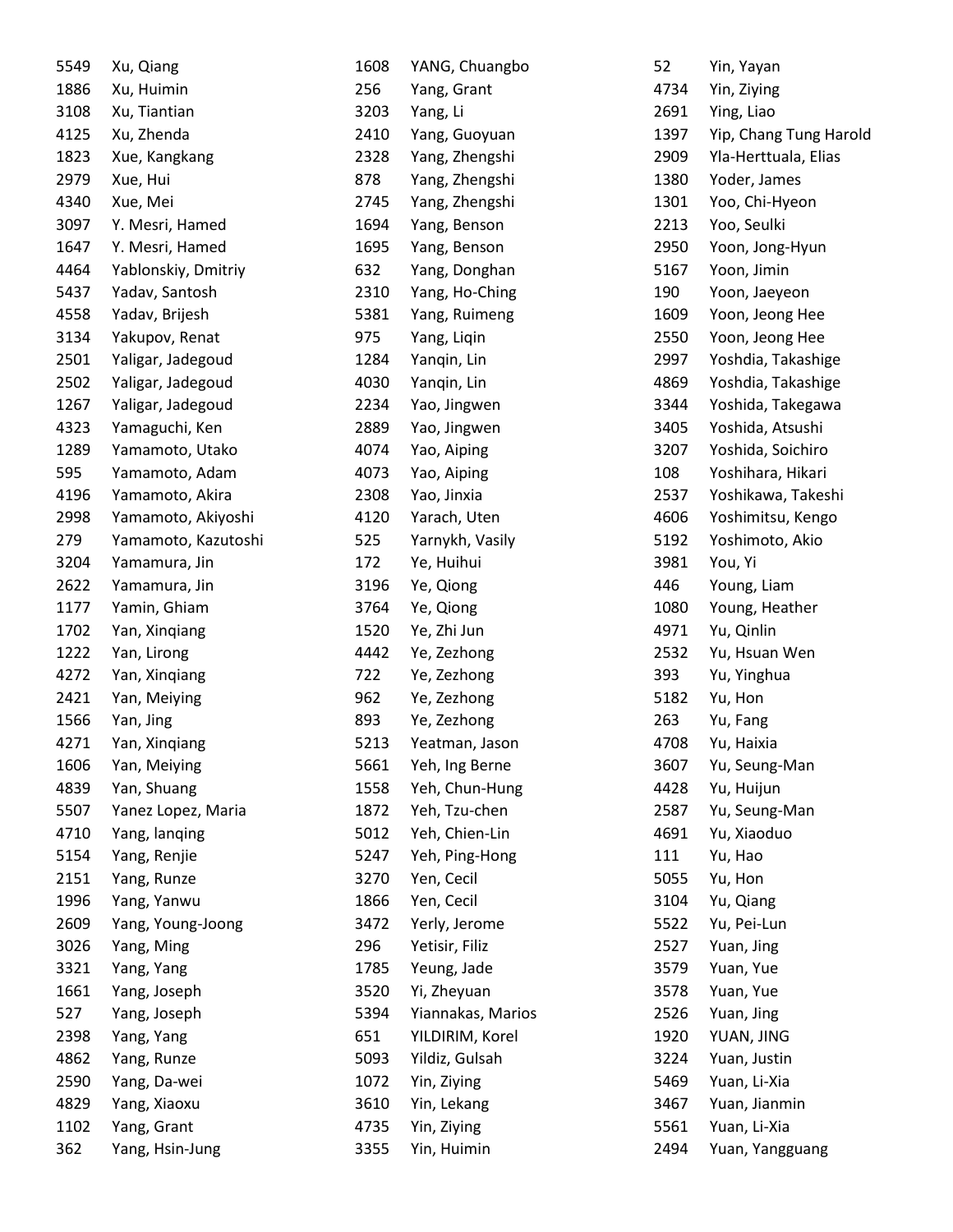| 4611 | Yuan, Zhenguo         | 2490 | Zhang, Jianjian  | 210  | Zhang, Zhiyong  |
|------|-----------------------|------|------------------|------|-----------------|
| 611  | Yuanliang, Xie        | 921  | Zhang, Lan       | 40   | Zhang, Fan      |
| 5589 | Yue, Jinlong          | 752  | Zhang, Shengwei  | 3317 | Zhang, Jiming   |
| 4398 | Yue, Shasha           | 4000 | Zhang, Steven    | 2420 | Zhang, Yang     |
| 2025 | Yujing, Zhou          | 2254 | Zhang, Jialu     | 829  | Zhang, Yang     |
| 4245 | Yun, Seong Dae        | 18   | Zhang, Bei       | 993  | Zhang, Yang     |
| 1596 | Yung-Chin, Hsu        | 1494 | Zhang, Le        | 3920 | Zhang, Xiaoyan  |
| 3285 | Zacà, Domenico        | 4642 | Zhang, Yaoyu     | 2486 | Zhang, Qinhe    |
| 1141 | Zacà, Domenico        | 1015 | Zhang, Xue       | 5573 | Zhang, Hui      |
| 3665 | Zaccagna, Fulvio      | 1201 | Zhang, Qinwei    | 2968 | Zhang, Xiaoxia  |
| 5255 | Zaccagna, Fulvio      | 1231 | Zhang, Ke        | 4805 | Zhang, Shun     |
| 3952 | Zacharias, Niki       | 3271 | Zhang, Miao      | 4368 | Zhang, Huan     |
| 2763 | Zafeiropoulos, Nick   | 2812 | Zhang, Yuhan     | 3006 | Zhang, Jin      |
| 1710 | Zahra, Fatima tu      | 1246 | Zhang, Xintao    | 1447 | Zhang, XiuLan   |
| 414  | Zaiss, Moritz         | 2547 | ZHANG, Jiyun     | 290  | Zhang, Yu       |
| 2224 | Zaiss, Moritz         | 5311 | Zhang, Lianqing  | 3621 | Zhang, Qiuli    |
| 1552 | Zakian, Kristen       | 5325 | Zhang, Zhe       | 113  | Zhang, Jia      |
| 877  | Zakszewski, Elizabeth | 5569 | Zhang, Tingwei   | 4754 | Zhang, Ling     |
| 5467 | Zakszewski, Elizabeth | 3274 | Zhang, Kaihua    | 1869 | Zhang, Yong     |
| 20   | Zamarayeva, Alla      | 5560 | Zhang, Kaihua    | 3549 | Zhang, Chaoyi   |
| 4468 | Zanette, Brandon      | 1619 | Zhang, Jialu     | 3737 | Zhang, Yong     |
| 4469 | Zanette, Brandon      | 3437 | Zhang, Shuo      | 409  | Zhang, Shu      |
| 96   | Zaric, Olgica         | 4534 | Zhang, H         | 4712 | Zhang, Yang     |
| 3653 | Zarnani, Kiyana       | 5570 | Zhang, Lan       | 4522 | Zhang, Xiaodi   |
| 645  | Zastrow, Earl         | 4683 | Zhang, Qi        | 1985 | Zhang, Shun     |
| 5046 | Zavenbergen, Willy    | 873  | Zhang, Yaoyu     | 2616 | Zhang, Lan      |
| 5053 | Zbyn, Stefan          | 2575 | Zhang, Qing      | 2595 | Zhang, Jiming   |
| 5054 | Zbyn, Stefan          | 2272 | Zhang, Xiao-Yong | 429  | Zhang, Qianqian |
| 1904 | zeng, jiaxin          | 1326 | Zhang, Yan       | 3477 | Zhang, Na       |
| 5045 | Zeng, Feifei          | 2668 | Zhang, Jin       | 2644 | ZHANG, XIAO-YAN |
| 2375 | Zeng, Qiaoling        | 3797 | Zhang, Yang      | 5314 | Zhang, Simin    |
| 3244 | Zeng, Xiangzhu        | 4278 | Zhang, Xiaotong  | 589  | Zhang, Han      |
| 1086 | Zha, Wei              | 4684 | Zhang, Qi        | 3412 | Zhang, Teng     |
| 4363 | Zha, Wei              | 1841 | Zhang, Wenjing   | 69   | Zhang, Zhiyong  |
| 5638 | Zhang, Yuxin          | 3654 | Zhang, H         | 2174 | Zhao, Moss      |
| 615  | Zhang, Yuxin          | 4685 | Zhang, Qi        | 4302 | Zhao, Jie       |
| 5313 | Zhang, Feifei         | 3037 | Zhang, Bin       | 1455 | Zhao, Siyuan    |
| 1114 | Zhang, Wei-Ting       | 4092 | Zhang, Chen      | 2221 | Zhao, Ruiyang   |
| 377  | Zhang, Na             | 4747 | ZHANG, Xueqin    | 1592 | Zhao, Ying      |
| 182  | Zhang, Zihao          | 5305 | Zhang, Huawei    | 1843 | Zhao, Chenying  |
| 5414 | ZHANG, ZONG RUI       | 497  | Zhang, Jeff      | 2028 | Zhao, LI        |
| 3125 | Zhang, Shun           | 4147 | Zhang, Chaoping  | 4236 | Zhao, LI        |
| 2086 | Zhang, Shun           | 3303 | Zhang, Bin       | 486  | Zhao, Xihai     |
| 5108 | Zhang, Shu            | 4719 | Zhang, Yuchen    | 1115 | Zhao, Fuqiang   |
| 5020 | Zhang, Jia            | 2423 | Zhang, Lina      | 3218 | Zhao, Teng      |
| 654  | Zhang, Tong           | 2422 | Zhang, Lina      | 4912 | Zhao, Xiaodan   |
| 1001 | Zhang, Zhaohuan       | 2714 | Zhang, Bin       | 685  | Zhao, Shen      |
| 2888 | Zhang, Qiang          | 528  | Zhang, Lijia     | 5185 | Zhao, Yinghua   |
| 1593 | Zhang, Fan            | 3368 | Zhang, Pengyue   | 5140 | zhao, yujiao    |